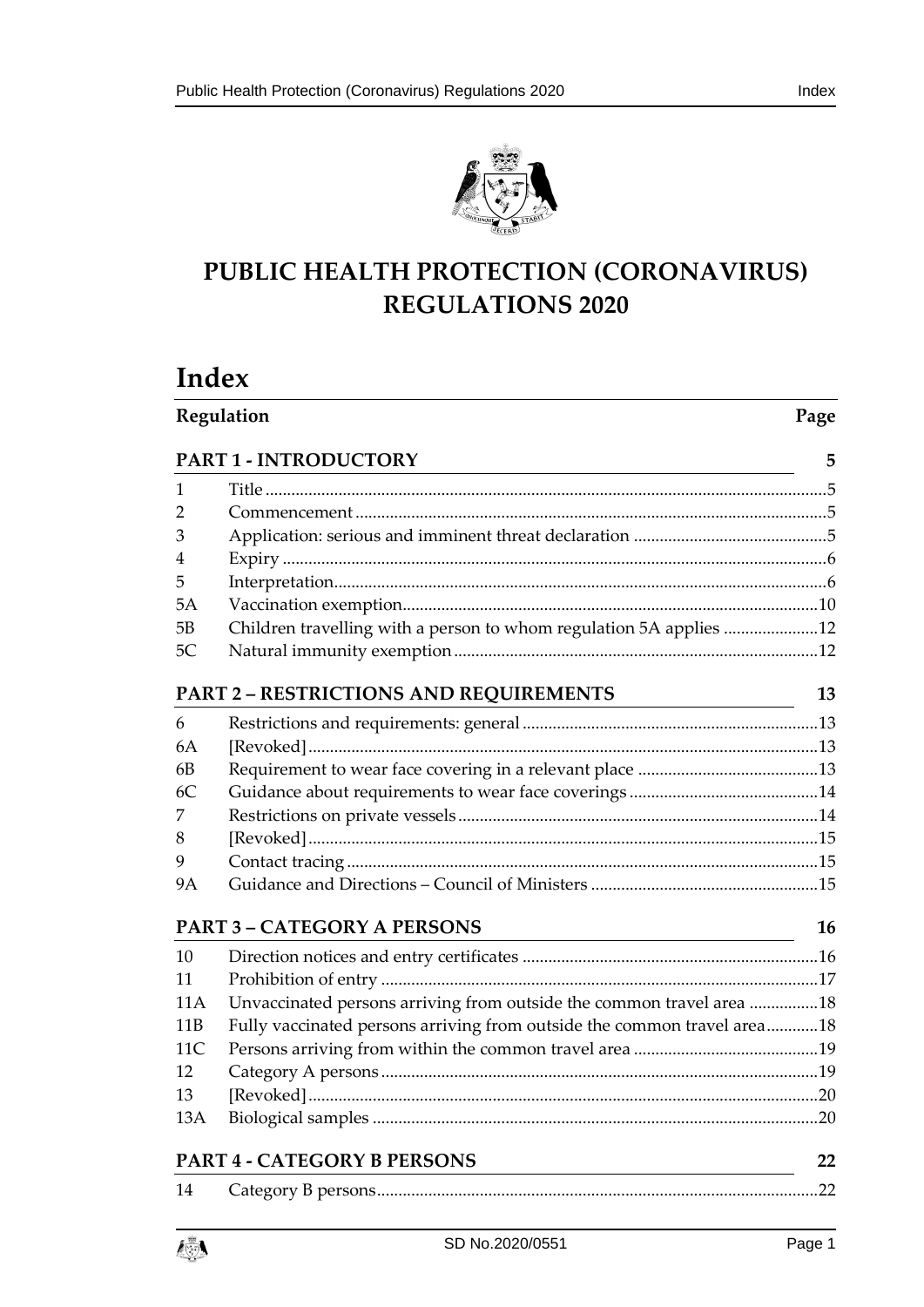| 14A |                                                                                                                                                        |    |
|-----|--------------------------------------------------------------------------------------------------------------------------------------------------------|----|
| 15  |                                                                                                                                                        |    |
| 16  |                                                                                                                                                        |    |
| 16A |                                                                                                                                                        |    |
| 17  |                                                                                                                                                        |    |
|     | <b>PART 5 - CATEGORY C PERSONS</b>                                                                                                                     | 25 |
| 18  |                                                                                                                                                        |    |
| 19  |                                                                                                                                                        |    |
| 20  |                                                                                                                                                        |    |
| 21  |                                                                                                                                                        |    |
|     | <b>PART 6 - FURTHER POWERS</b><br><u> 1989 - Johann Barbara, martin amerikan basar dan berasal dalam basa dalam basa dalam basa dalam basa dalam b</u> | 26 |
| 22  |                                                                                                                                                        |    |
| 23  |                                                                                                                                                        |    |
| 24  |                                                                                                                                                        |    |
| 25  |                                                                                                                                                        |    |
| 26  |                                                                                                                                                        |    |
|     | <b>PART 6A - PROHIBITIONS ON MOVEMENT ETC</b>                                                                                                          | 29 |
| 26A |                                                                                                                                                        |    |
| 26B |                                                                                                                                                        |    |
| 26C |                                                                                                                                                        |    |
| 26D |                                                                                                                                                        |    |
|     | <b>PART 7 - CLOSURE OF PREMISES ETC</b>                                                                                                                | 30 |
| 27  |                                                                                                                                                        |    |
| 28  |                                                                                                                                                        |    |
| 29  |                                                                                                                                                        |    |
| 30  |                                                                                                                                                        |    |
| 31  |                                                                                                                                                        |    |
| 32  |                                                                                                                                                        |    |
| 33  |                                                                                                                                                        |    |
|     | PART 7A - EVENTS AND GATHERINGS<br><u> 1980 - Johann Barn, mars eta bainar eta baina eta baina eta baina eta baina eta baina eta baina eta baina e</u> | 33 |
| 33A |                                                                                                                                                        |    |
| 33B |                                                                                                                                                        |    |
| 33C |                                                                                                                                                        |    |
| 33D |                                                                                                                                                        |    |
| 33E |                                                                                                                                                        |    |
|     | <b>PART 8 - INFORMATION</b>                                                                                                                            | 35 |
| 34  |                                                                                                                                                        |    |

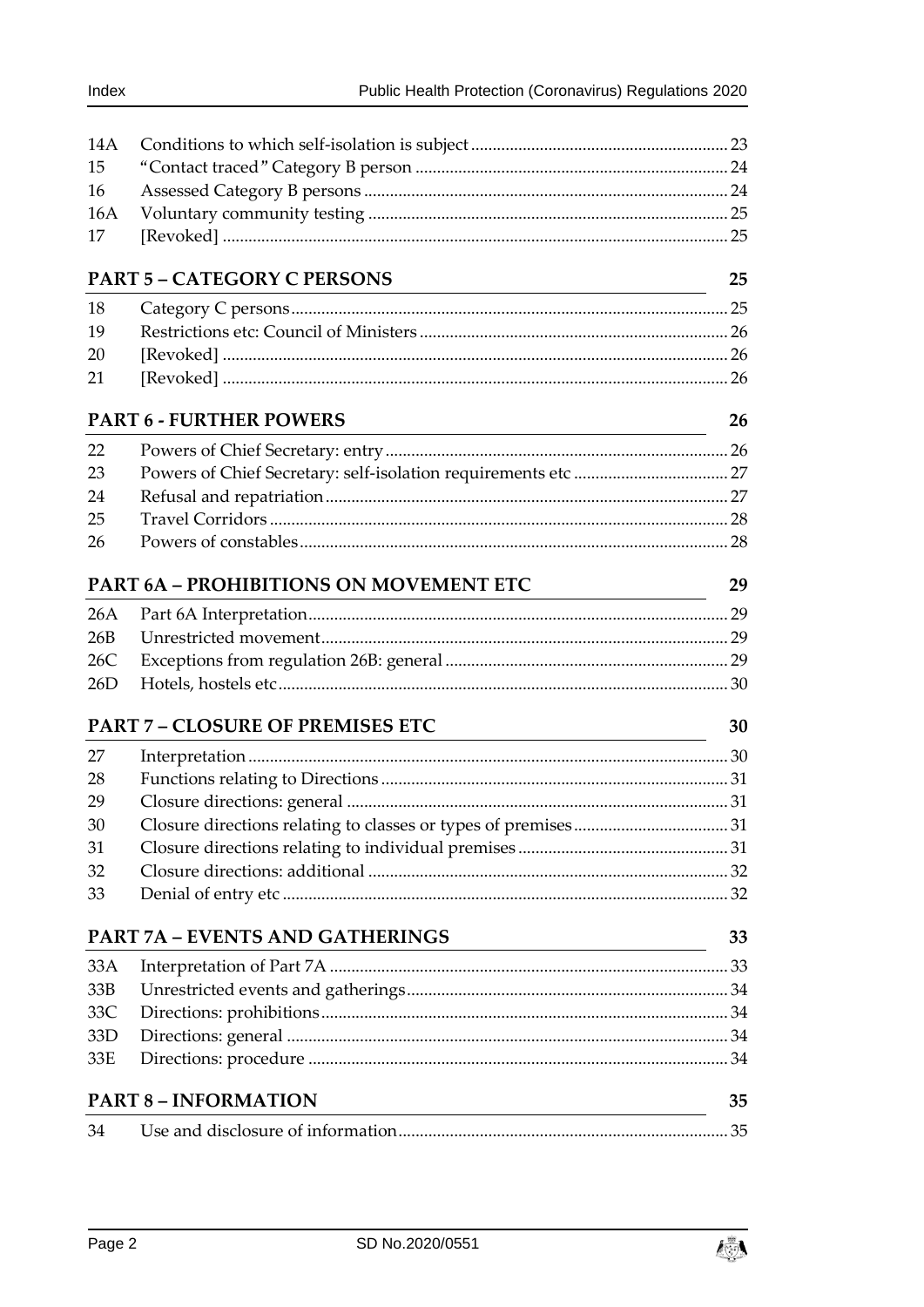| <b>PART 9 - APPEALS</b><br><u> 1980 - Johann Barn, mars ann an t-Amhain Aonaichte ann an t-Aonaichte ann an t-Aonaichte ann an t-Aonaichte a</u> |                                         |     |
|--------------------------------------------------------------------------------------------------------------------------------------------------|-----------------------------------------|-----|
| 35                                                                                                                                               |                                         | .36 |
|                                                                                                                                                  | <b>PART 10 - OFFENCES AND PENALTIES</b> | 36  |
| 36                                                                                                                                               |                                         | .36 |
|                                                                                                                                                  | <b>PART 11 - FIXED PENALTY NOTICES</b>  | 37  |
| 37                                                                                                                                               |                                         |     |
| 38                                                                                                                                               |                                         |     |
| 39                                                                                                                                               |                                         |     |
| 40                                                                                                                                               |                                         |     |
| 41                                                                                                                                               |                                         |     |
| 42                                                                                                                                               |                                         |     |
|                                                                                                                                                  | <b>PART 12 - SAVINGS</b>                | 39  |
| 43                                                                                                                                               |                                         |     |
| 43A                                                                                                                                              |                                         |     |
| 44                                                                                                                                               |                                         |     |
| <b>SCHEDULE 1</b>                                                                                                                                | 41                                      |     |
| <b>CATEGORY A PERSONS</b>                                                                                                                        |                                         | 41  |
|                                                                                                                                                  | <b>SCHEDULE 2</b>                       | 48  |
|                                                                                                                                                  | <b>ENDNOTES</b>                         | 49  |
|                                                                                                                                                  | <b>TABLE OF ENDNOTE REFERENCES</b>      | 49  |

Index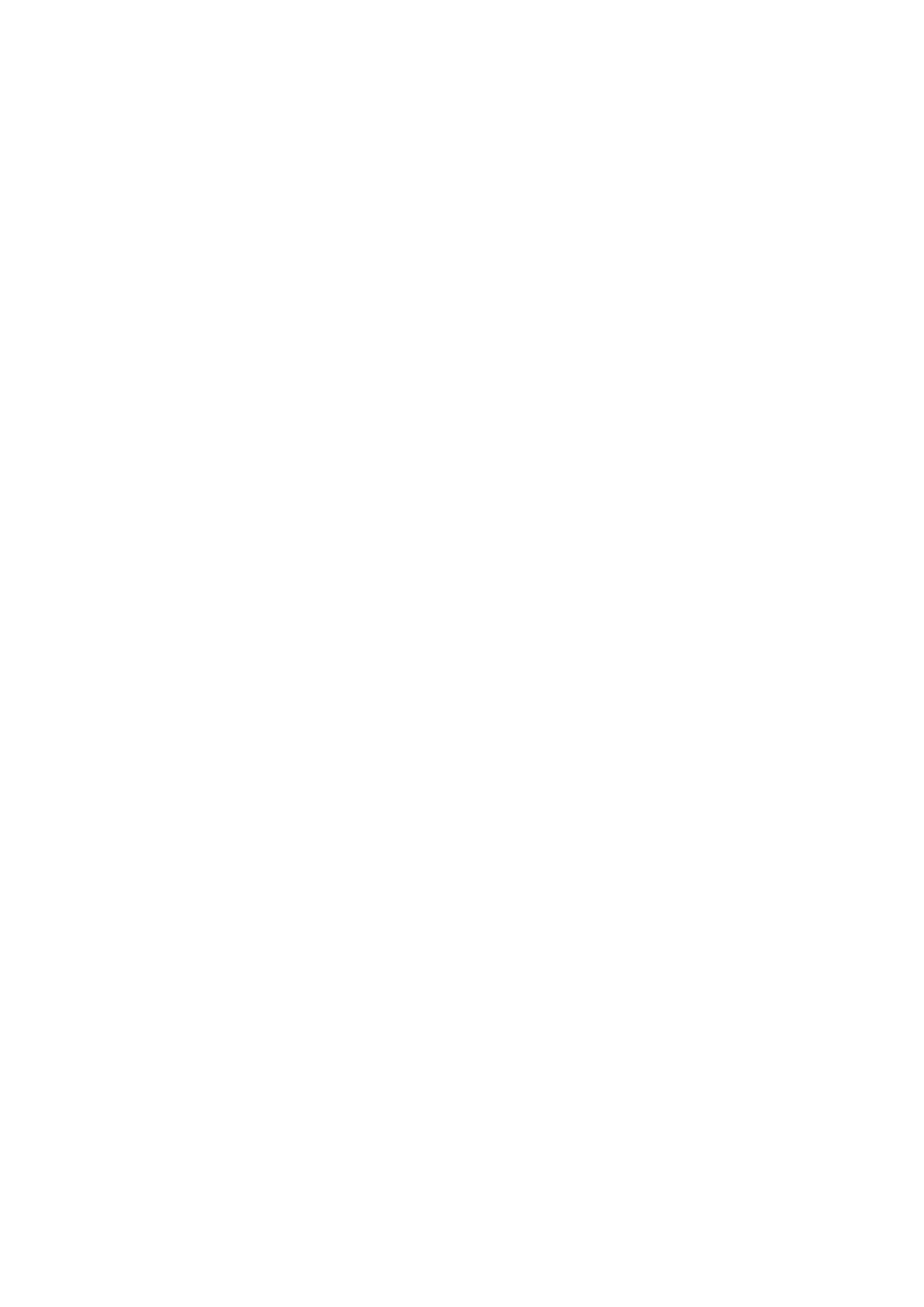Statutory Document No. 2020/0551



*Public Health Act 1990*

# **PUBLIC HEALTH PROTECTION (CORONAVIRUS) REGULATIONS 2020**<sup>1</sup>

*Approved by Tynwald: 15 December 2020 Coming into operation in accordance with regulation 2*

The Council of Ministers makes the following Regulations under sections 51B, 51C and 51F of the Public Health Act 1990.

In accordance with section 51PA of the Public Health Act 1990 the Council of Ministers has, before making these Regulations, consulted the Department of Health and Social Care.

**Editorial Note**: These Regulations are amended by the Public Health Protection (Coronavirus) (Amendment) (No.13) Regulations 2021 [SD 2021/0174] Please see SD 2021/0174 for transitional provisions relating to the construction of the self-isolation period and refund of test fee.

# **PART 1 - INTRODUCTORY**

#### <span id="page-4-1"></span><span id="page-4-0"></span>**1 Title**

These Regulations are the Public Health Protection (Coronavirus) Regulations 2020.

#### <span id="page-4-2"></span>**2 Commencement**

If approved by Tynwald, these Regulations come into operation at 00:01 on Wednesday 23 December 2020.**<sup>2</sup>**

#### <span id="page-4-3"></span>**3 Application: serious and imminent threat declaration**

- (1) These Regulations apply where the Council of Ministers publishes a notice (a "declaration notice") declaring that the incidence or transmission of Coronavirus—
	- (a) constitutes a serious and imminent threat to public health; and

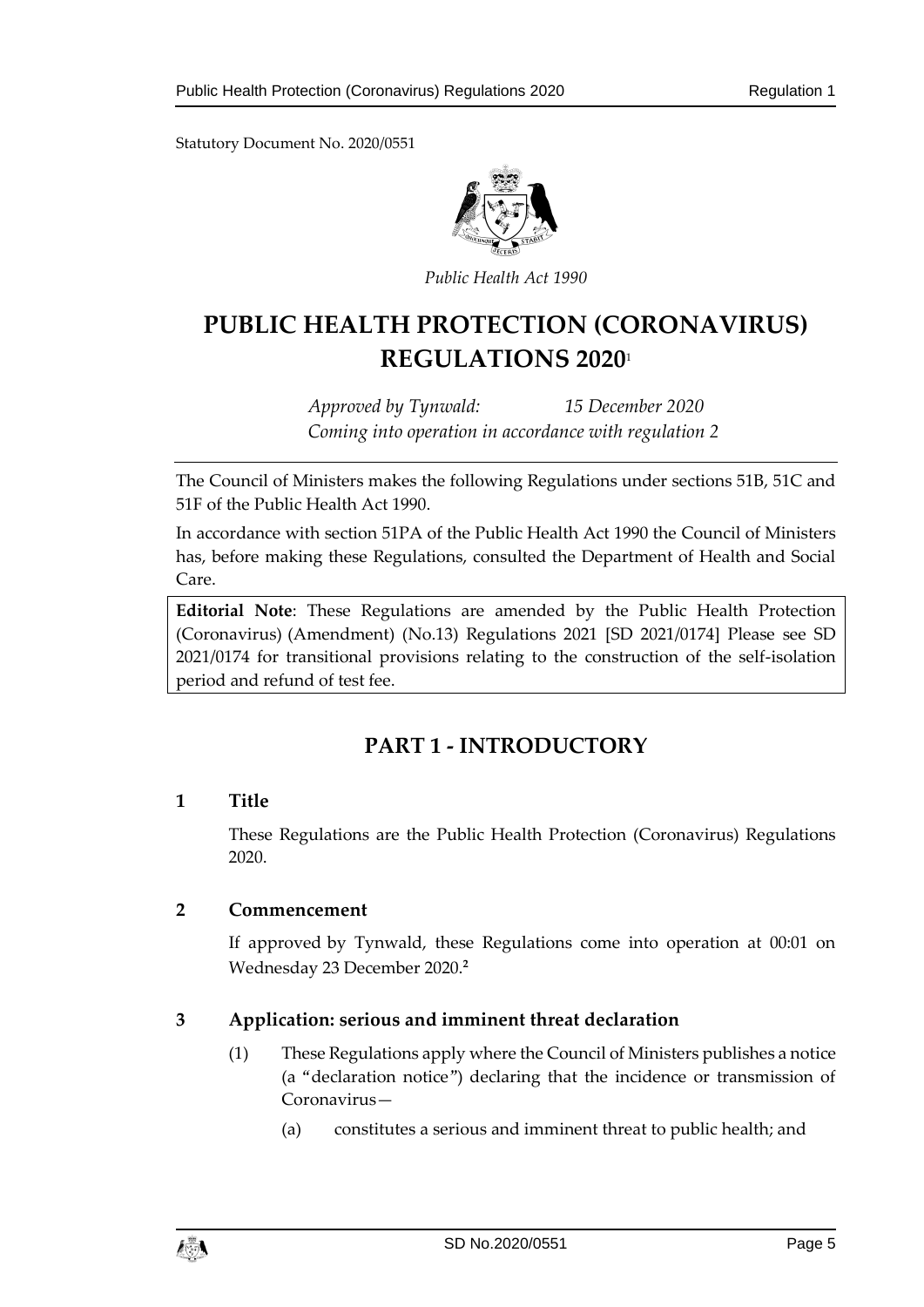(b) is at a point that the measures outlined in these Regulations may reasonably be considered as an effective means of preventing the further, significant transmission of Coronavirus,

and the declaration notice has not been revoked.

- (2) Before publishing a declaration notice, the Council of Ministers must consult the Department of Health and Social Care and the Director of Public Health.
- (3) The Council of Ministers may revoke a declaration notice by way of the publication of a subsequent notice.
- (4) Before revoking a declaration notice the Council of Ministers must consult the Department of Health and Social Care and the Director of Public Health.
- (5) The revocation of a declaration notice does not affect the validity of any steps taken under these Regulations prior to its revocation.
- (6) A declaration notice is not a public document.

#### <span id="page-5-0"></span>**4 Expiry**

- (1) These Regulations cease to have effect on 31 March 2022. **3**
- (2) This regulation does not affect the validity of anything done under these Regulations before they cease to have effect.

#### <span id="page-5-1"></span>**5 Interpretation**

- (1) In these Regulations—
- "**the vaccination exemption**" is to be construed in accordance with regulation 5A and "**fully vaccinated person**" must be construed as a reference to a person who has completed the full course of a qualifying vaccination in fulfilment of the condition in regulation 5A(2)(a)(i); **4**
- **"the Act"** means the Public Health Act 1990;
- **"appointed person"** means, in the case of an incapacitated person, a person appointed by that incapacitated person, a court or someone with authority to do so, to manage the incapacitated person's affairs;
- **"assessment"** means an assessment of whether a person presents or could present a risk of infecting or contaminating others;
- **"biological sample"** includes a sample of respiratory secretions, body fluids, tissue, serum or blood, obtained by appropriate means including by swabbing of the nasopharyngeal cavity, for analysis to ascertain whether a person is infected or contaminated and unless otherwise specified, includes a first biological sample and a second biological sample; **5**

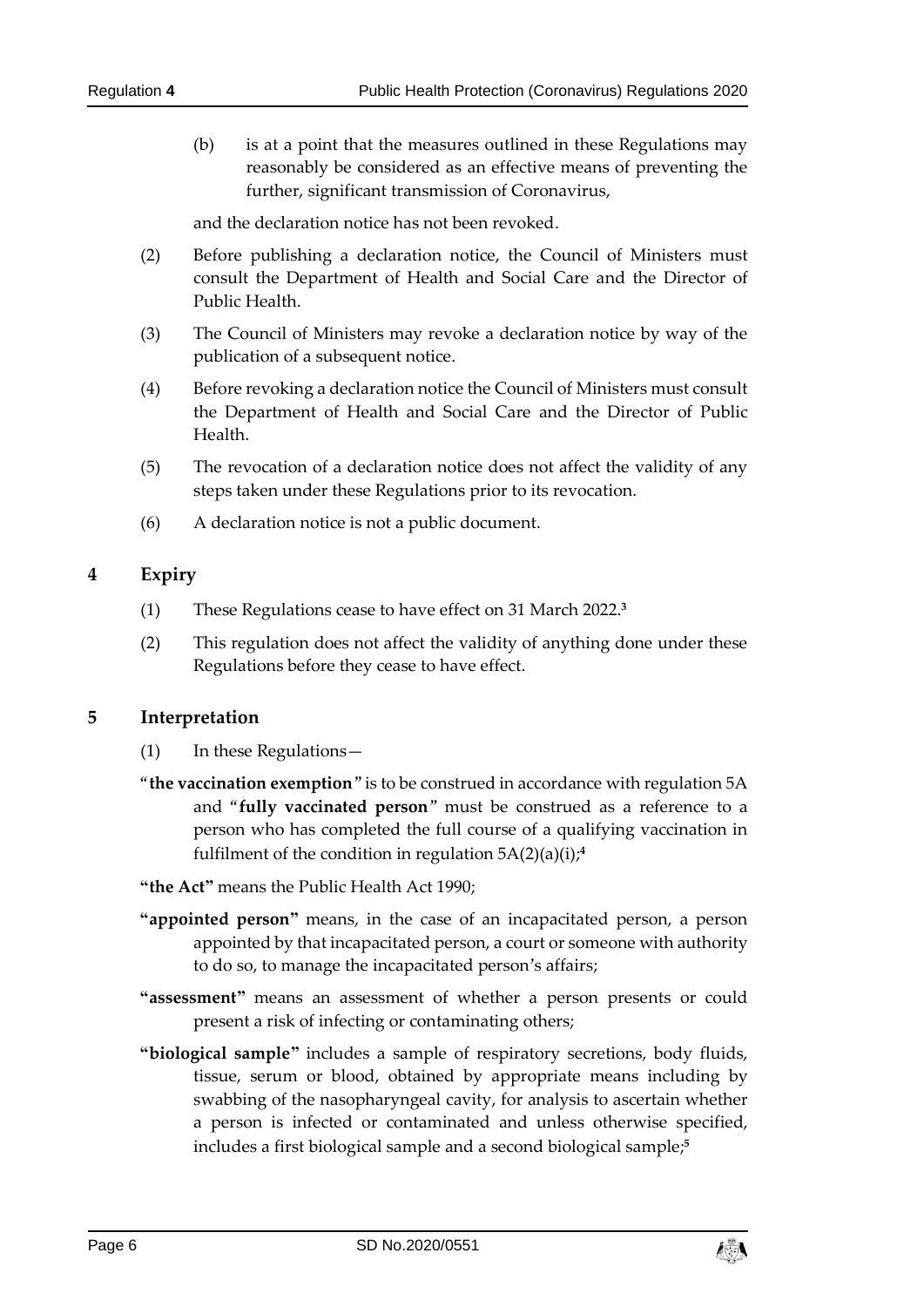- "**Category 1 country or territory**", "**Category 2 country or territory**" and "**Category 3 country or territory**" have the meanings they have, from time to time, in the Health Protection (Coronavirus, International Travel and Operator Liability)(England) Regulations 2021 (S.I. 2021/582);**<sup>6</sup>**
- "**Category A person**" means a person specified in Schedule 1, regardless of whether or not the person is a vaccinated person;<sup>7</sup>
- **"child"** means, unless otherwise stated, a person under the age of 18 years;
- "**common travel area**" has the meaning given in section 1(3) of the Immigration Act 1971 (of Parliament) as applied to the Island with modifications by the Immigration (Isle of Man) Order 2008 (S.I. 2008/680);**<sup>8</sup>**
- "**compassionate and family grounds**" means the grounds set out in guidance published by the Council of Ministers;**<sup>9</sup>**

"**compassionate grounds**" [Revoked]; **10**

**"compassionate grounds"** [Revoked]**<sup>11</sup>**

**"consent"** [Revoked]**<sup>12</sup>**

- "**consent**" means written permission to enter the Island given (and in the same manner revocable where, on reasonable grounds, no longer considered appropriate) by the Chief Secretary to a non-resident in any of the circumstances described in paragraphs 9A to 12A of Schedule 1; **13**
- **"contact tracing"** means the process of tracing an individual through the use of information provided by another person or by a Coronavirus mobile phone app (such as the NHS COVID-19 smartphone app developed and operated by the Secretary of State of HM Government of the United Kingdom) and a person traced in such a way is a "**contract traced person**"; **14**
- **"contact tracing information"** means details of people with whom a person has had close, recent contact (such as their names, addresses and telephone numbers) and details of places that a person has recently visited;
- **"Coronavirus"** means the virus associated with the clinical syndrome defined by the World Health Organisation as Covid-19;
- **"critical national infrastructure"** includes physical and cyber assets that are so vital to the Island that their incapacity or destruction would have a debilitating effect on the Island's economy, security, public health or safety and includes the critical national infrastructure of the United Kingdom;

#### "**default isolation period**" means—

- (a) in the case of a Category A person, 21 days starting on the day the person enters the Island and ending at midday on the 21st day after the date of entry;
- (b) in the case of a Category B person —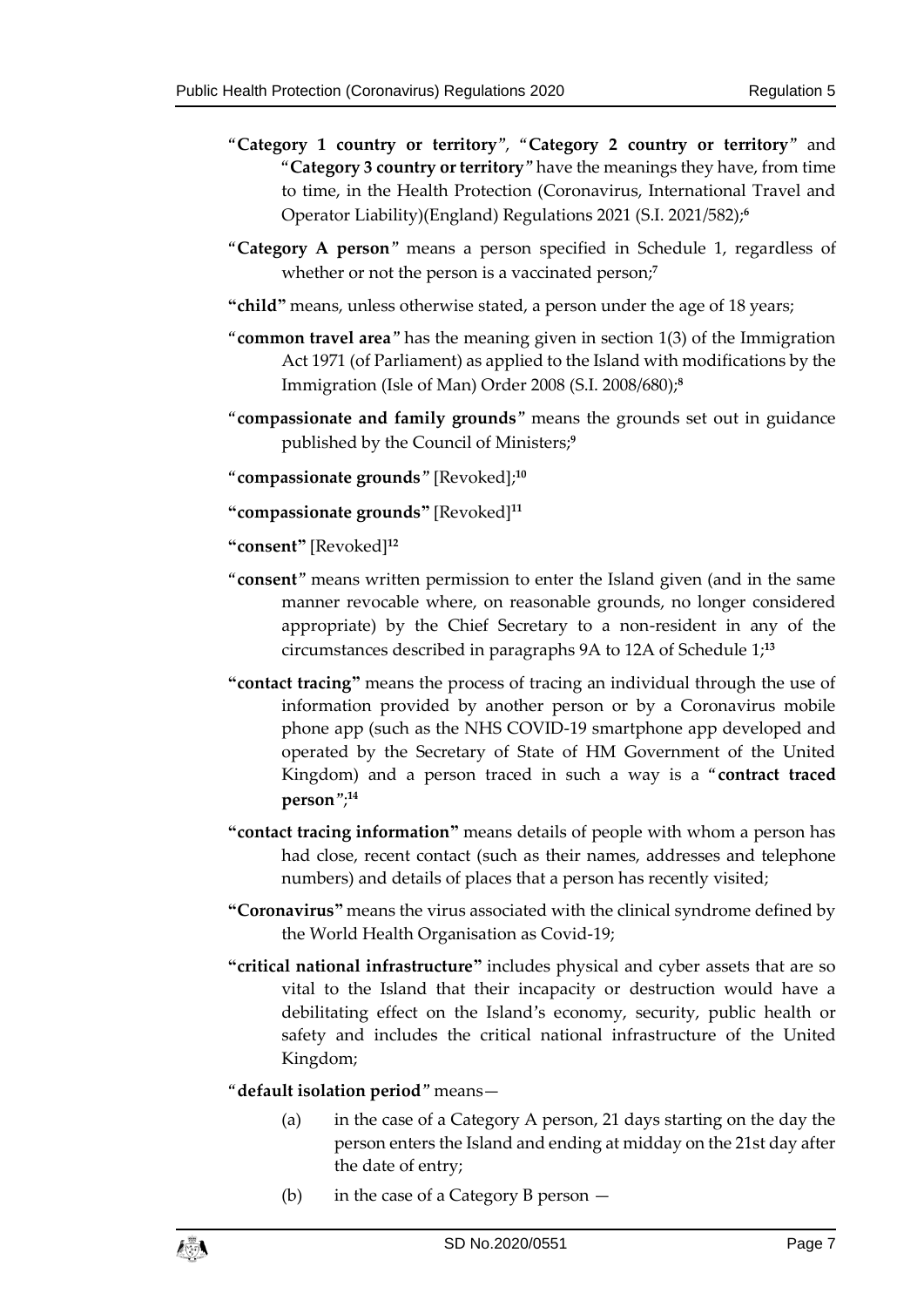- (i) 10 days starting on the day on which the Category B person had contact with the person in relation to whom the Category B person was contact traced and ending at midday on the 10th day after the date of contact; or**<sup>15</sup>**
- (ii) 10 days starting on the day on which the Category B person receives the results of the analysis of a biological sample which finds that the category B person is infected or contaminated and ending at midday on the 10th day after the date of receipt of the finding; and**<sup>16</sup>**
- (c) in the case of a Category C person, the default isolation period which applies to the Category A person or the Category B person (as the case may be) with whom the Category C person resides;**<sup>17</sup>**
- **"Director of Public Health"** means the person nominated under section 1 of the Local Government Act 1985;
- **"direction notice"** means a public document that is not legislative in character and performs any of the functions ascribed to it in these Regulations;

**"entry certificate"** means a document described in regulation 10 and 12; **18**

"**household**" means —

- (a) any other person with whom a person ordinarily shares his or her home; or
- (b) any person deemed to be a member of a person's household under a direction;**<sup>19</sup>**
- **"incapacitated person"** means a person who has attained the age of 18 and who, at a material time, is unable to make a decision for themselves about a matter because of an impairment of, or disturbance in, the functioning of the mind or brain;
- **"landing card"** means the document described in paragraph 5A of Schedule 1; **20**

**"non-resident"** means a person who is not a resident of the Island;

"**non-UK country or territory**" [Revoked]**<sup>21</sup>**

**"notified place"** means the place specified—

- (a) as the place at which a person (P) who is required to self-isolate is to remain during self-isolation and which is suitable (as specified in guidance published by the Chief Secretary following its approval of the Council of Ministers) for that purpose; and**<sup>22</sup>**
- (b) of which P has notified the person requiring P to self-isolate prior to that person giving P a direction notice to do so;**<sup>23</sup> <sup>24</sup>**
- "**PCR test**" means a polymerase chain reaction test and, where the context requires, includes a nucleic acid amplification test;**25**

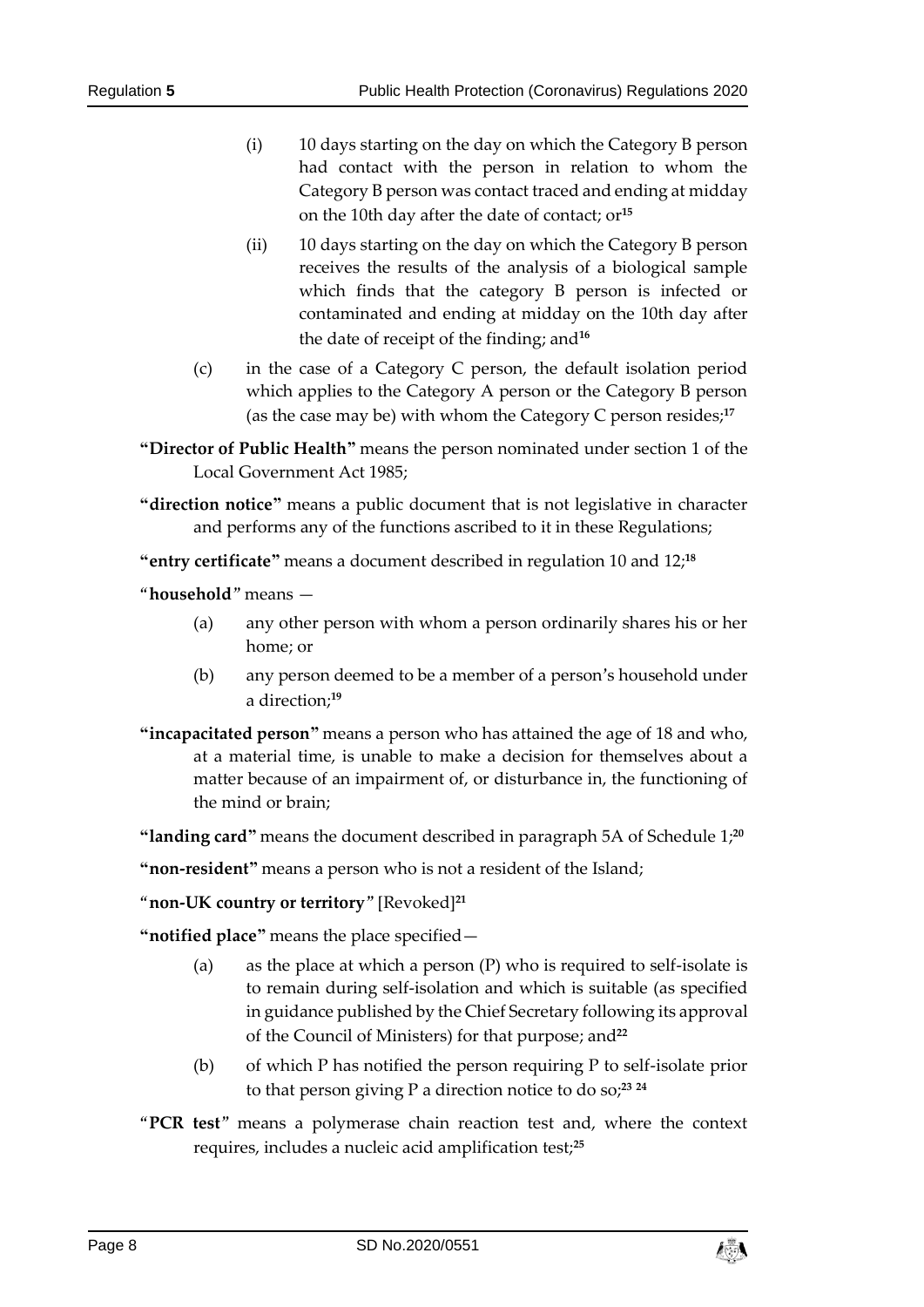**"publish"** means publish in a way as to bring the matter to the attention of those likely to be affected by the thing being published;

#### **"registered resident"** [Revoked]**<sup>26</sup>**

"**resident**" has the meaning given in paragraph 6 of Schedule 1; **27**

**"responsible adult"** means, in the case of a child, a person with parental responsibility for the child within the meaning of the Children and Young Persons Act 2001 or a person who has custody or charge of the child for the time being;

**"self-isolation"** in the case of a person means the separation of that person—

- (a) [Revoked]**<sup>28</sup>**
- (b) in a manner as to prevent infection or contamination;
- (c) at a notified place;

#### "**United Kingdom**" [Revoked]**<sup>29</sup>**

- (2) In these Regulations, a reference to infection or contamination, however expressed, is a reference to infection or contamination with Coronavirus, and cognate expressions are to be construed accordingly.
- (2A) In these Regulations a reference to a "vulnerable adult" is a reference to a person whose ability to protect himself or herself from physical or psychological harm is significantly impaired through physical or mental disability or illness or condition, through intellectual, physiological or psychiatric impairment, through age or otherwise.**<sup>30</sup>**
- (3) A restriction, a requirement and a direction notice under these Regulations may be written or oral.
- (4) An oral restriction, requirement or direction notice must be confirmed in writing as soon as reasonably practicable and where the person it applies to—
	- (a) is a child, that confirmation must be given to the child's responsible adult;
	- (b) is an incapacitated person, that confirmation must be given to that person's appointed person.
- (5) A variation of a restriction, a requirement or a direction notice may be written or oral.
- (6) Where a restriction, a requirement or a direction notice is varied orally the person to whom it applies must be given a written notification of the fact and effect of that variation as soon as reasonably practicable and where that person —
	- (a) is a child, that confirmation must be given to the child's responsible adult;
	- (b) is an incapacitated person, that confirmation must be given to that person's appointed person.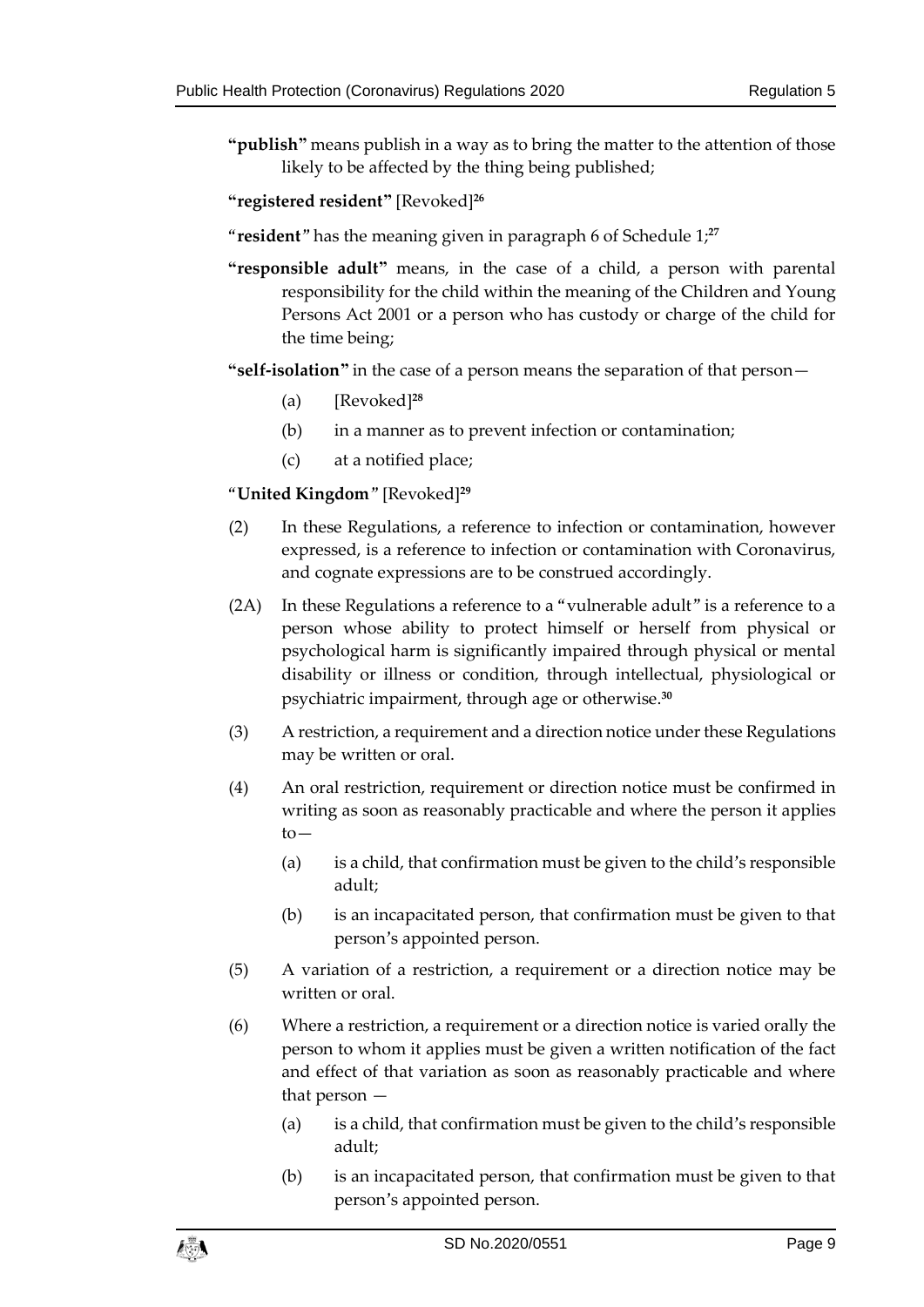- (7) References to the Director of Public Health, the Council of Ministers, the Chief Secretary, the Cabinet Office or any other Department include a person authorised by that individual or body to act on their behalf.
- (8) The Council of Ministers and the Chief Secretary have the function of issuing guidance for the purposes of these Regulations.
- (9) "Writing" includes writing in electronic form (and cognate expressions are to be construed accordingly).
- (10) The Council of Ministers may by direction determine that, for the purposes of these Regulations or any part of them, a country or territory which—
	- (a) is a Category 1, Category 2 or a Category 3 country or territory for the purposes of the Health Protection (Coronavirus, International Travel and Operator Liability) (England) Regulations 2021 (S.I. 2021/582)—
		- (i) is not to be such a country or territory at all; or
		- (ii) is to be a country or territory in a different one of those three categories; or
	- (b) is not within any of those categories is to be a Category 1, Category 2 or, as the case may be, a Category 3 country or territory.**<sup>31</sup>**
- (11) Upon the revocation of the Health Protection (Coronavirus, International Travel and Operator Liability) (England) Regulations 2021 (S.I. 2021/582), a reference to a Category 1, Category 2 or a Category 3 country or territory shall (subject to any direction referred to in paragraph (10)) be read as a reference to such a country or territory specified in that instrument as it applied immediately before its revocation.**<sup>32</sup>**

#### <span id="page-9-0"></span>**5A Vaccination exemption**

- (1) The vaccination exemption applies where a person satisfies the Chief Secretary or, as the case may be, the Director of Public Health that they meet the conditions in paragraph (2).**<sup>34</sup>**
- (2) Those conditions are that
	- (a) the person
		- (i) has completed the full course of a qualifying vaccination or is participating, or has participated, in a qualifying clinical trial; and
		- (ii) the relevant period has elapsed since the completion of that course or trial; **35**
	- (b) the vaccination course was undertaken or, as the case may be, the clinical trial was conducted in a relevant country; and**<sup>36</sup>**
	- (c) the person—

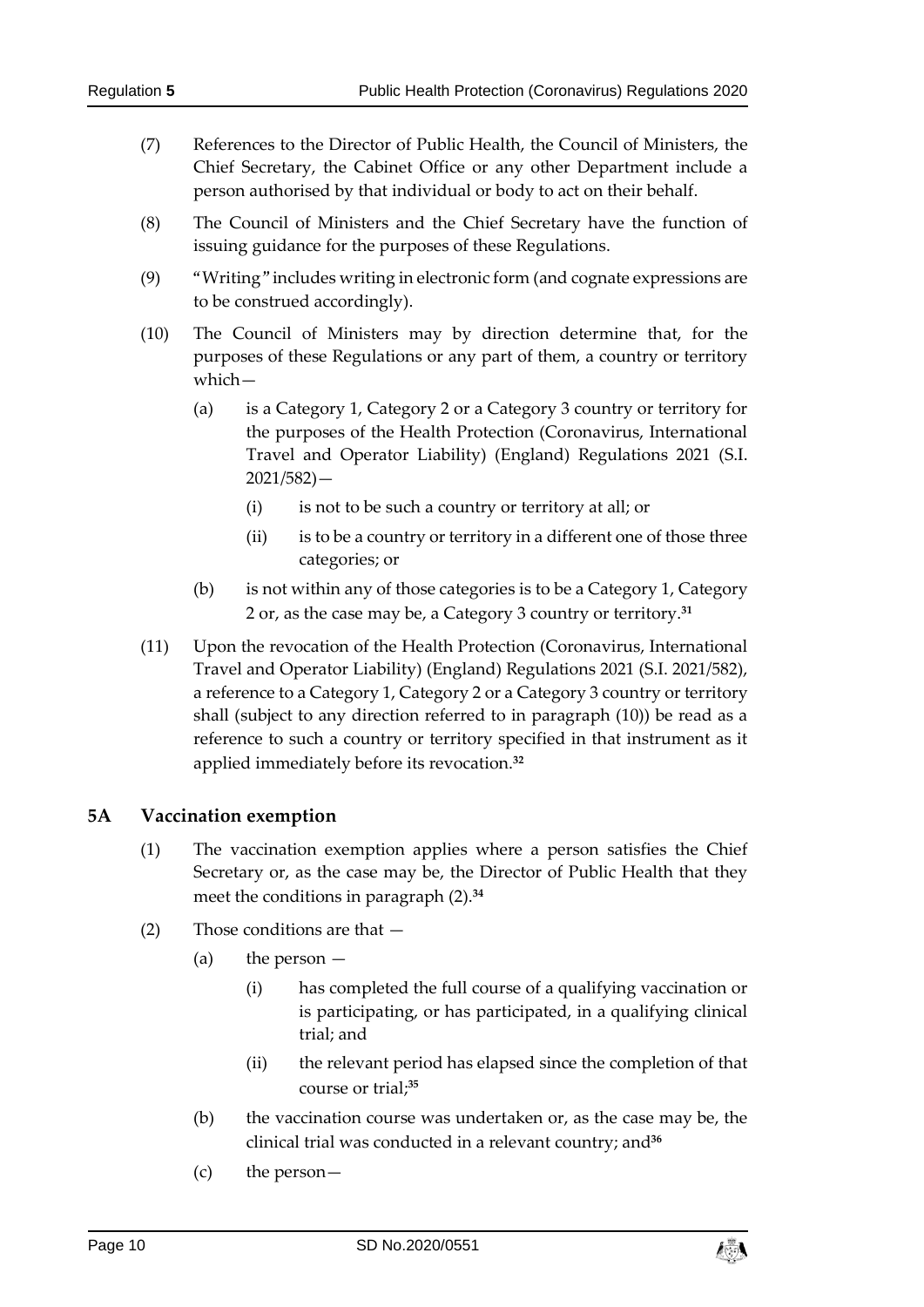- (i) is not infected or contaminated or reasonably suspected of being infected or contaminated; and
- (ii) has not travelled outside the common travel area or a Category 1 or Category 2 country or territory in the 10 days preceding their arrival in the Island.**<sup>37</sup>**
- (3) For the purposes of paragraph  $(2)$ 
	- (a) a qualifying vaccination is any of the following  $-$ 
		- (i) Pfizer/BioNTech Coronavirus vaccine,
		- (ii) the Moderna Coronavirus vaccine,
		- (iii) the Oxford/AstraZeneca Coronavirus vaccine, and
		- (iv) any other Coronavirus vaccine specified in a direction issued by the Council of Ministers;
	- (b) a "relevant country" is a country in the common travel area, a Category 1 or Category 2 country or territory and any other country specified in a direction issued by the Council of Ministers; **38**
	- (c) a "qualifying clinical trial" means a clinical trial to ascertain the safety and efficacy of a coronavirus vaccine and which is specified in a direction issued by the Council of Ministers having consulted the Director of Public Health;**<sup>39</sup>**
	- (d) "relevant period" means a period specified in a direction issued by the Council of Ministers having consulted the Director of Public Health.**<sup>40</sup>**
- (4) In issuing a direction referred to in paragraph (3), the Council of Ministers  $may -$ 
	- (a) add a qualifying vaccine, qualifying clinical trial or relevant country;**<sup>41</sup>**
	- (b) remove a qualifying vaccine, qualifying clinical trial or relevant country including a country which would otherwise fall within the common travel area.**<sup>42</sup>**
- (5) A person referred to in this regulation must
	- (a) no earlier than 48 hours before their scheduled arrival in the Island, fully and truthfully answer all questions posed to them on the published landing card;
	- (b) submit that card in the manner instructed; and
	- (c) provide the Chief Secretary or, as the case may be, the Director of Public Health with such information as they may reasonably require for the purposes of this regulation.
- (6) [Revoked]**<sup>43</sup> <sup>44</sup>**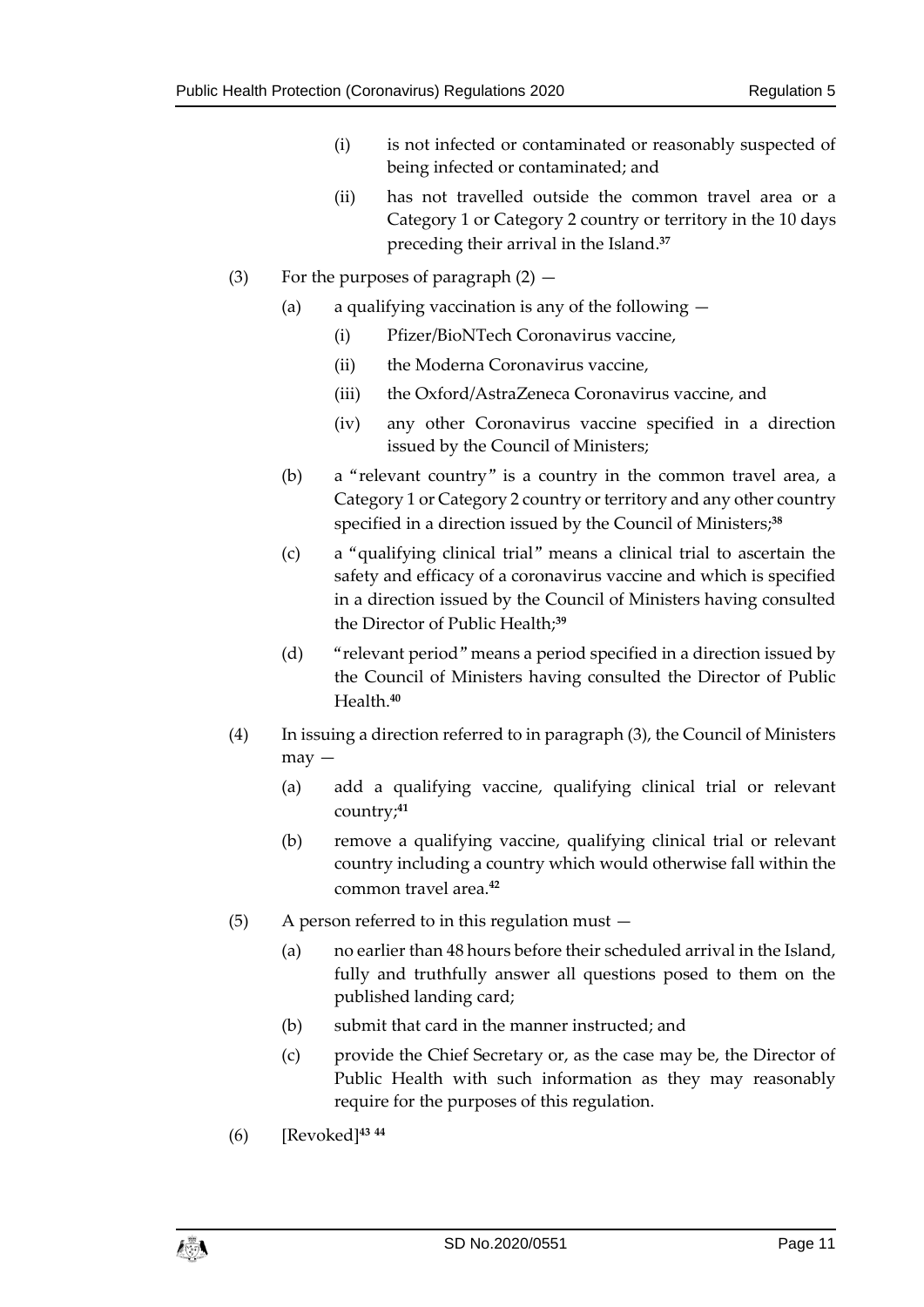#### <span id="page-11-0"></span>**5B Children travelling with a person to whom regulation 5A applies**

- (1) This regulation applies to a child
	- (a) who in the 10 days preceding their arrival in the Island has not travelled outside the common travel area or a Category 1 or Category 2 country or territory; **46**
	- (b) who is not a Category A person;
	- (c) to whom the vaccination exemption does not apply; and
	- (d) who travels to the Island with an adult parent or guardian to whom the vaccination exemption does apply.
- (2) Such a child who
	- (a) has not attained the age of 18 years is not required to self-isolate or provide a biological sample;**<sup>47</sup>**
	- (b) has attained the age of 18 years may provide a first biological sample within 48 hours of the their arrival and a second biological sample on the sixth day following their arrival (but no fee is payable to the Chief Secretary in respect of such a sample).**<sup>48</sup>**
- (3) Where the analysis of the first biological sample is negative, the child
	- (a) is not required to further self-isolate; and
	- (b) [Revoked]**<sup>49</sup>**
	- (c) must still provide a second sample on the sixth day following their arrival
- (4) Where the analysis of any biological sample provided by the child is positive, they and any members of their household travelling with them must self-isolate as directed by the Director of Public Health.
- (5) Where a child referred to in paragraph (2)(b) does not provide a biological sample they must self-isolate as directed by the Director of Public Health.**<sup>50</sup> 51**

#### <span id="page-11-1"></span>**5C Natural immunity exemption**

- (1) This regulation applies where a person satisfies the Chief Secretary or, as the case may be, the Director of Public Health, that they meet the conditions in paragraph (2).
- (2) Those conditions are that
	- (a) the person has undertaken a PCR test for Coronavirus within the 180 days preceding their arrival in the Island and the result of that test is positive;**<sup>52</sup>**
	- (b) that PCR test was undertaken in the common travel area;
	- (c) the person has not travelled outside the common travel area in the 10 days preceding their arrival in the Island; and

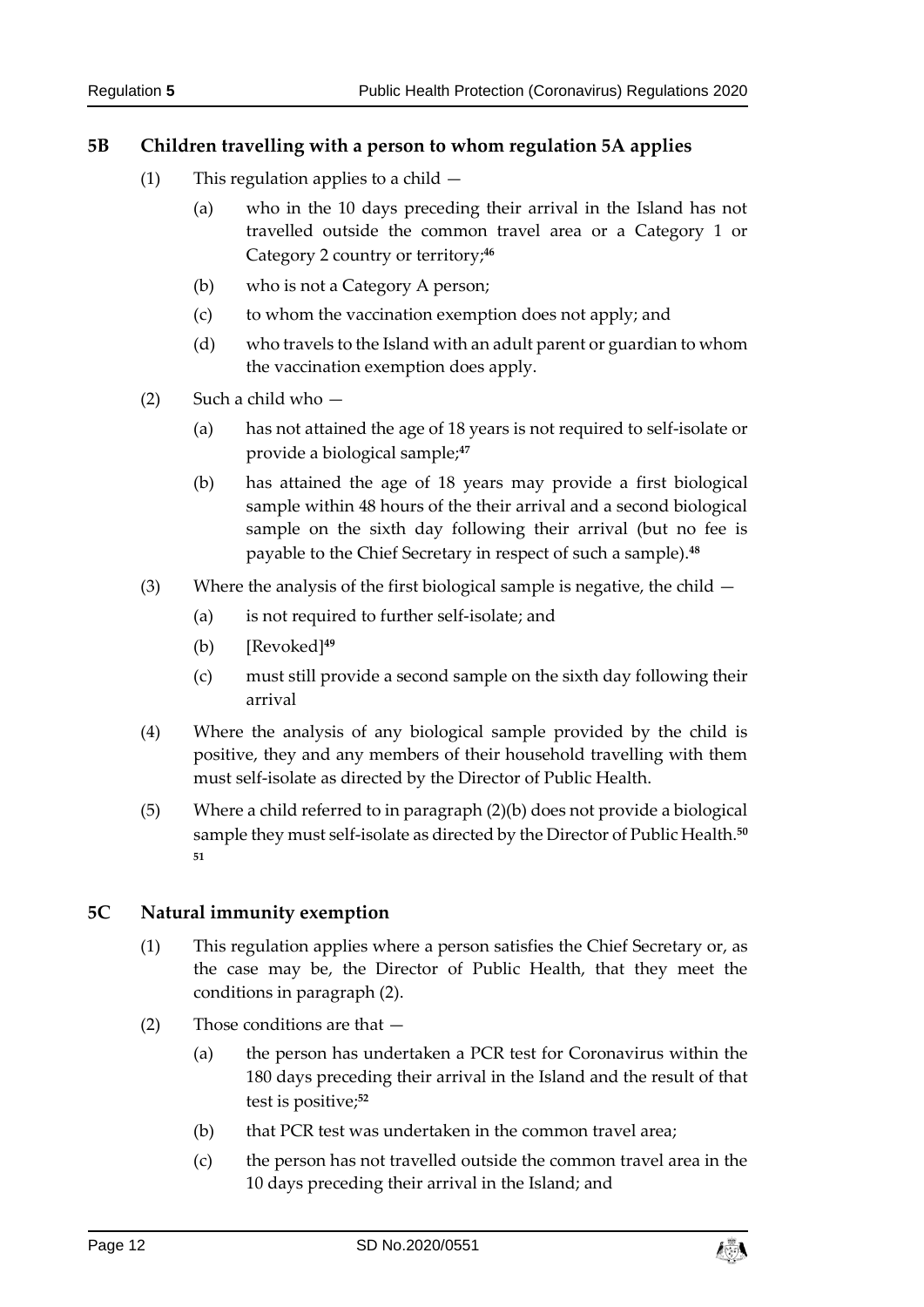- (d) the positive PCR test result was at least 11 days prior to the person's arrival in the Island.
- (3) A person referred to in this regulation must
	- (a) no earlier than 48 hours before their scheduled arrival in the Island, fully and truthfully answer all questions posed to them on the published landing card;
	- (b) submit that card in the manner instructed; and
	- (c) provide the Chief Secretary or, as the case may be, the Director of Public Health with such information as they may reasonably require for the purposes of this regulation.**<sup>53</sup>**
- <span id="page-12-0"></span>(4) [Revoked]**<sup>54</sup>**

# **PART 2 – RESTRICTIONS AND REQUIREMENTS**

#### <span id="page-12-1"></span>**6 Restrictions and requirements: general**

- (1) Any person (P) who decides to enable the imposition of a restriction or requirement or do any other thing under these Regulations, may do so only if at the time of taking that decision or doing that thing P considers that the restriction or requirement or act in question is proportionate to what is sought to be achieved by imposing or doing it.
- (2) Before taking a decision referred to in paragraph (1), P may consult any person P considers it is appropriate to consult.
- (3) Where a restriction or requirement referred to in paragraph (1) applies or relates to a child, the child's responsible adult must, as far as that adult is reasonably able to do so, secure that the child complies with it.**<sup>55</sup>**
- (4) Where a restriction or requirement referred to in paragraph (1) applies or relates to an incapacitated person, the appointed person must as far as the appointed person is reasonably able to do so, secure that the incapacitated person complies with it.**<sup>56</sup>**

#### <span id="page-12-2"></span>**6A [Revoked]**<sup>57</sup>

#### <span id="page-12-3"></span>**6B Requirement to wear face covering in a relevant place**

- (1) A person ("P") must wear a face covering in a relevant place.
- (2) But this is not required
	- (a) where P is a child under the age of 12;
	- (b) where P has a reasonable excuse not to wear a face covering, as to which see paragraph (3).

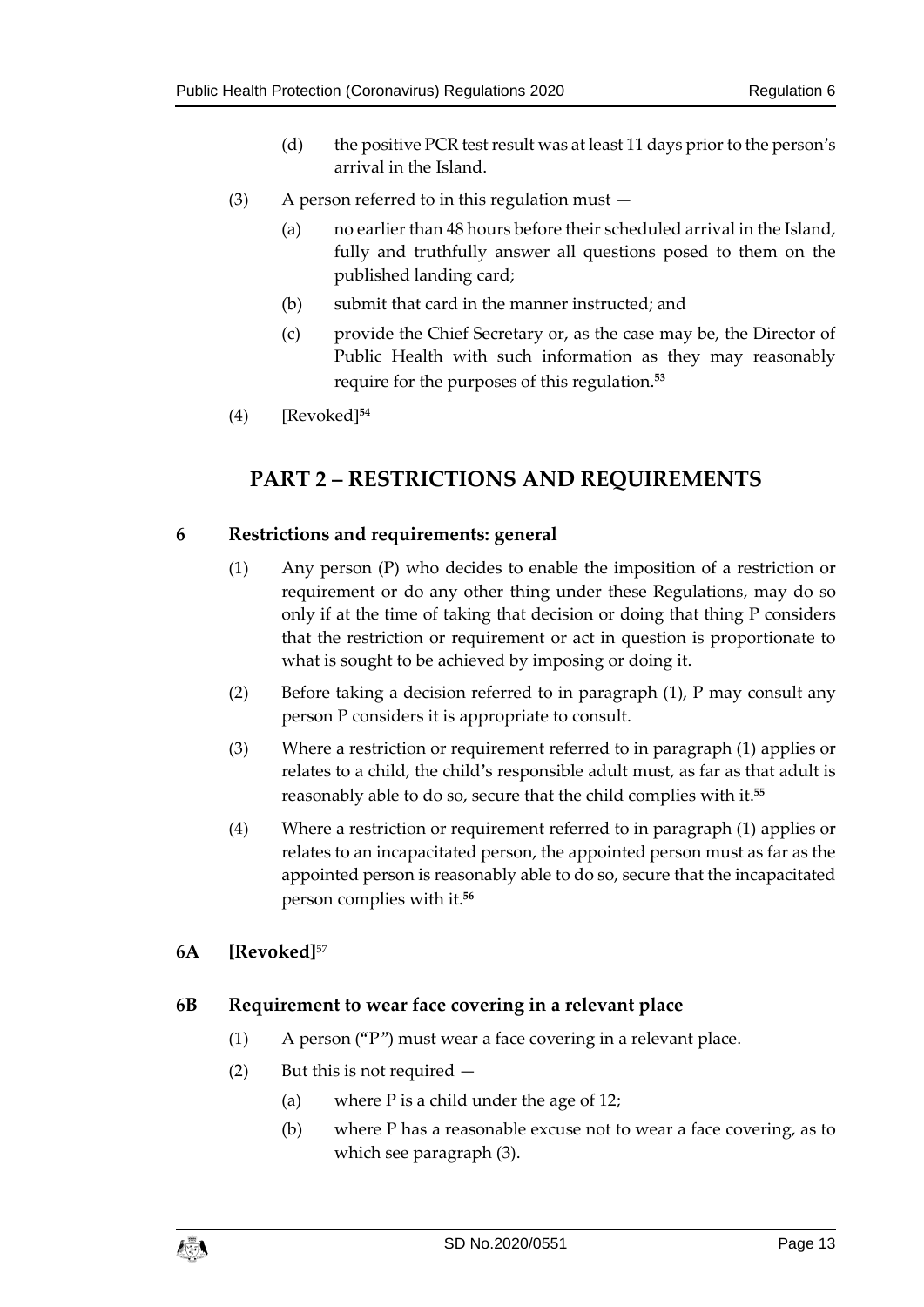- (3) The circumstances in which P has a reasonable excuse to not wear a face covering include —
	- (a) where P is unable to put on, wear or remove a face covering because of a physical or mental illness or impairment, or a disability (within the meaning of section 7 of the Equality Act 2017);
	- (b) where P is undertaking an activity and wearing a face covering during that activity may be considered to be a risk to P's health;
	- (c) where P has to remove the face covering to communicate with a person who has difficulty communicating (in relation to speech, language or otherwise);
	- (d) where P has to remove the face covering in order to avoid harm or injury, or the risk of harm or injury, to P or others;
	- (e) where P is at the premises to avoid injury, or to escape a risk of harm, and does not have a face covering;
	- (f) where P has to remove the face covering to  $-$ 
		- (i) take medication;
		- (ii) eat or drink, where reasonably necessary;
	- (g) where P is asked to remove the face covering by a police constable;
	- (h) where P is seated in premises where food or drink is sold, or otherwise provided, for consumption on the premises.
- (4) In paragraph (1), "relevant place" has the meaning given by the Council of Ministers in a direction issued under this paragraph.**<sup>58</sup>**

#### <span id="page-13-0"></span>**6C Guidance about requirements to wear face coverings**

- (1) The Chief Secretary may issue guidance relevant to regulation 6B. **59**
- (2) A person to whom guidance issued under paragraph (1) applies must have regard to that guidance.**<sup>60</sup>**

#### <span id="page-13-1"></span>**7 Restrictions on private vessels**

- (1) A private vessel that enters the Island's territorial sea and seeks to dock must do so
	- (i) at the harbour in Douglas, or any other port on the Island specified in a direction issued by the Council of Ministers, and
	- (ii) in accordance with any conditions set out in that direction.**<sup>61</sup>**
- (2) Paragraph (1) is subject to the right of any vessel to dock in any available port in the Island in adverse weather, if there is a risk or threat to the life of any person on board it or if the vessel is in urgent need of repair.

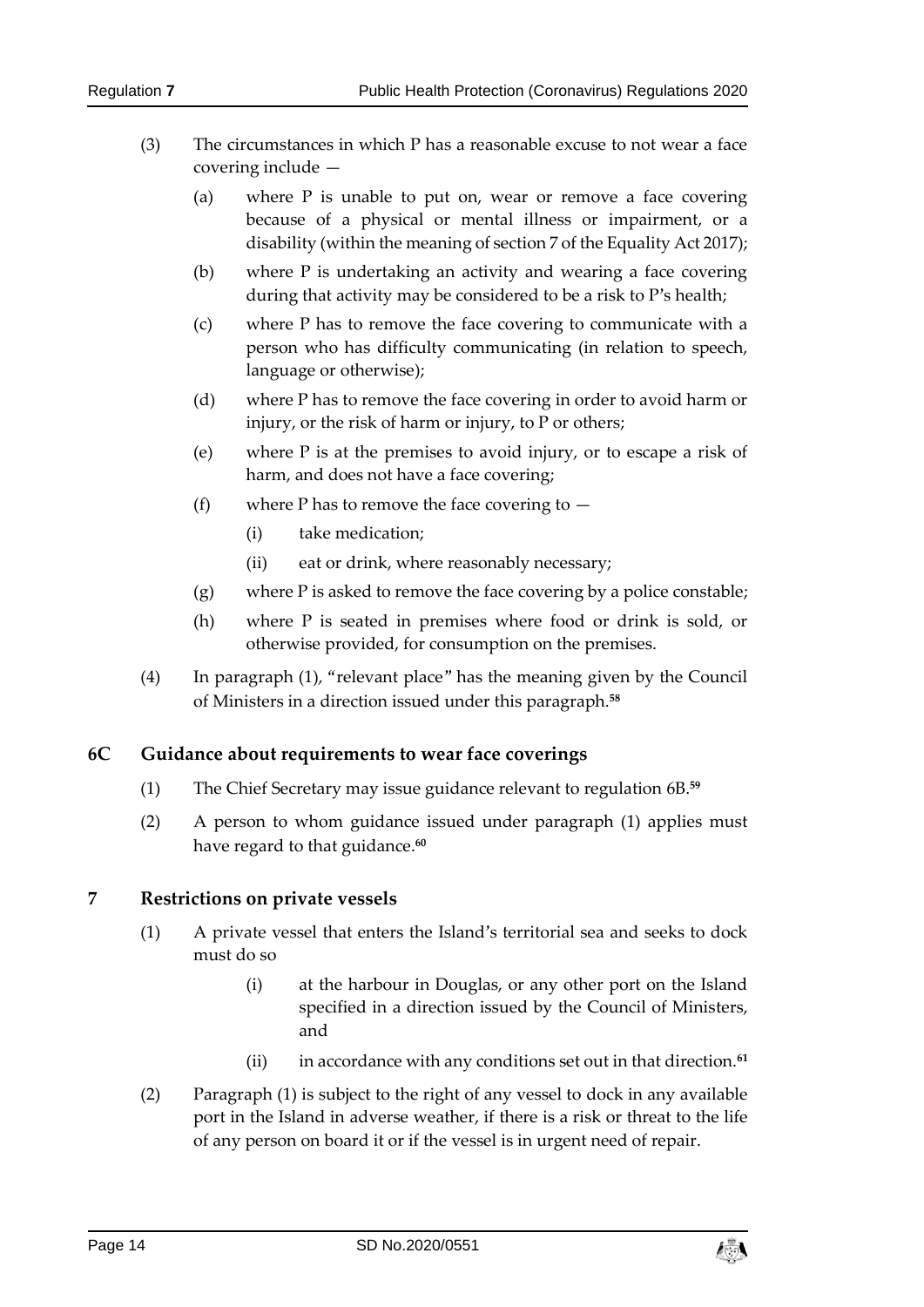- (3) "Private vessel" means any ship or boat, or any other vessel used in navigation that is neither owned by the government of any State or territory (or any organ thereof) nor used for commercial purposes.
- (4) "Island's territorial sea" has the meaning given to "territorial sea" in the Schedule to the Interpretation Act 2015.

#### <span id="page-14-0"></span>**8 [Revoked]**<sup>62</sup>

#### <span id="page-14-1"></span>**9 Contact tracing**

- (1) Where the Director of Public Health reasonably suspects that a person  $($ "P") is or may be infected or contaminated, the Director may decide that P should be required to provide the Director with contact tracing information.**<sup>63</sup>**
- (1A) Where the Director of Public Health reasonably believes that a person other than P may hold information which is relevant to contact tracing in relation to P, the Director may decide that the person should be required to provide that information to the Director.**<sup>64</sup>**
- (2) Where the Director of Public Health decides that a person referred to in paragraph (1) or (1A) should provide contact tracing information the Director —
	- (a) may request that person to do so; and
	- (b) if that person fails to comply with such a request, may give that person a direction notice requiring that person to do so.**<sup>65</sup>**

#### <span id="page-14-2"></span>**9A Guidance and Directions – Council of Ministers**

- (1) The Council of Ministers may issue guidance for the purposes of these Regulations.
- (2) The Council of Ministers may issue directions under these Regulations, and regulations 33D and 33E apply to such directions as they apply to a direction notice issued by the Chief Secretary.`
- (3) Such directions ("a paragraph (2) direction") may specify all or any of the following —
	- (a) the period for which a person must self-isolate and the conditions to be satisfied for such a period to apply;
	- (b) exemptions to such periods;
	- (c) where and with whom a person is to self-isolate;
	- (d) when a biological sample may be provided by a person and the information to be provided to the Chief Secretary in respect of such a sample;
	- (e) the consequences flowing from the analysis of such a sample;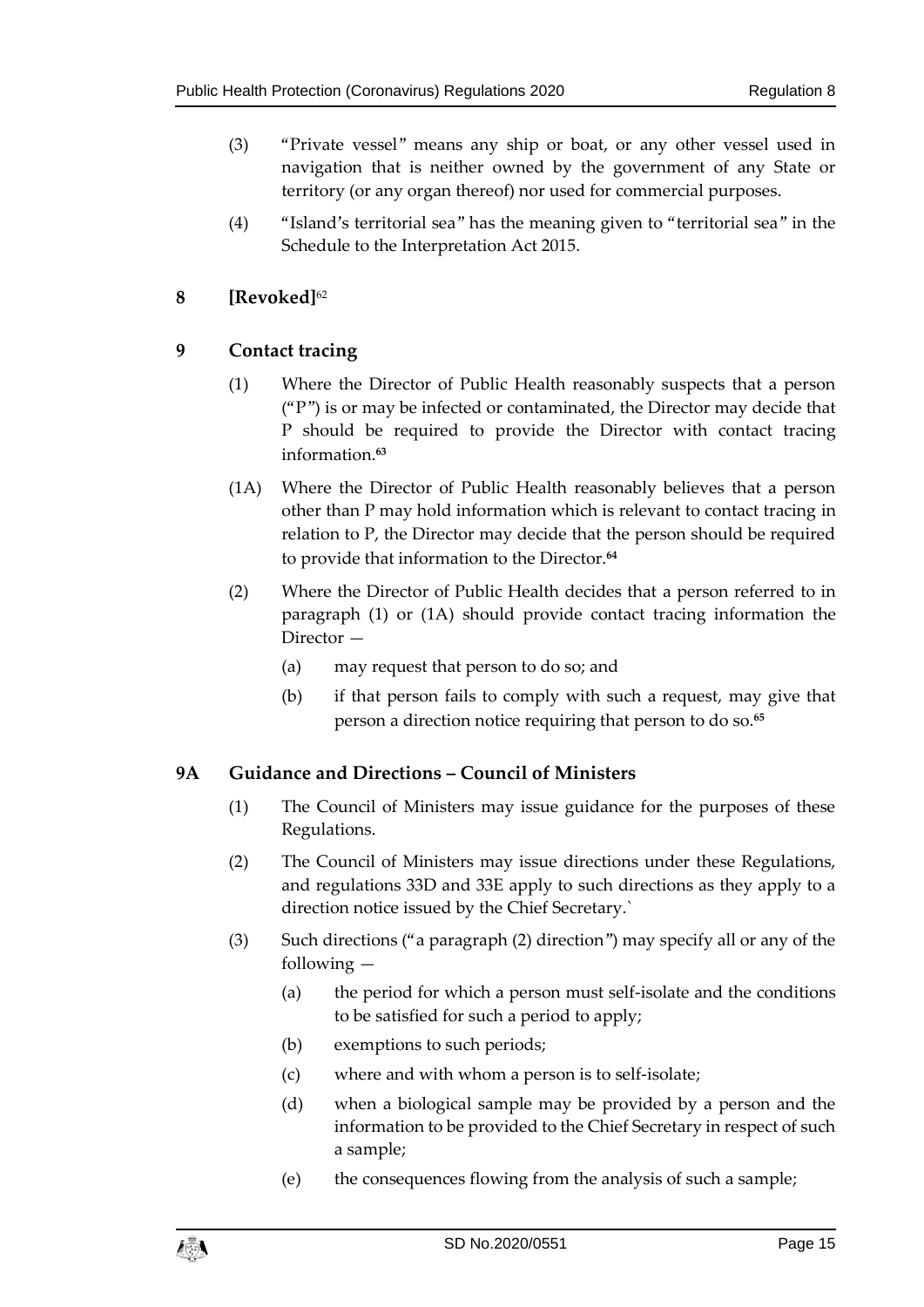- (f) the conditions on which a person may leave a place of self-isolation.
- (3A) A paragraph (2) direction may vary the application of any part of these Regulations.**<sup>66</sup>**
- (4) [Revoked]**<sup>67</sup>**
- (5) [Revoked]**<sup>68</sup>**
- (6) A paragraph (2) direction may only be issued where the House of Keys stands dissolved.
- (7) A paragraph (2) direction lasts only until the first sitting of Tynwald following the day on which the House of Keys is first assembled after its preceding dissolution unless Tynwald resolves to continue the paragraph (2) direction in operation.
- <span id="page-15-0"></span>(8) A direction issued by the Council of Ministers is a non-legislative public document but must be laid before Tynwald. **69 70**

## **PART 3 – CATEGORY A PERSONS**

#### <span id="page-15-1"></span>**10 Direction notices and entry certificates**<sup>71</sup>

- (1) The Chief Secretary has the function of issuing
	- (a) direction notices to residents; and**<sup>72</sup>**
	- (b) entry certificates to non-residents,

under this Part.**<sup>73</sup>**

- (2) A direction notice and an entry certificate, issued by the Chief Secretary
	- (a) shall direct a Category A person to self-isolate for a specified period beginning with a specified day;
	- (b) may include additional directions or conditions in connection with self-isolation; and
	- (c) may provide for entry by a person on more than one occasion.

This is subject to paragraphs (3) and (4).**<sup>74</sup>**

- (3) Despite paragraph (2), the Chief Secretary may in writing (a "written selfisolation modification") —
	- (a) exempt a Category A person from a requirement to self-isolate; or
	- (b) modify a requirement to self-isolate imposed on such a person,

but, in either case, a written self-isolation modification must be in accordance with guidance published by the Chief Secretary following its approval by the Council of Ministers.**<sup>75</sup>**

(3A) For the purpose of enabling the Chief Secretary to decide whether to issue a written self-isolation modification —

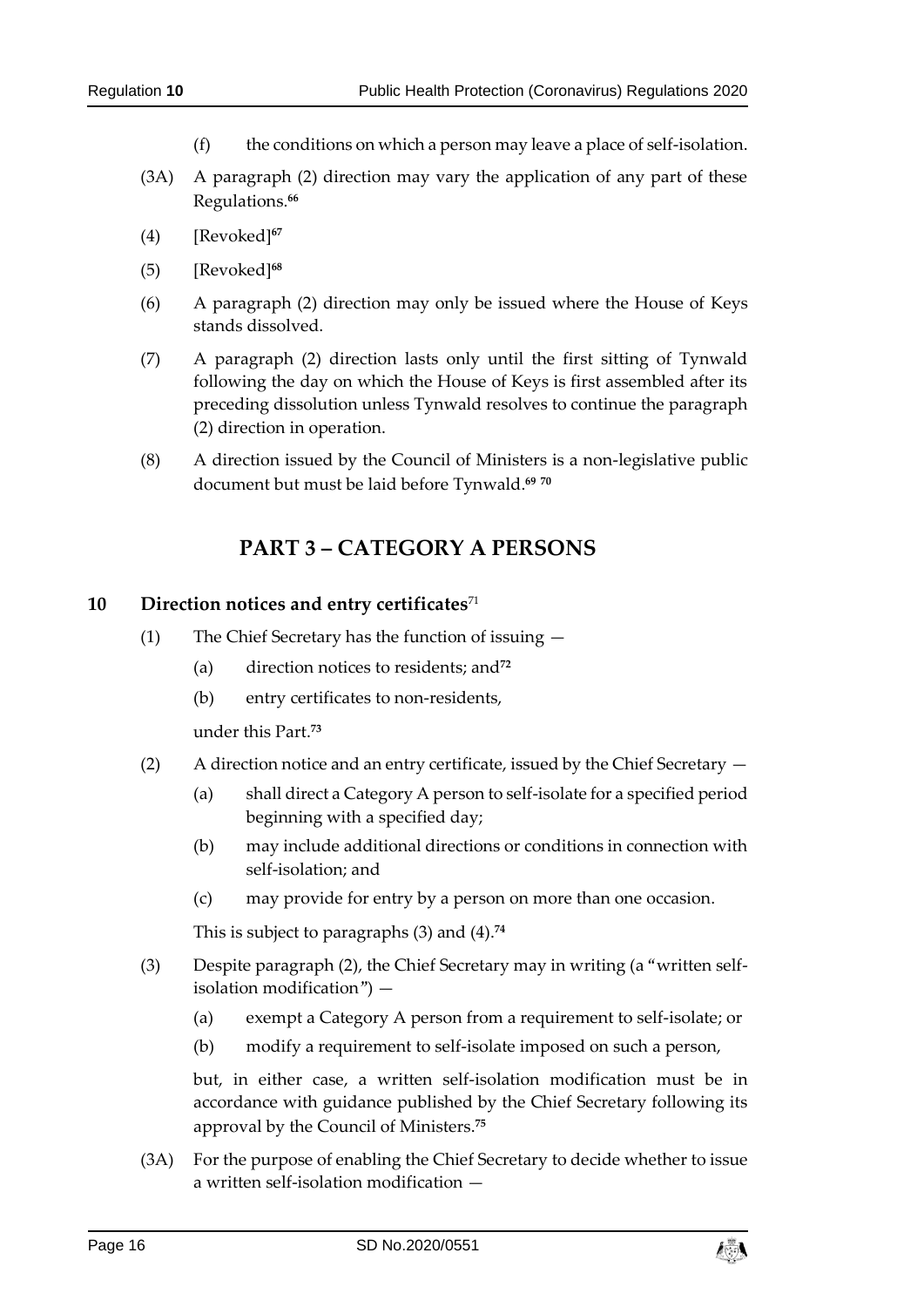- (a) the person must supply such information as the Chief Secretary may reasonably require; and
- (b) the Chief Secretary may make enquiries of any person for the purpose of verifying the information supplied under this paragraph.. **76**
- (4) The Chief Secretary
	- (a) must not issue a written self-isolation modification under paragraph (3) other than in accordance with advice given by the Department of Health and Social Care or the Director of Public Health; and**<sup>77</sup>**
	- (b) must ensure
		- (i) when giving a written self-isolation modification, that conditions or measures are put in place as are reasonably practicable to mitigate any risks associated with that exemption, modification or direction; and**<sup>78</sup>**
		- (ii) that the terms of the written self-isolation modification and any mitigating conditions and measures are proportionate. **79 80**
- (5) A person who enters, and remains until leaving the Island, within an area which is designated in a direction made by the Department of Infrastructure as a secure exempt area for the purpose of transportation, does not become a Category A person.
- (6) A direction notice made under these Regulations, other than a direction notice made under this Part which relates to an individual, must be laid before Tynwald. **81**

#### <span id="page-16-0"></span>**11 Prohibition of entry**

- (1) A person may not enter the Island unless that person is a Category A person, a person referred to in regulation 10(5), or a person referred to in regulation 5B or 5C.**<sup>82</sup>**
- (2) A person referred to in paragraph (1) who has been in a Category 3 country or territory may not enter the Island unless —
	- (a) at least 10 days have passed since they were in that country or territory; and
	- (b) they have complied with any self-isolation or equivalent requirements (however expressed) of that country or territory or any other country or territory they have or intend to transit through, or embark from, in travelling to the Island.
- (3) Regulation 24 applies to a person who enters the Island without complying with the requirements of paragraph (2).
- (4) [Revoked]**<sup>83</sup>**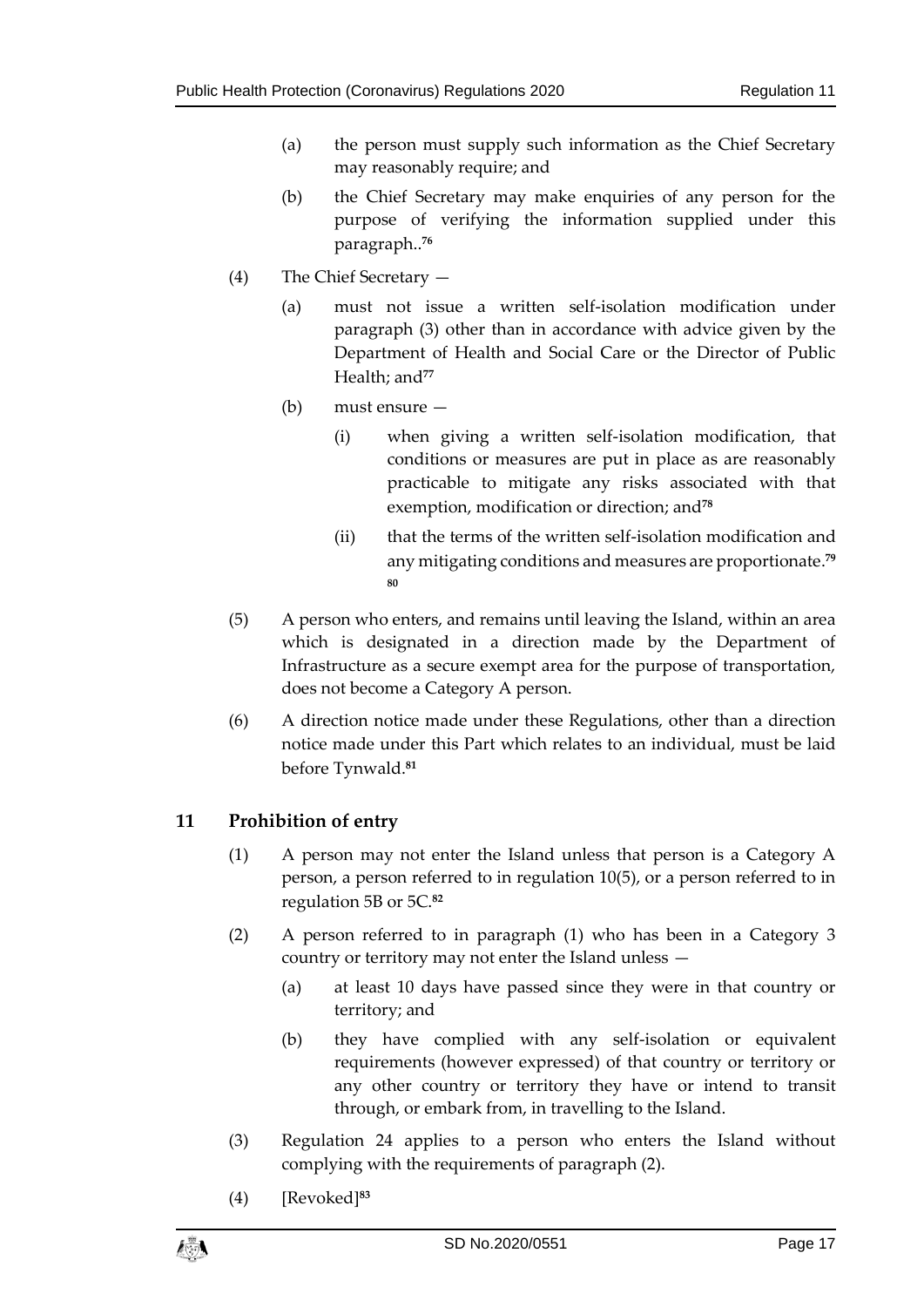(5) [Revoked]**<sup>84</sup>**

#### <span id="page-17-0"></span>**11A Unvaccinated persons arriving from outside the common travel area**

- (1) Where a person who arrives in the Island was, within the 10 days immediately preceding such arrival, outside the common travel area, the person —
	- (a) [Revoked]**<sup>86</sup>**
	- (b) must submit to assessment by means of a PCR test (within the meaning of regulation  $5C(2)$  –
		- (i) within 48 hours of the person's arrival;
		- (ii) at the place specified under regulation 13A(2) to the person by the Chief Secretary; **87**
	- (c) [Revoked]**<sup>88</sup>**
- (2) Where the result of the test is
	- (a) [Revoked]**<sup>89</sup>**
	- (b) positive for Coronavirus, the person must comply with a direction notice issued under these Regulations.
- (3) This regulation
	- (a) applies regardless of whether or not the person is a Category A person; and
	- (b) is without prejudice to paragraph 6 of Schedule 1, **90**

but does not apply to a person to whom the vaccination exemption applies. **91 92**

#### <span id="page-17-1"></span>**11B Fully vaccinated persons arriving from outside the common travel area**

- (1) A person to whom this regulation applies must
	- (a) agree in writing, on his or her landing card
		- (i) [Revoked]**<sup>94</sup>**
		- (ii) to share with the Chief Secretary
			- (A) his or her personal data with regard to the details of his or her arrival and travel history; and
			- (B) [Revoked]**<sup>95</sup> <sup>96</sup>**
	- (b) [Revoked]**<sup>97</sup>**
	- (c) [Revoked]**<sup>98</sup> <sup>99</sup>**
- (1A) [Revoked]**<sup>100</sup>**
- (2) This regulation
	- (a) applies to  $-$

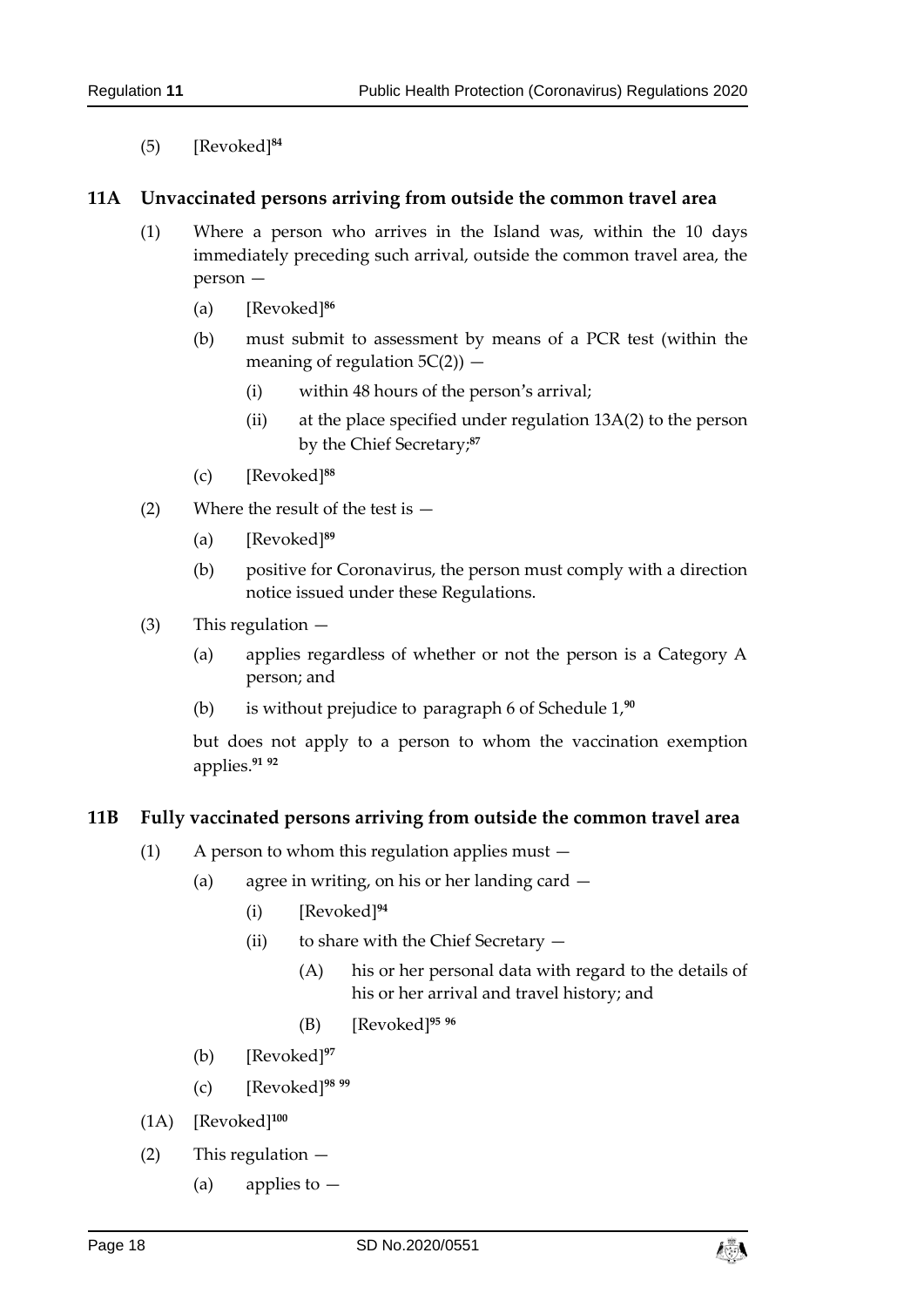- (i) [Revoked]**<sup>101</sup>**
- (ii) a person
	- (A) to whom the vaccination exemption applies; and
	- (B) who has, within the 10 days immediately preceding his or her arrival in the Island, been outside the common travel area,

regardless of whether or not the person is a Category A person;

- (b) is without prejudice to paragraph 6 of Schedule 1;
- (c) for the avoidance of doubt, does not apply to a person to whom regulation 11A applies.**<sup>102</sup> <sup>103</sup>**

#### <span id="page-18-0"></span>**11C Persons arriving from within the common travel area**

- (1) Subject to paragraph (2), a person to whom this regulation applies need only complete —
	- (a) the online landing card to which the person has been directed; or
	- (b) the landing card in hard copy with which the person has been provided —
		- (i) immediately before embarking on his or her journey to the Island; or
		- (ii) upon arrival in the Island.
- (2) For the avoidance of doubt, nothing in this regulation excuses a person to whom it applies from the obligation to comply with a direction notice that, in accordance with these Regulations, may be issued to the person after arrival in the Island.
- (3) This regulation applies to a person arriving in the Island who has not been outside the common travel area within the 10 days immediately preceding such arrival.**<sup>104</sup>**

#### <span id="page-18-1"></span>**12 Category A persons**

- (1) [Revoked]**<sup>105</sup>**
- (2) [Revoked] **106**
- (2A) [Revoked]**<sup>107</sup>**
- (2B) [Revoked]**<sup>108</sup>**
- (3) [Revoked]**<sup>109</sup>**
- (4) [Revoked]**<sup>110</sup>**
- (5) [Revoked]**<sup>111</sup>**
- (6) [Revoked]**<sup>112</sup>**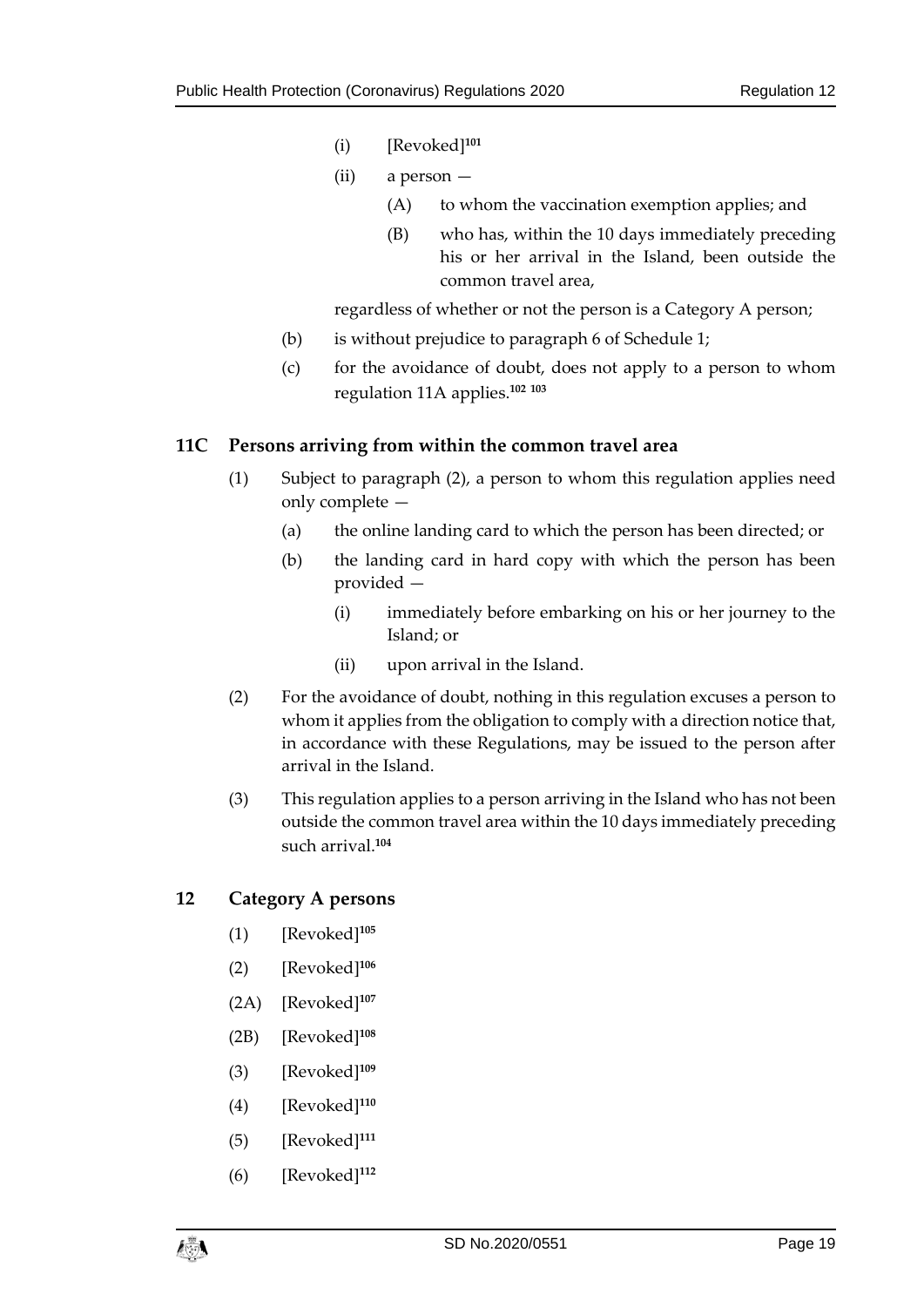- (7) [Revoked]**<sup>113</sup>**
- (8) [Revoked]**<sup>114</sup>**
- (9) [Revoked]**<sup>115</sup>**
- (10) To avoid doubt, where a person ("P") shares accommodation with a Category A person, P is a Category C person and is subject to Part 5 (Category C persons).**<sup>116</sup>**

#### <span id="page-19-0"></span>**13 [Revoked]**<sup>117</sup>

#### <span id="page-19-1"></span>**13A Biological samples**

- (1) This regulation applies to a person who provides one or more biological samples in accordance with this regulation.**<sup>118</sup>**
- (2) A Category A person who elects to provide a biological sample, upon payment of the applicable sum to the Cabinet Office, may by arrangement with the Chief Secretary leave the notified place for the purpose of attending, by appointment, a facility the Chief Secretary specifies in order to provide a biological sample.**<sup>119</sup>**
- (3) The requirement to pay the applicable sum referred to in paragraph  $(2)$ 
	- (a) does not apply to a person specified in paragraph 7(2) of Schedule 1;
	- (b) does not apply to an eligible student or to a student escort; and
	- (c) does not apply to a person who has not attained the age of 18. **120 121**
- $(4)$  In paragraph  $(3)$ 
	- (a) an eligible student is a resident (within the meaning of paragraph 6 of Schedule 1) whom the Chief Secretary is satisfied, attends a school or educational establishment outside the Island which meets the criteria specified in guidance which may be published by the Chief Secretary following its approval by the Council of Ministers; and**<sup>122</sup>**
	- (b) a student escort is a responsible adult or an appointed adult (as the case may be) who accompanies an eligible student to the Island in circumstances where the eligible student is a child or an incapacitated person.
- (5) For the purpose of enabling the Chief Secretary to decide whether a person is an eligible student or a student escort —
	- (a) the person must supply such information as the Chief Secretary may reasonably require; and
	- (b) the Chief Secretary may make enquiries of any person for the purpose of verifying the information supplied under this paragraph.

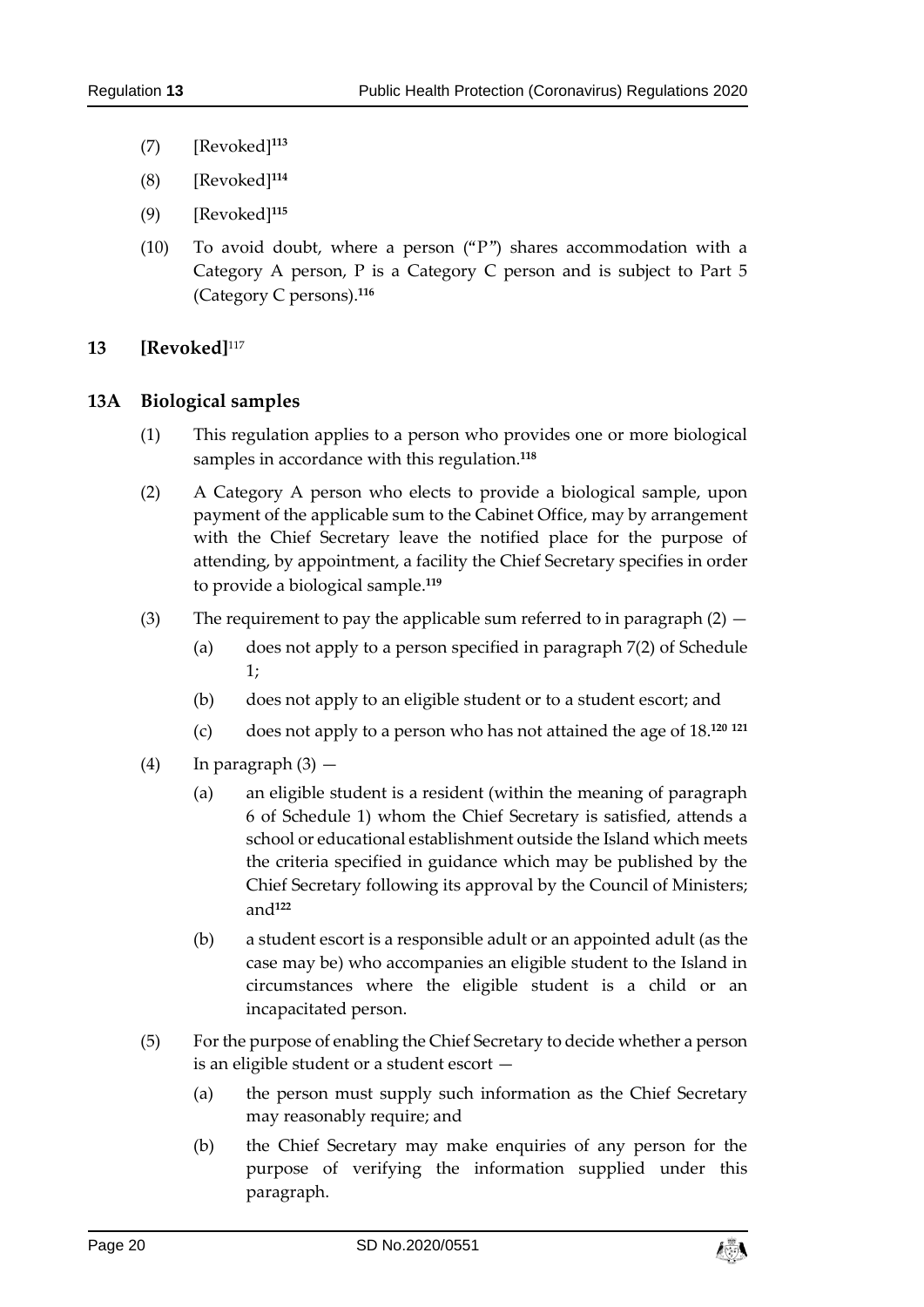- (6) If the findings of the analysis of the biological sample are inconclusive in that they do not confirm whether or not the person is infected or contaminated, the person may provide a further biological sample.
- (7) A person to whom this regulation applies may leave the notified place  $-$ 
	- (a) for the purpose of receiving emergency medical treatment;
	- (b) where directed to do so by the emergency services; or
	- (c) if given written permission by the Director of Public Health to do so.

This paragraph is subject to paragraph (8).

- (8) A person to whom this regulation applies must  $-$ 
	- (a) at all times during which the person is not at the notified place
		- (i) wear a face mask or other suitable face covering;
		- (ii) where reasonably practicable, maintain a distance of at least 2 metres from any person who is not a member of that person's household; and
		- (iii) comply with any conditions relating to leaving a notified place, specified in regulation 14A(1); and**<sup>123</sup>**
	- (b) immediately after providing a biological sample return to the notified place and must remain at that place.
- (9) A person must remain at the notified place unless paragraph (2) or (7) applies.**<sup>124</sup>**
- (10) Where a person has provided a biological sample, the Chief Secretary must —
	- (a) as soon as reasonably practicable analyse it, or arrange for it to be analysed, to ascertain whether it indicates that the person is infected or contaminated; and
	- (b) notify, or arrange for the person to be notified, of the findings of that analysis within 24 hours of the biological sample having been provided, or, if the findings are not known within that time, as soon as reasonably practicable after they are known.
- (11) Where a person who is an eligible student or an eligible patient referred to in paragraph 7 of Schedule 1, is a child —
	- (a) the child may be accompanied by a responsible adult for the purpose of providing a biological sample;
	- (b) the findings of the analysis of that sample must be notified to the responsible adult; and
	- (c) the responsible adult must take such steps as are reasonably necessary to ensure that the child complies with the requirements of this regulation and any direction notice given under it.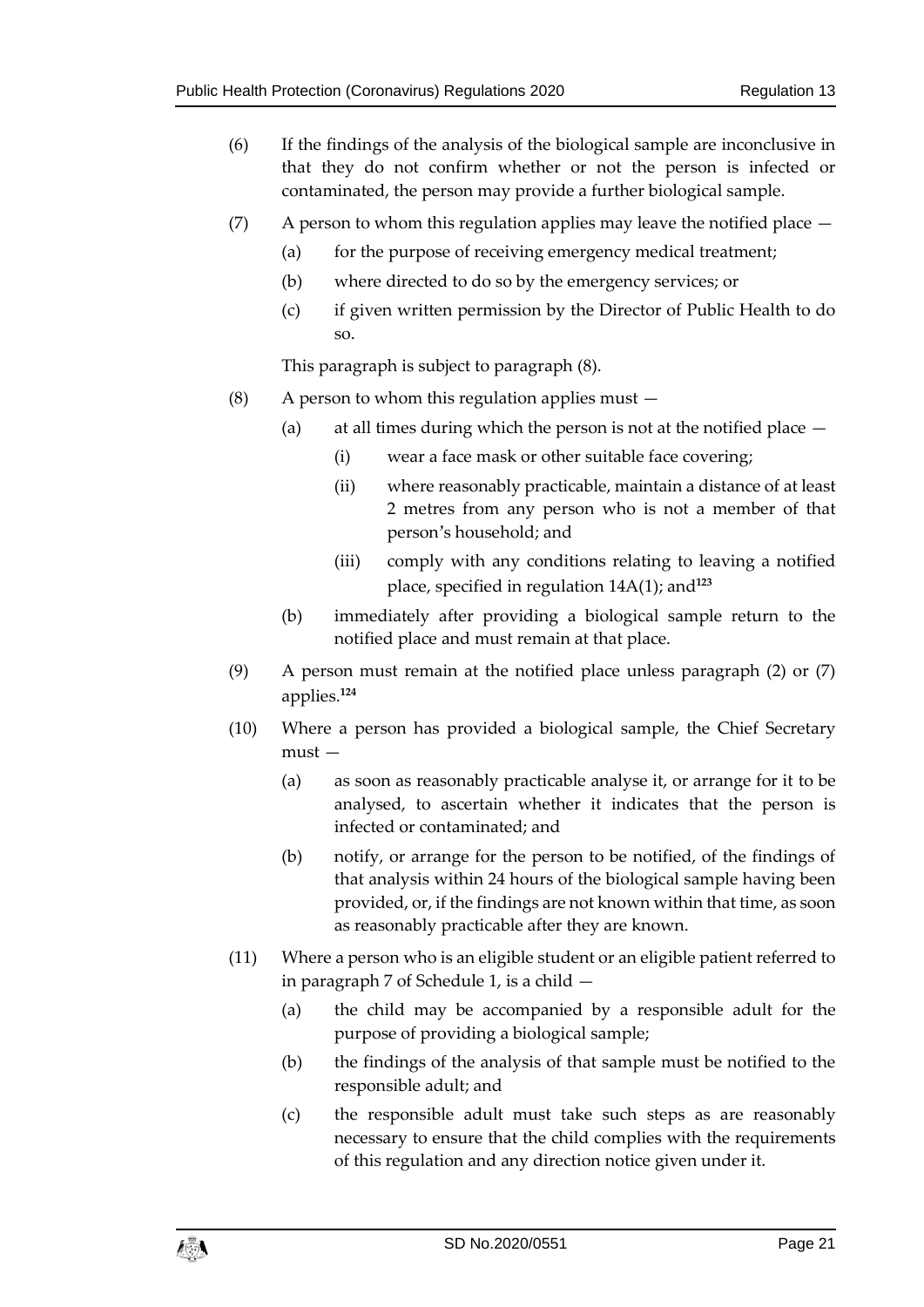- (12) Where a person who is an eligible student or an eligible patient referred to in paragraph 7 of Schedule 1, is an incapacitated person —
	- (a) that incapacitated person may be accompanied by an appointed person for the purpose of providing a biological sample;
	- (b) the findings of the analysis of that sample must be notified to the appointed person; and
	- (c) the appointed person must take such steps as are reasonably necessary to ensure that the incapacitated person complies with the requirements of this regulation and any direction notice given under it.
- <span id="page-21-0"></span>(13) In this regulation, "applicable sum" means £30 (whether for one or more tests).**<sup>125</sup> <sup>126</sup>**

# **PART 4 - CATEGORY B PERSONS**

#### <span id="page-21-1"></span>**14 Category B persons**

- (1) A Category B person is a person
	- (a) who, under Part 3, was tested for Coronavirus and whose status with regard to being infected or contaminated is therefore known (an "assessed Category B person"); or
	- (b) whom the Director of Public Health, as a result of the person's having been contact traced —
		- (i) reasonably suspects is or may be infected or contaminated; and
		- (ii) considers might infect or contaminate others,

(a "contact traced Category B person").**<sup>127</sup>**

- (2) A Category B person need not provide a biological sample but where they do no fee is payable to the Chief Secretary in respect of it.**<sup>128</sup>**
- (3) Where the result of either a test for Coronavirus self-administered, or the analysis of a biological sample submitted, by a Category B person is that the person is infected or contaminated, the person must —
	- (a) in the case of a self-administered test, immediately notify the Director of Public Health of the result;
	- (b) with effect from the time at which the test was self-administered or the biological sample was submitted (as the case may be), selfisolate for 10 days —
		- (i) the first of which will be on the day immediately following the day on which the period of self-isolation took effect;
		- (ii) ending at 12:00 on the 10th day (*so, for example, if a person takes a test on Saturday 1 January 2022, the first day of self-*

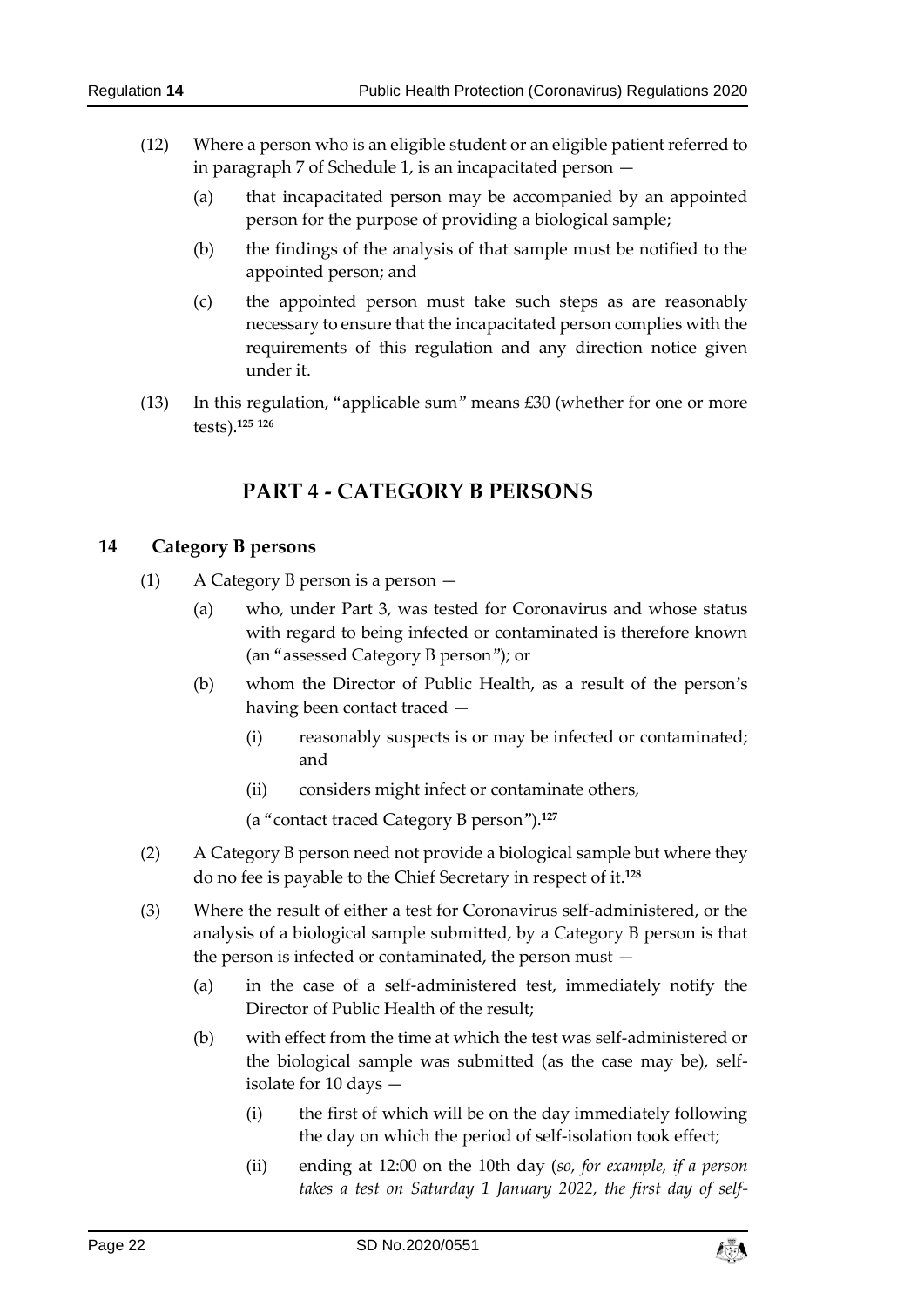*isolation ends on Sunday 2 January 2022 and the period of selfisolation ends at 12:00 on Tuesday 11 January 2022*) ; and

(c) comply with the conditions in regulation 14A(1).**<sup>129</sup> <sup>130</sup>**

#### <span id="page-22-0"></span>**14A Conditions to which self-isolation is subject**

- (1) A person required by regulation 14(3) or 15(1), as the case may be, to selfisolate ("P") must comply with the following conditions  $-$ 
	- (a) P must remain in self-isolation at P's notified place for 10 days reckoned in accordance with regulation 14(3)(b) (hereafter in this regulation "the period of self-isolation");
	- (b) P may leave P's notified place during the period of self-isolation only for one or more of the following purposes –
		- (i) to attend a facility in order to submit a biological sample (as defined in regulation 13A) where advised to do so by the Director of Public Health or following a confirmed electronic booking for that purpose;
		- (ii) to seek emergency medical treatment which cannot reasonably be administered at the notified place;
		- (iii) to comply with an instruction to leave the notified place, given by a person whom P reasonably considers to be involved in the provision of an emergency service;
		- (iv) in accordance with permission to leave P's notified place, given to P by a person whom the Director of Public Health has authorised to give such permission;
		- (v) with respect only to a person required to self-isolate under regulation 15(1), to engage in physical exercise  $-$ 
			- (A) for a period not exceeding one hour in each day of the period of self-isolation, provided that the person tests negative by means of a lateral flow test before each daily period of exercise; and
			- (B) either alone or with a member of P's household who also is not or is not known to be infected or contaminated;
	- (c) whenever P is absent from P's notified place, P must
		- (i) wear a face covering for the duration of the absence, unless P has a reasonable excuse for not wearing one (including but not limited to the circumstances listed in regulation 6A(4));
		- (ii) where reasonably practicable, maintain a distance of at least 2 metres from any other person; unless instructed not to do so by a constable, a person providing a healthcare or other emergency service, or a person in a similar capacity.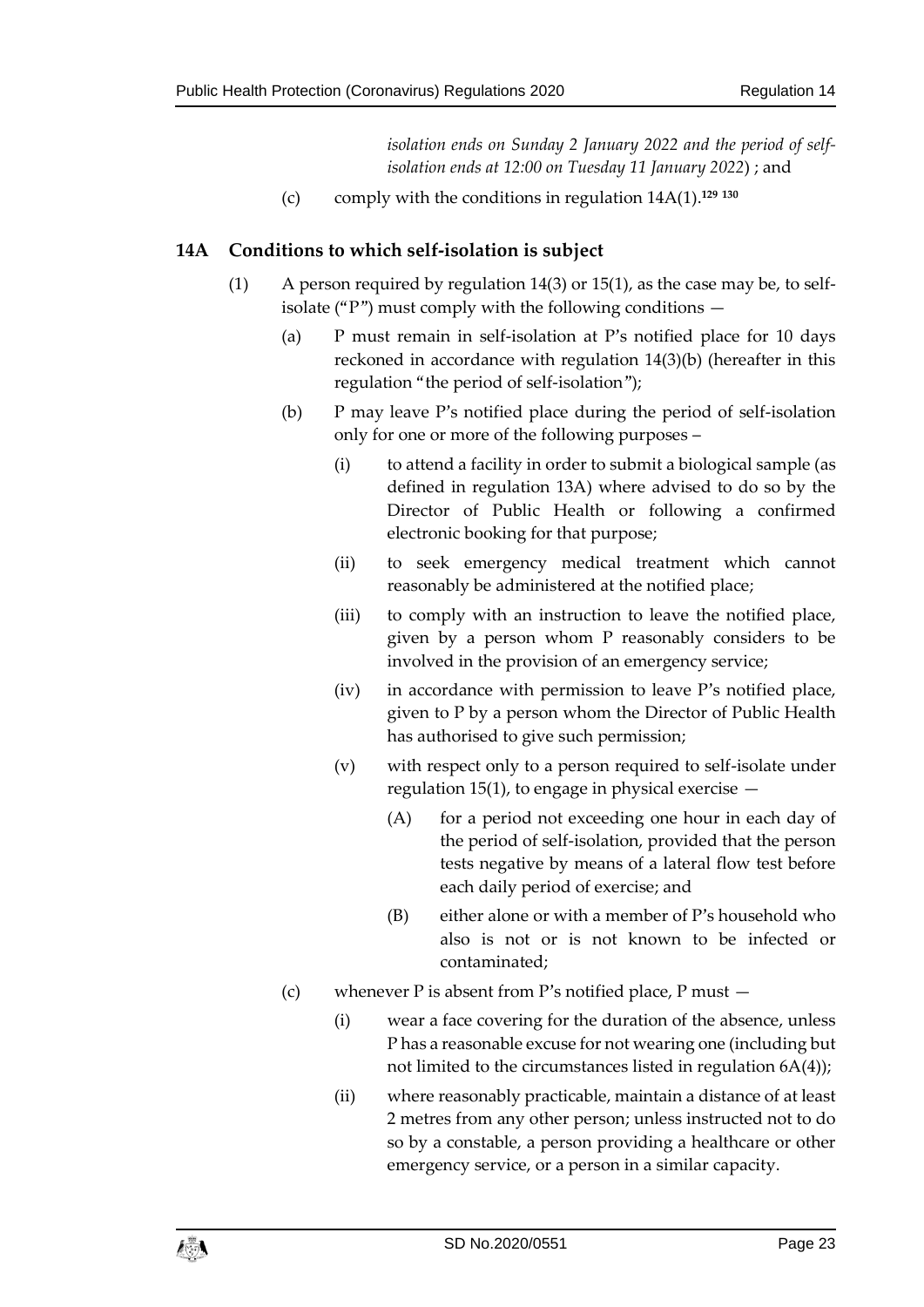- (2) Despite regulation 14(3)(b), a person may discontinue self-isolation before the end of the period if —
	- (a) at any time after the test the result of which triggered the commencement of self-isolation ("Test 1"), whether a PCR test or a self-administered test), the person self-administers a test for Coronavirus ("Test 2") and the result of Test 2 is negative; and
	- (b) no earlier than 24 hours after the result of Test 2 came to the person's attention, the person once again self-administers a test for Coronavirus ("Test 3") and the result of Test 3 is negative.
- (3) The discontinuation of self-isolation takes effect immediately upon the results of Test 2 and Test 3 being reported to the Director of Public Health.**<sup>131</sup>**

#### <span id="page-23-0"></span>**15 "Contact traced" Category B person**

- (1) Where a person is a contact traced Category B person, the Director of Public Health may —
	- (a) decide that the person should undergo assessment; or
	- (b) provided the person has attained the age of 12, require the person to self-isolate,

and in either case must serve on the person a direction notice to that effect which is subject to the conditions in regulation 14A(1).**<sup>132</sup>**

- (2) Where the Director of Public Health requires a person to self-isolate, the direction notice must specify the notified place, and period, of selfisolation and any conditions subject to which that period applies. **133**
- (3) [Revoked]**<sup>134</sup>**
- (4) [Revoked]**<sup>135</sup> <sup>136</sup>**

#### <span id="page-23-1"></span>**16 Assessed Category B persons**

- (1) An assessed Category B person ("the person") must, in accordance with whichever of regulations 11A and 11B applied to them when they were subject to Part 3, comply with the requirements of the applicable regulation.
- (2) The Director of Public Health may
	- (a) despite a person's compliance with the applicable regulation as required by paragraph (1);
	- (b) where the condition in paragraph (3) is satisfied; and
	- (c) by means of a direction notice which
		- (i) is subject to the conditions in regulation  $14A(1)$ ; and
		- (ii) is served on the person,

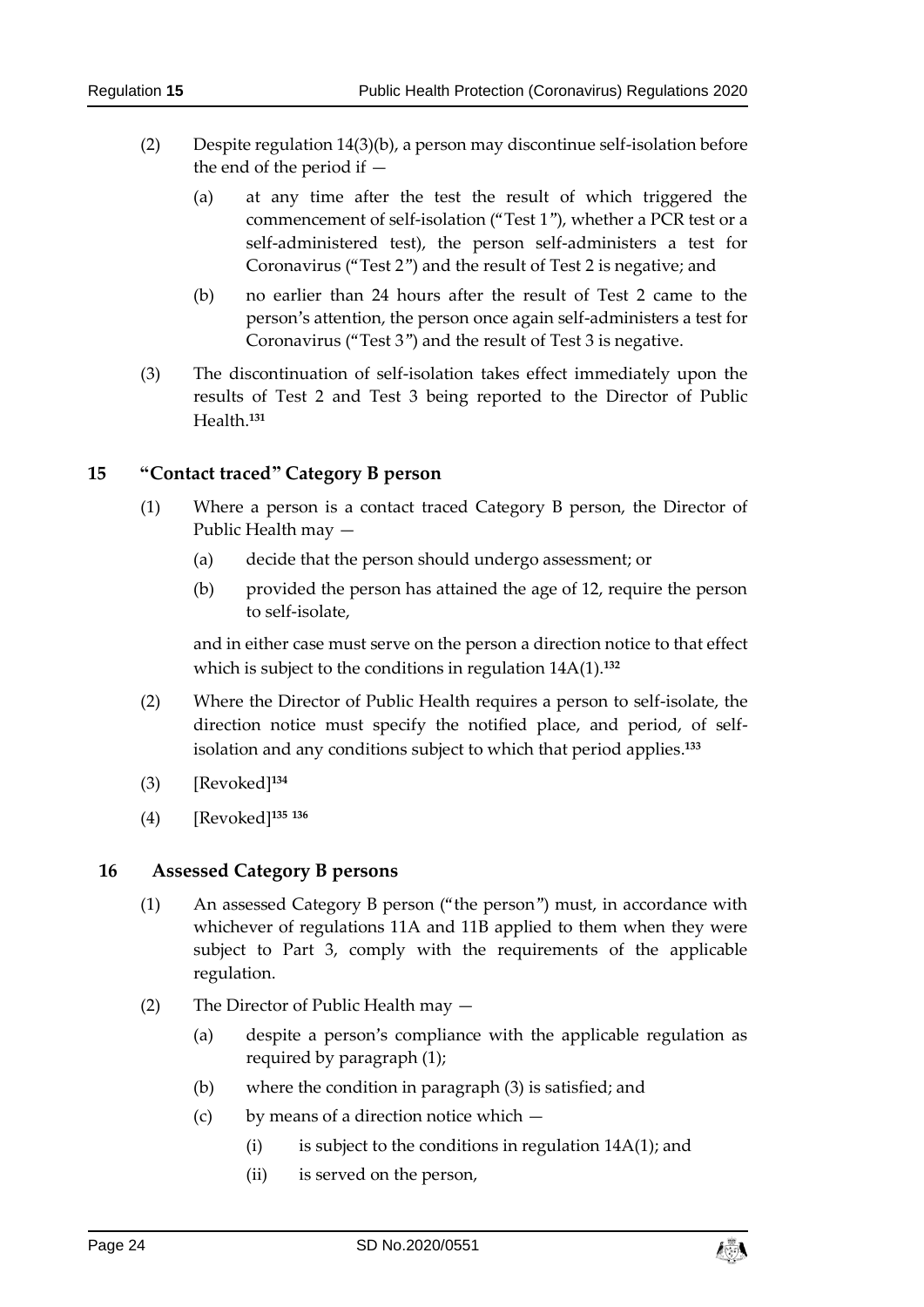require the person to self-isolate for an additional period specified in the direction notice.

(3) The condition referred to in paragraph (2)(a) is that, following completion of compliance as required by paragraph (1), the Director of Public Health is reasonably satisfied that the person continues to be infected or contaminated.**<sup>137</sup>**

#### <span id="page-24-0"></span>**16A Voluntary community testing**

- (1) The Director of Public Health may request that a particular Category B person, two or more or a particular group of such persons or all such persons to voluntarily provide a biological sample.
- (2) Such a request must be published on www.gov.im or in a manner the Director of Public Health considers will bring it to the attention of those likely to be affected by it.**<sup>138</sup>**

#### <span id="page-24-2"></span><span id="page-24-1"></span>**17 [Revoked]**<sup>139</sup>

# **PART 5 – CATEGORY C PERSONS**

#### <span id="page-24-3"></span>**18 Category C persons**

- (1) A Category C person is a person who
	- (a) resides with a Category A person ("P") who is required to selfisolate under Part 3 at a place which is P's notified place;
	- (b) resided with P and P leaves the notified place before  $-$ 
		- (i) having completed the period of self-isolation specified in P's entry certificate, direction notice or other consent by which P was permitted to enter the Island; or
		- (ii) the analysis of a second biological sample found that P was not infected or contaminated; or
	- (c) resides with a Category B person who is required to self-isolate under Part 4 at a place which is that Category B person's notified place.
- (2) The Director of Public Health may require a Category C person who has attained the age of 12 to self-isolate and where the Director of Public Health so requires the Director must give that person a direction notice specifying what is required of them. **140**
- (3) [Revoked]**<sup>141</sup>**
- (4) [Revoked]**<sup>142</sup>**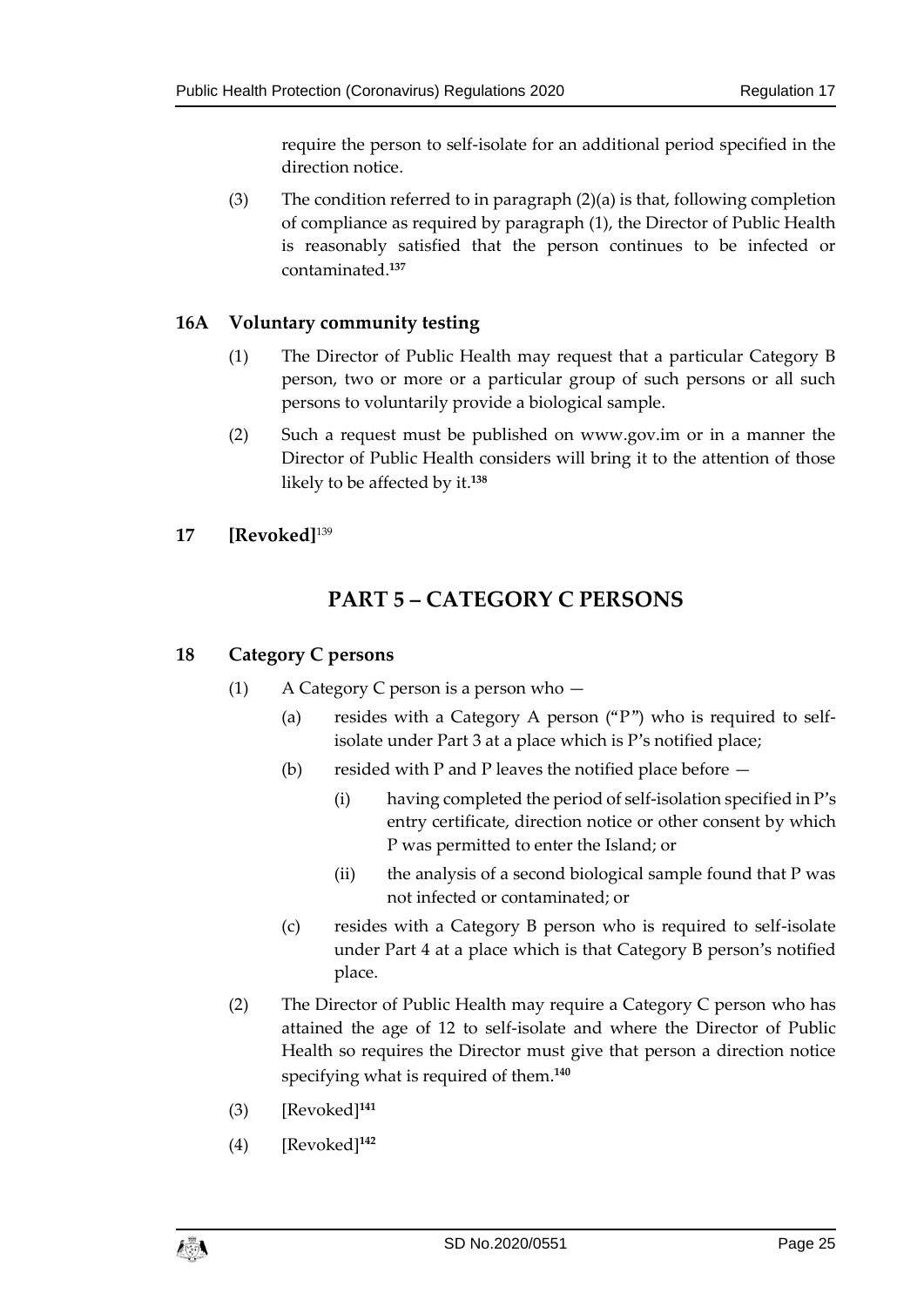(5) A Category C person need not provide a biological sample but where they do no fee is payable to the Chief Secretary in respect of it.**<sup>143</sup> <sup>144</sup>**

#### <span id="page-25-0"></span>**19 Restrictions etc: Council of Ministers**

- (1) The Chief Secretary may
	- (a) after having sought the advice of, and been advised to do so by, the Director of Public Health; and
	- (b) with the concurrence of the Council of Ministers,

by direction notice impose restrictions or requirements on a class or group of Category C persons specified in the direction notice. **145**

- (2) [Revoked]**<sup>146</sup>**
- (3) The Chief Secretary must publish a direction notice referred to in paragraph (1) on [www.gov.im](http://www.gov.im/) or in a manner that the Chief Secretary considers will bring it to the attention of persons likely to be affected by it.**<sup>147</sup>**
- <span id="page-25-1"></span>**20 [Revoked]**<sup>148</sup>
- <span id="page-25-3"></span><span id="page-25-2"></span>**21 [Revoked]**<sup>149</sup>

# **PART 6 - FURTHER POWERS**

#### <span id="page-25-4"></span>**22 Powers of Chief Secretary: entry**

- (1) Where the Chief Secretary attends any place at which a mode of conveying passengers to the Island arrives, the Chief Secretary may decide that a disembarking passenger should be required to produce proof of their identity and proof of their right or authorisation in accordance with these Regulations to enter the Island.
- (2) Where the Chief Secretary makes that decision, a disembarking passenger must produce to the Chief Secretary that proof, right or authorisation.
- (3) The Chief Secretary has the power to make a decision under regulation  $24(2)$  where  $-$ 
	- (a) a disembarking passenger fails or refuses to comply with a demand under paragraph (1); or
	- (b) a disembarking passenger does not possess any proof demanded under paragraph (1).

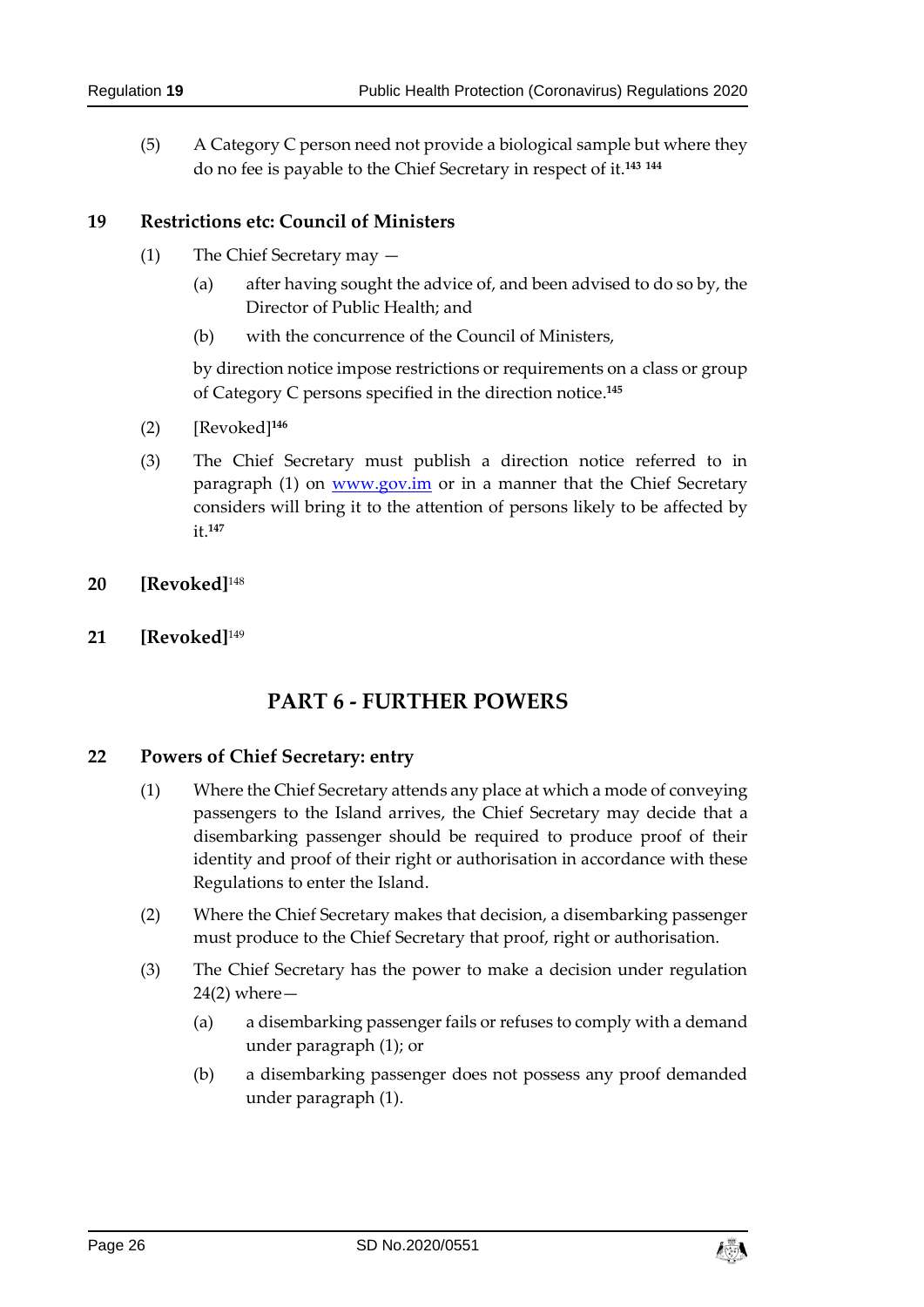#### <span id="page-26-0"></span>**23 Powers of Chief Secretary: self-isolation requirements etc**<sup>150</sup>

- (1) Where, under these Regulations a person is required to self-isolate or to comply with the terms of a written self-isolation modification (under regulation 10), for the purpose of ascertaining whether the person is complying with the requirement the Chief Secretary may at a reasonable time —
	- (a) make an unscheduled visit to the place where the individual is required to self-isolate or, where a written self-isolation modification has been issued, to any other place specified in the written self-isolation modification; or**<sup>151</sup>**
	- (b) make an unscheduled telephone call to the individual.**<sup>152</sup>**
- (2) An individual present at the place visited under paragraph (1), or who receives a telephone call under that paragraph, must reasonably cooperate with the Chief Secretary.

#### <span id="page-26-1"></span>**24 Refusal and repatriation**

- (1) In this regulation P means a person who disembarks in the Island despite the prohibition in regulation 11. **153**
- (2) P may be refused entry to, or the right to remain in the Island by the Chief Secretary.
- (3) P may, where P does not voluntarily leave the Island at the first available opportunity after disembarkation, be repatriated to the place where P last embarked.
- (4) A constable may decide that P should be required—
	- (a) to remain at the place of disembarkation pending repatriation;
	- (b) to self-isolate pending repatriation.
- (5) P may be required to bear the costs of P's repatriation and any accommodation, travel and associated expenses.
- (6) Where P refuses to self-isolate voluntarily, P is to be treated as if P were a Category B person and the Director of Public Health may require that person to self-isolate in accordance with Part 4.
- (7) Nothing in this regulation permits any action to be taken in respect of P which is contrary to P's rights under the European Convention on Human Rights and the Convention relating to the Status of Refugees done at Geneva on 28 July 1951 and its Protocol.
- (8) A person may not be refused entry to, or the right to remain in, the Island where that person has taken all reasonable steps and exercised all due diligence to avoid committing an offence under these Regulations in connection with that person's failure to become a registered resident or to be given an entry certificate.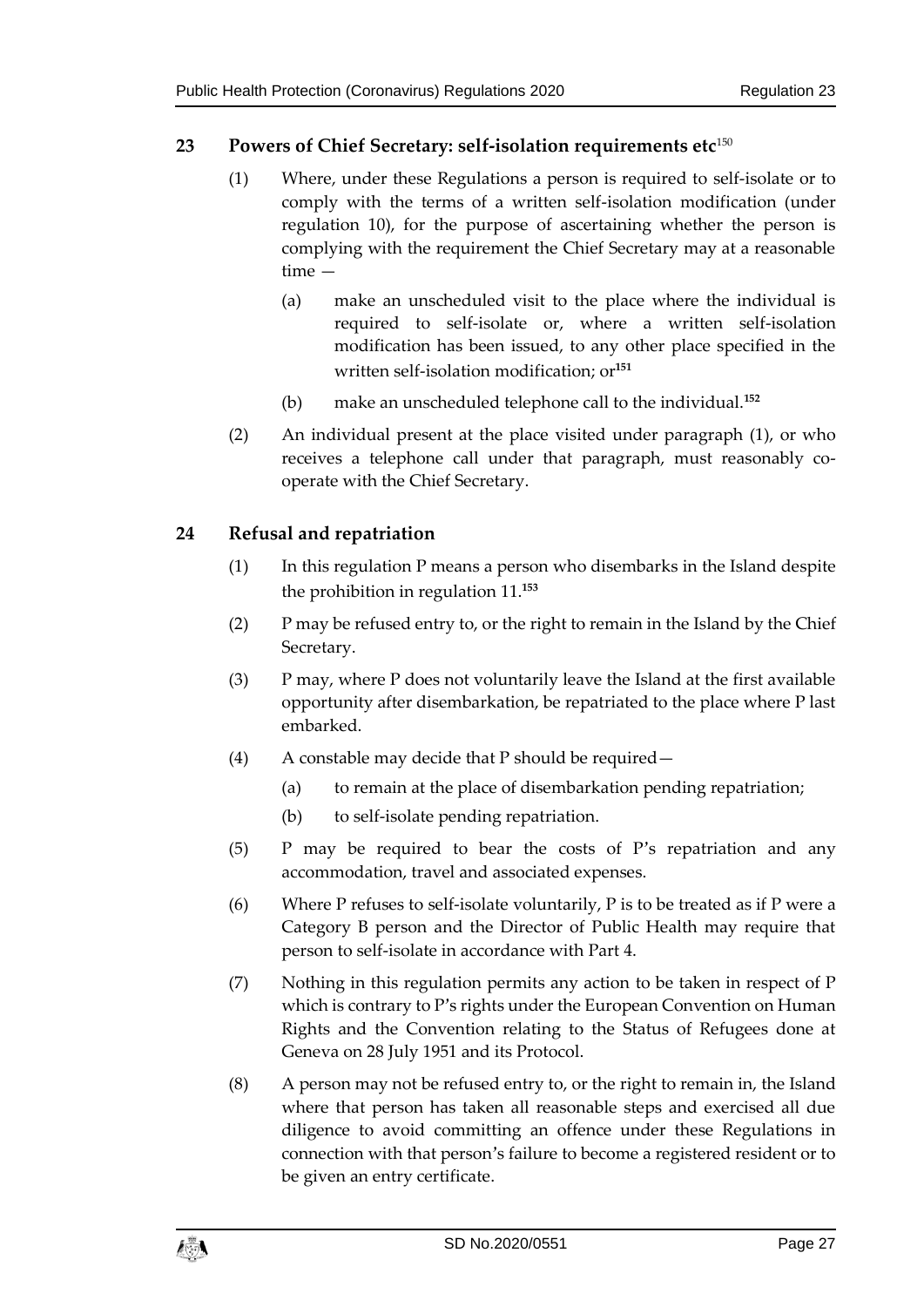#### <span id="page-27-0"></span>**25 Travel Corridors**

- (1) The Council of Ministers may, by a direction establish a route along which a person may travel to the Island from a location specified in the direction (a "travel corridor").
- (2) A direction establishing a travel corridor must be published.
- (3) The Council of Ministers must not establish a travel corridor unless, having consulted the Department of Health and Social Care and the Director of Public Health, it is satisfied that such measures are put in place as are reasonably practicable to mitigate any risks associated with its establishment.
- (4) An individual who proposes to travel to the Island through a travel corridor must comply with all reasonably practicable stipulations made by the Council of Ministers in the direction.
- (5) The Council of Ministers may at any time modify or discontinue a travel corridor.
- (6) Any modification or discontinuance must be published.

#### <span id="page-27-1"></span>**26 Powers of constables**

- (1) This regulation applies where a person (P) is directed to self-isolate.
- (2) Where paragraph (1) applies a constable may
	- (a) direct P to go to or return to P's notified place;
	- (b) remove P to that place.
- (3) This regulation also applies where a constable has reasonable grounds to believe that a person (P) has absconded from self-isolation.
- (4) Where paragraph (3) applies, a constable may
	- (a) direct P to go to or return to P's notified place;
	- (b) remove P to that place.
- (5) Where P is a child and has left, or is outside of, the place where P is selfisolating and is accompanied by another person, a constable may direct that other person to take P to that place and that person must, so far as reasonably practicable, ensure that P complies with such a direction.
- (6) Before exercising the powers in this regulation the constable must, so far as reasonably practicable, consult the individual who, or person which, gave P the direction to self-isolate and have due regard to the views of and any information provided by that individual or that person about P.
- (7) A constable may use reasonable force in the exercise of the powers under this regulation.

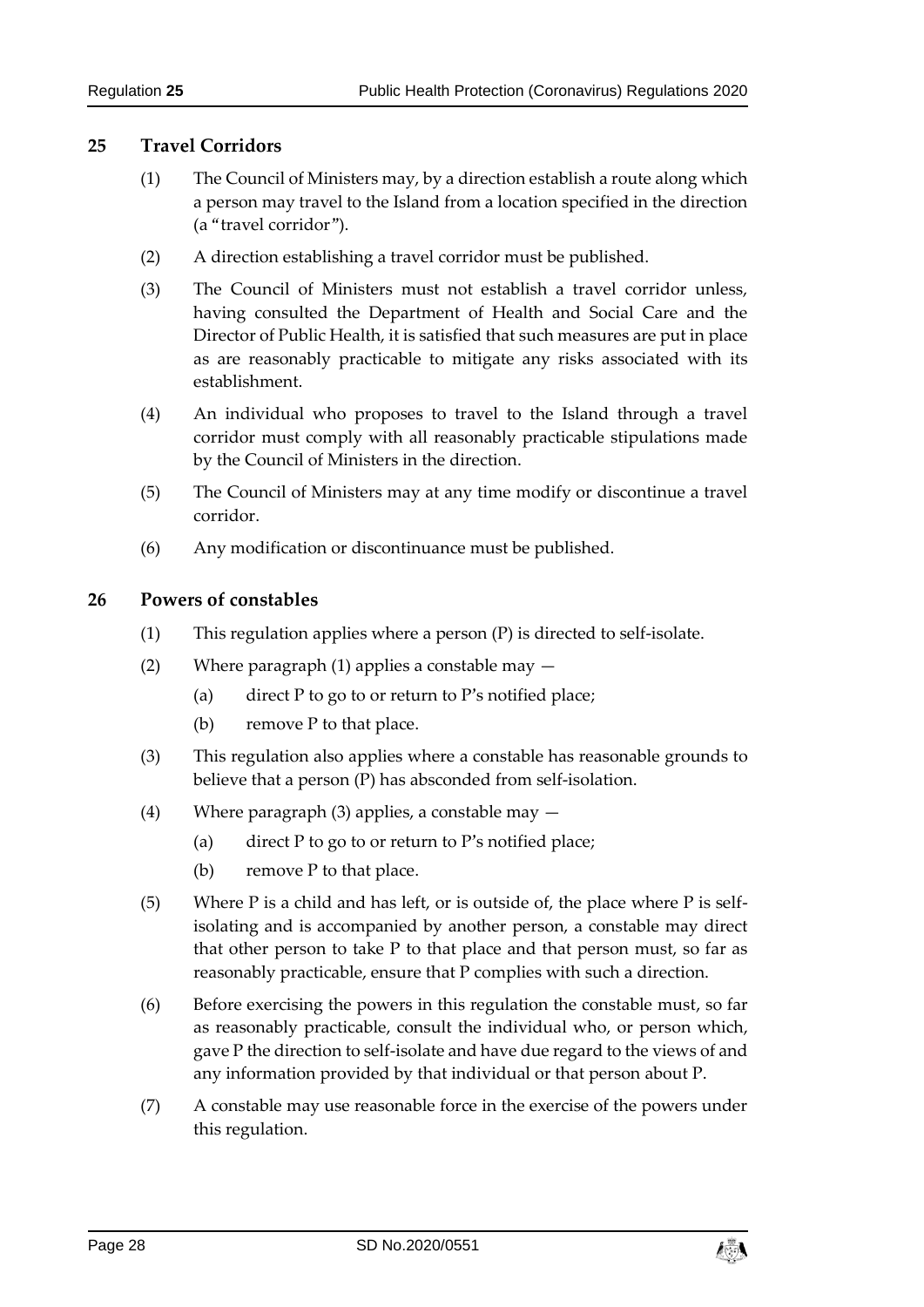# **PART 6A – PROHIBITIONS ON MOVEMENT ETC**<sup>154</sup>

#### <span id="page-28-1"></span><span id="page-28-0"></span>**26A Part 6A Interpretation**

In this Part —

"**appropriate social distancing**" [Revoked]**<sup>155</sup>**

"**asymptomatic**" [Revoked]**<sup>156</sup>**

"**emergency or necessary voluntary service**" means a service provided by —

- (a) the Isle of Man Constabulary;
- (b) the Isle of Man Fire and Rescue Service;
- (c) the Isle of Man Ambulance Service;
- (d) the St. John Ambulance Brigade;
- (e) the Red Cross;
- (f) the Royal National Lifeboat Institution;
- (g) the Royal Voluntary Service<sup>1</sup> ;
- (ga) Isle of Man Civil Defence Corps;**<sup>157</sup>**
- (gb) Isle of Man Coastguard;**<sup>158</sup>**
- (gc) Isle of Man Search and Rescue Dog Association; or**<sup>159</sup>**
- (h) similar body;
- "**exempt person**" means a person who is so designated by an instrument in writing under the hand of the Chief Secretary; and
- "**home**" means a person's ordinary place of residence, and in the case of a child whose parents are separated or divorced includes both of their homes.**<sup>160</sup>**

#### <span id="page-28-2"></span>**26B Unrestricted movement**

Unless prohibited from doing so in accordance with this Part or by reason of a requirement to self-isolate imposed under these Regulations, a person may leave his or her home. **161**

#### <span id="page-28-3"></span>**26C Exceptions from regulation 26B: general**

- (1) A direction notice given by the Council of Ministers (a "prohibition notice") may prohibit a person, other than an exempt person or a person who delivers an emergency or necessary voluntary service from leaving his or her home —
	- (a) to go to any premises (within the meaning of regulation 27); or
	- (b) for a purpose,

<sup>&</sup>lt;sup>1</sup> Formerly the Women's Royal Voluntary Service.



1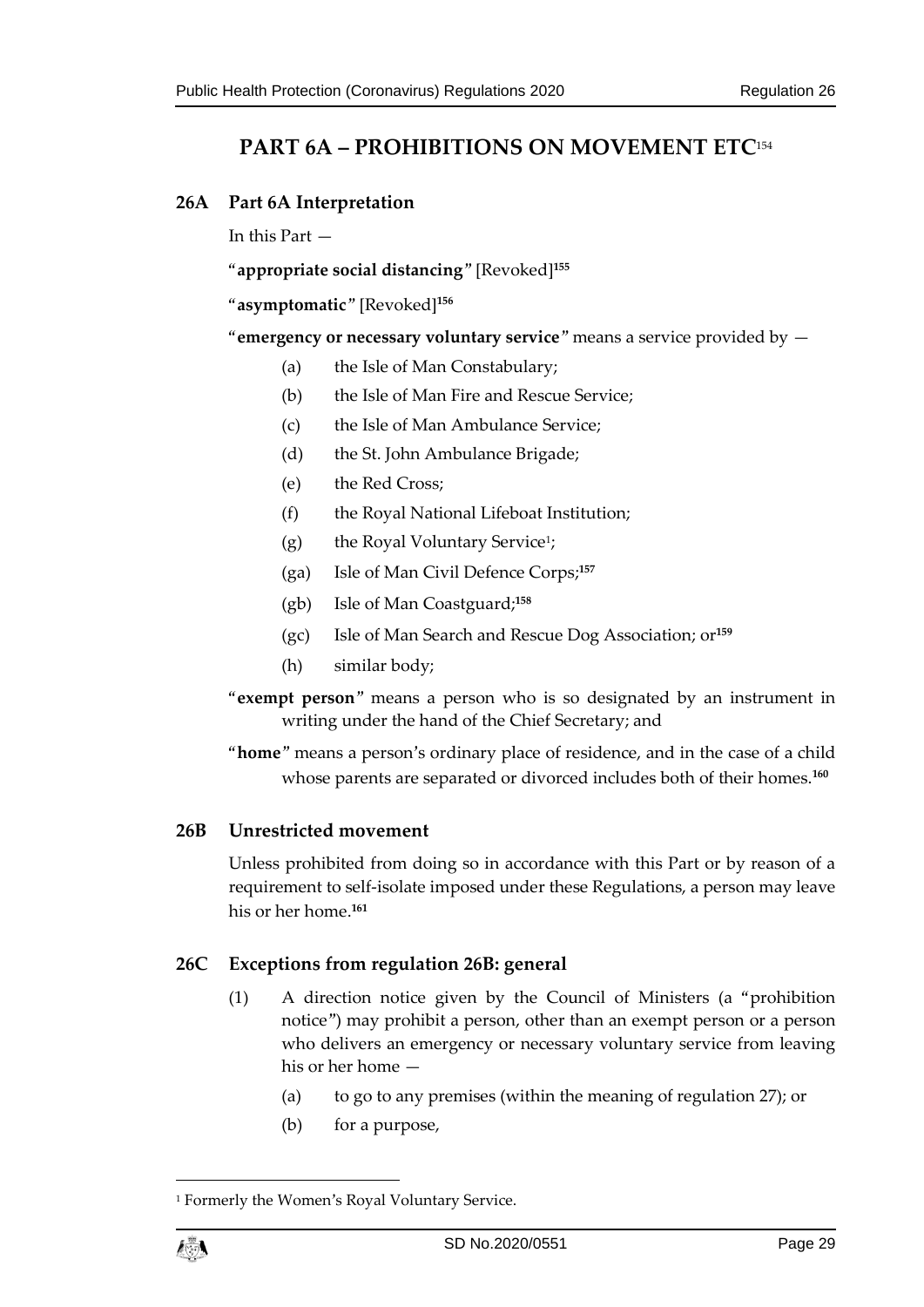otherwise than in accordance with any conditions specified in the prohibition notice. **162**

- (1A) [Revoked]**<sup>163</sup>**
- (2) A prohibition notice may
	- (a) be general or specific;**<sup>164</sup>**
	- (b) make different provision for different purposes, or be framed by reference to whatever matters the Council of Ministers considers appropriate; and
	- (c) include such other provision as the Council of Ministers considers appropriate in connection with the giving of the prohibition notice.**<sup>165</sup> <sup>166</sup>**
- (3) Before giving a prohibition notice the Council of Ministers must have regard to the need to ensure that members of the public have access to essential public services and goods.**<sup>167</sup>**
- (4) A prohibition notice must state the date and time on which it comes into effect and may state the date and time on which it ends.**<sup>168</sup>**
- (5) A prohibition notice to which more than one person is subject, must be published on www.gov.im or in a manner that the Council of Ministers considers will bring it to the attention of those likely to be affected by it.**<sup>169</sup> 170**

#### <span id="page-29-0"></span>**26D Hotels, hostels etc**

- (1) For the purposes of a prohibition notice made under regulation 26C a person who is temporarily resident in an hotel, hostel or boarding house, or on a caravan park or a campsite may continue to reside there if —
	- (a) the person is unable to return to his or her home because of travel restrictions on his or her movement (other than those contained in these Regulations);
	- (b) the person is unable to move into a new home;
	- (c) the person is a vulnerable adult who cannot safely stay in his or her home.**<sup>171</sup>**
- <span id="page-29-1"></span>(2) Regulation 26C applies to a person falling within paragraph (1) as if the place where he or she is temporarily resident were his or her home. **172 173**

# **PART 7 – CLOSURE OF PREMISES ETC**

#### <span id="page-29-2"></span>**27 Interpretation**

In this Part, "premises" means any indoor or outdoor place to which a person has access (other than the person's principal home) whether on payment or otherwise

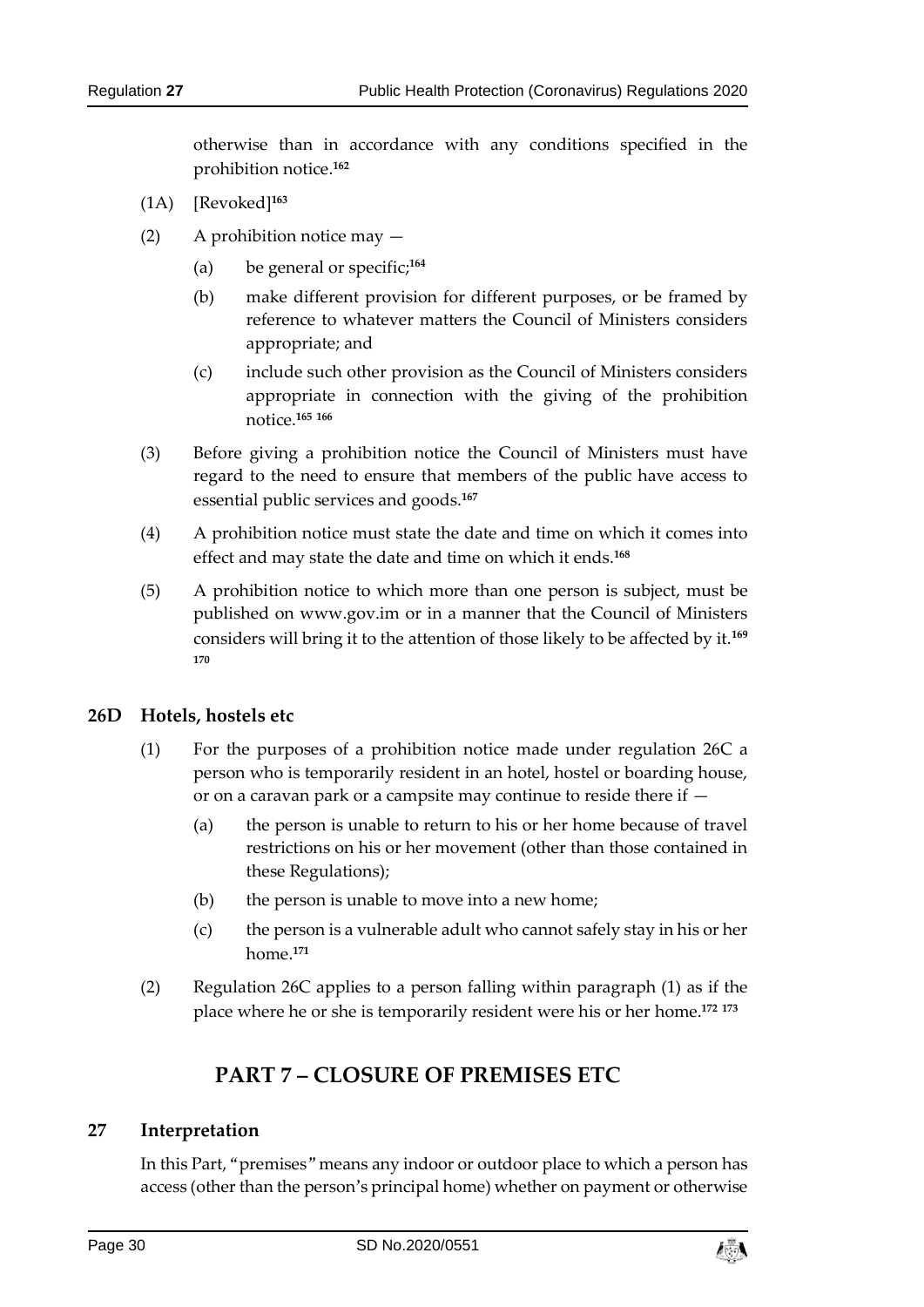and includes any premises used wholly or mainly for business or other commercial purposes and any moveable structure and vehicle.**<sup>174</sup>**

#### <span id="page-30-0"></span>**28 Functions relating to Directions**

- (1) A relevant body has the function conferred on it by this Part of issuing directions ("closure directions").
- (2) A relevant body may only exercise that function in accordance with this Part.

#### <span id="page-30-1"></span>**29 Closure directions: general**

- (1) Where a relevant body gives a closure direction it must—
	- (a) notify the Council of Ministers as soon as reasonably practicable after the direction is given (except where regulation 30 applies); and
	- (b) at least once every 7 days review whether the conditions in regulation 3(1) continue to be met.
- (2) If on a review of a closure direction under paragraph  $(1)(b)$  a relevant body considers that the conditions in regulation 3(1) or the proportionality requirement of regulation 6(1) is no longer met, it must—
	- (a) revoke the direction without replacement; or
	- (b) revoke the direction and replace it with a further closure direction which meets those conditions and that proportionality requirement.
- (3) In determining whether to give or revoke a closure direction, a relevant body must have regard to any advice given to it by the Director of Public Health.

#### <span id="page-30-2"></span>**30 Closure directions relating to classes or types of premises**

- (1) A relevant body may decide that premises of a particular class or type should close and where it does so it may give a direction requiring those premises to close.
- (2) A relevant body for the purposes of this regulation means the Council of Ministers.

#### <span id="page-30-3"></span>**31 Closure directions relating to individual premises**

- (1) A relevant body may decide that an individual premises should close and where it does so it may give a direction requiring the premises to close.**<sup>175</sup>**
- (2) A relevant body for the purposes of this regulation means the Director of Public Health. **176**

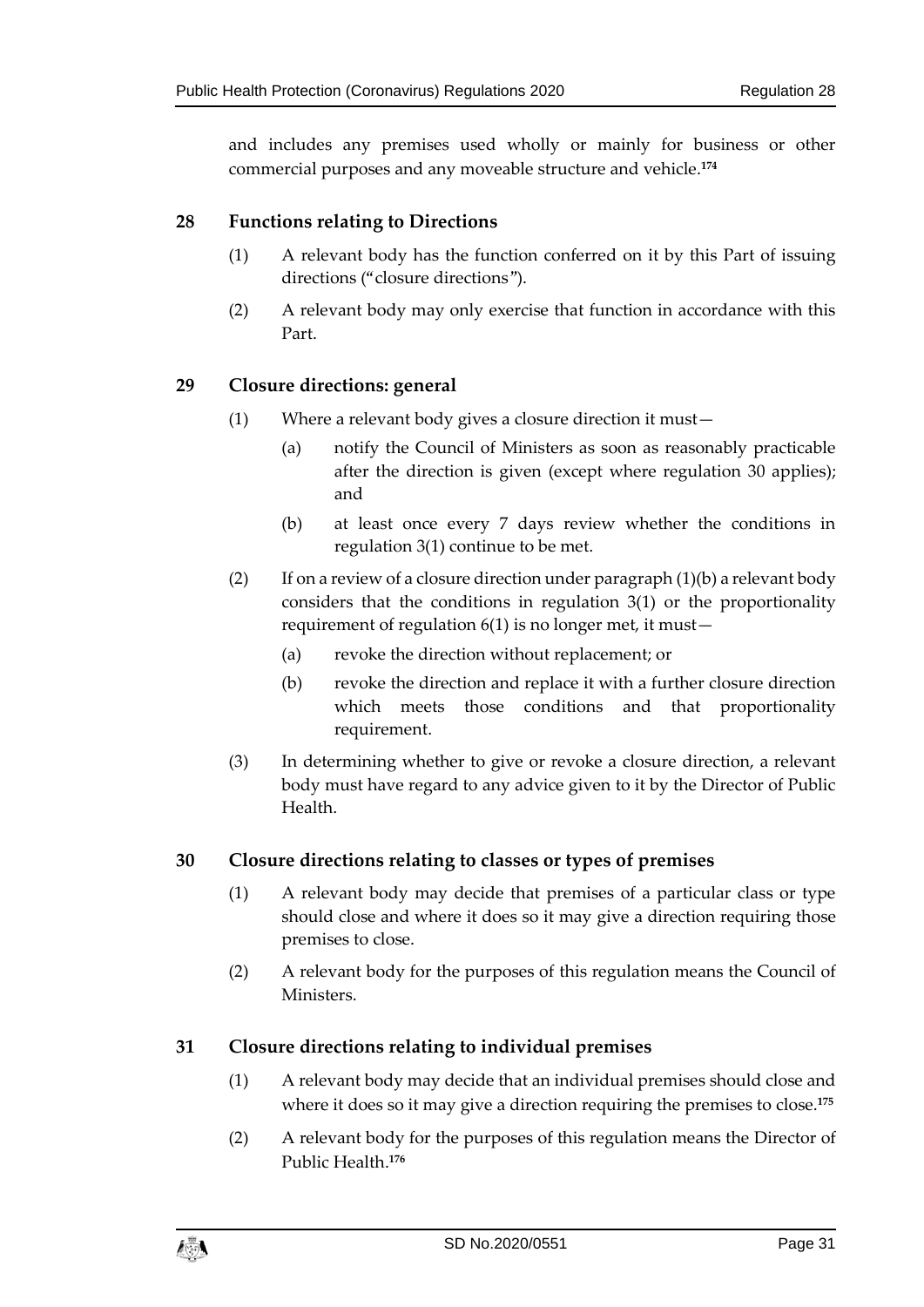#### <span id="page-31-0"></span>**32 Closure directions: additional**

- (1) A closure direction given by a relevant body may impose prohibitions, requirements or restrictions about the entry into, departure from, or location of persons in, the premises specified in the direction.
- (2) A relevant body may not give a closure direction about—
	- (a) any premises which form part of critical national infrastructure;
	- (b) any premises consisting of vehicles, trains, vessels or aircraft used for public transport or the carriage or haulage of goods; or
	- (c) a mode of transport not falling within sub-paragraph (b), where the direction would be likely to have the effect of preventing a changeover of personnel.
- (3) Before issuing a closure direction, a relevant body must have regard to the need to ensure that members of the public have access to essential public services and goods.
- (4) A closure direction may only have the effect of imposing a prohibition, requirement or restriction on—
	- (a) the owner or any occupier of premises to which the direction relates; or
	- (b) any other person involved in managing entry into, or departure from, the premises or the location of persons in them.
- (5) A closure direction may impose a prohibition, requirement or restriction by reference to, among other things—
	- (a) the number of persons in the premises;
	- (b) the purpose for which a person is in the premises;
	- (c) the facilities in the premises.
- (6) A closure direction must state the date and time on which the prohibition, requirement or restriction comes into effect, and the date and time on which it will end.
- (7) Where a relevant body decides to give a closure direction it must take reasonable steps to give advance notice of the direction to a person carrying on a business from the premises to which the direction relates, and if different, any person who owns or occupies the premises.

#### <span id="page-31-1"></span>**33 Denial of entry etc**

- (1) Where a relevant body or a constable considers that a person is seeking to enter premises in contravention of a closure direction, the relevant body or a constable may deny the person entry to those premises.
- (2) Where a relevant body or a constable considers that a person has entered premises in contravention of a closure direction, the relevant body or a constable may direct that person to leave those premises.

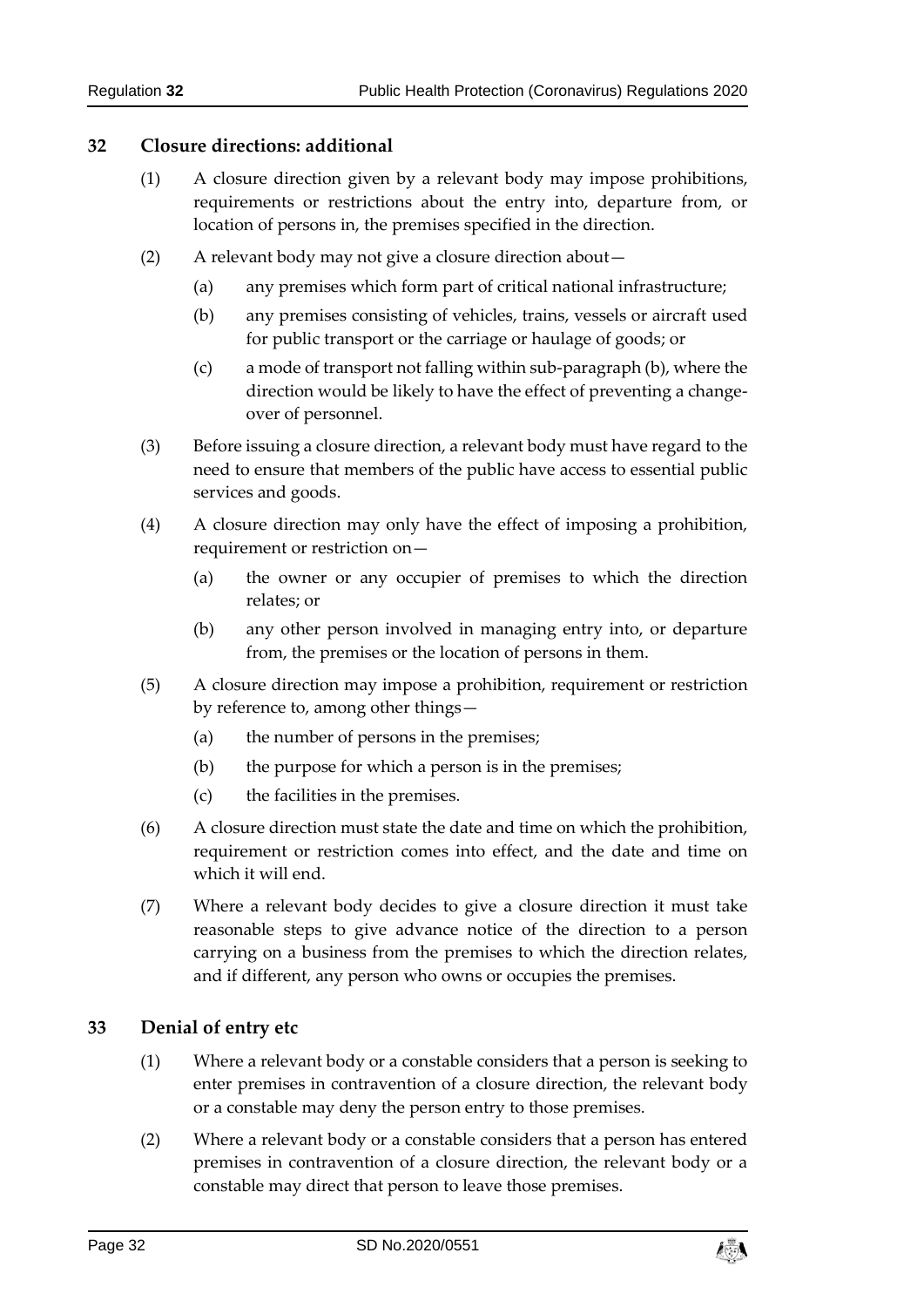- (3) Where a person does not comply with a direction given to that person by a relevant body or a constable under paragraph (2), a constable may remove that person from the premises.
- (4) A constable exercising the power in paragraph (3) may use reasonable force in the exercise of the power.
- <span id="page-32-0"></span>(5) A relevant body for the purposes of this regulation means the Cabinet Office and the Department of Environment, Food and Agriculture.

# **PART 7A – EVENTS AND GATHERINGS**<sup>177</sup>

#### <span id="page-32-1"></span>**33A Interpretation of Part 7A**

In this Part —

"**event**" means a ceremony, celebration, entertainment, conference, exhibition or similar occasion;

"**gathering**" means any meeting or assembly of 2 or more persons;

```
"household" [Revoked]178
```
"**premises**" includes any place and, in particular, includes —

- (a) any vehicle, train, vessel or aircraft;
- (b) any tent or movable structure; and
- (c) any offshore installation (within the meaning in the Mineral Workings (Offshore Installations) Act 1988);

"**private place**" means a place other than a public place;

"**public place**" includes —

- (a) any land or building or premises where the public is routinely allowed to enter without the need for prior permission (such as parks and beaches) whether on payment or otherwise; and
- (b) any vehicle used in the provision of public transport by the Department of Infrastructure; and

"**responsible person**" means —

- (a) in the case of residential premises, the person who is responsible for the premises including the owner and occupier; and
- (b) in the case of all other premises, the person who is responsible for the premises, for carrying on a business from the premises including, the owner, manager, any other person who is responsible for the premises or business and any other person involved in managing entry to or the location of persons inside the premises or business.**179**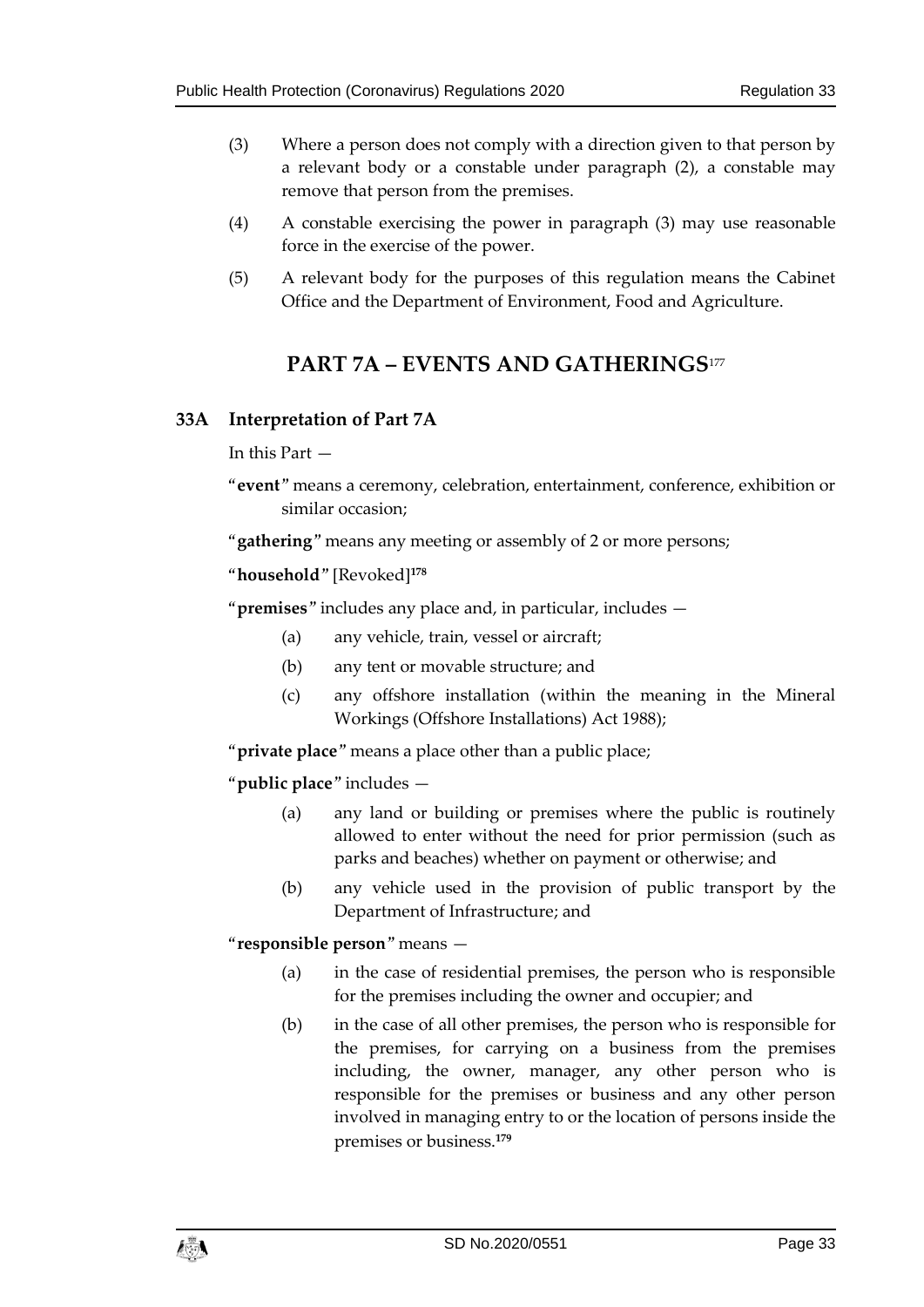#### <span id="page-33-0"></span>**33B Unrestricted events and gatherings**

- (1) An event or gathering may take place in a public or private place unless the event or gathering is prohibited by a direction notice made under regulation 33C.
- (2) A direction notice made under regulation 33C may not prevent a person from entering —
	- (a) premises which are permitted to be open under Part 7;
	- (b) the person's home;
	- (c) premises which are business premises and in respect of which the person is the responsible person,

but may specify conditions to be complied with where such a person does so.**<sup>180</sup>**

#### <span id="page-33-1"></span>**33C Directions: prohibitions**

The Council of Ministers may give a direction notice prohibiting an event or gathering. **181**

#### <span id="page-33-2"></span>**33D Directions: general**

A direction notice may —

- (a) include requirements or restrictions;
- (b) apply to one or more prohibitions or exceptions;
- (c) apply to all or any part of the Island;
- (d) be general or specific;
- (e) make different provision for different purposes, or be framed by reference to whatever matters the Council of Ministers considers appropriate; and
- (f) include such other provision as the Council of Ministers considers appropriate in connection with the giving of the direction notice.**<sup>182</sup>**

#### <span id="page-33-3"></span>**33E Directions: procedure**

- (1) The Chief Secretary must consult the Director of Public Health before giving a direction notice under this Part.**<sup>183</sup>**
- (2) The Council of Ministers may at any time revoke a direction notice to any extent.
- (3) A direction notice must be given in such manner as the Chief Secretary considers appropriate to bring it to the attention of those persons likely to be affected by it.**<sup>184</sup> <sup>185</sup>**

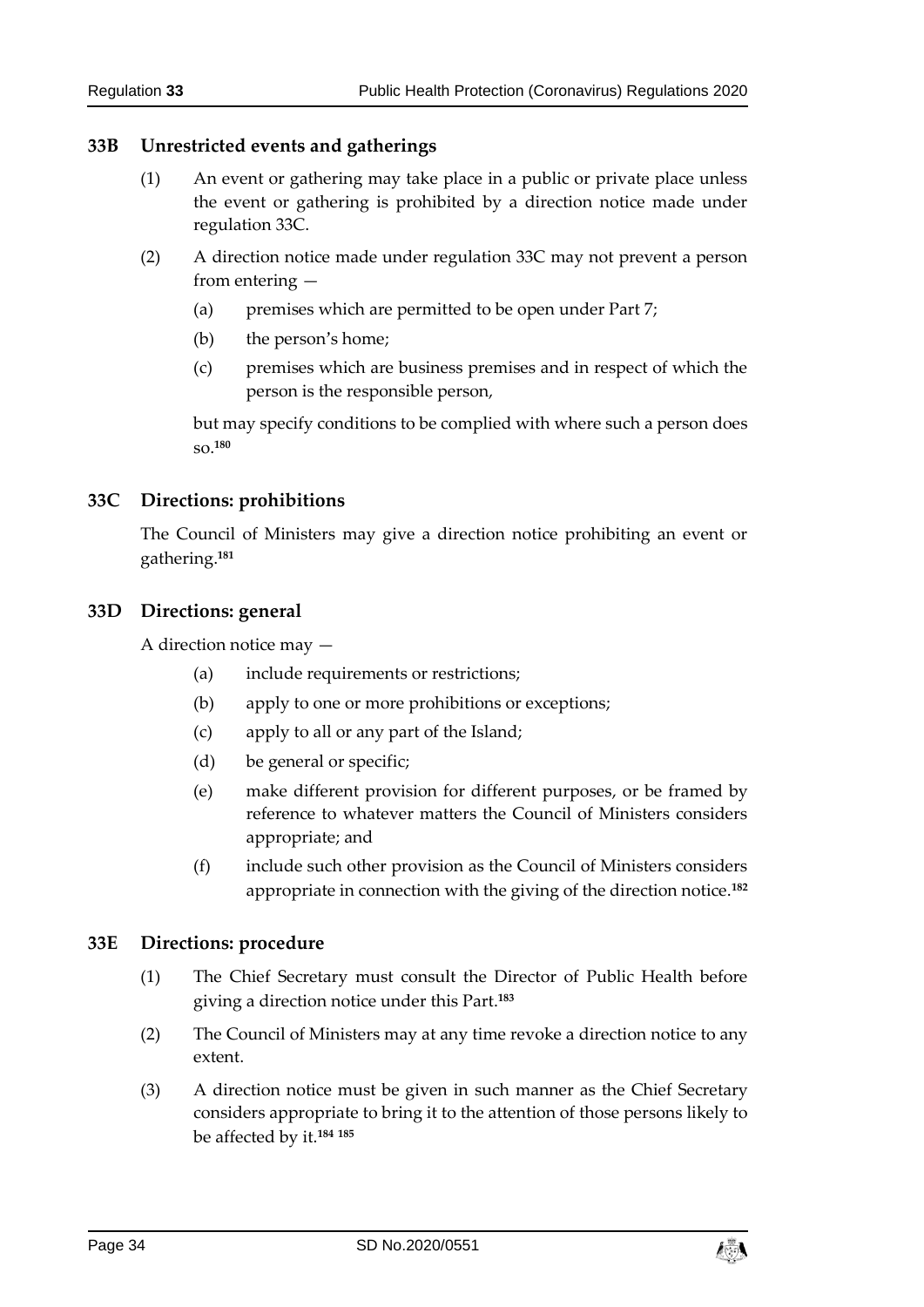# **PART 8 – INFORMATION**

#### <span id="page-34-1"></span><span id="page-34-0"></span>**34 Use and disclosure of information**

- (1) Personal data obtained under these Regulations may be further processed for the following purposes—
	- (a) diagnosing communicable diseases and other risks to public health;
	- (b) recognising trends in diseases and risks;
	- (c) controlling and preventing the spread of diseases and risks; and
	- (d) monitoring and managing—
		- (i) outbreaks of infection or communicable disease;
		- (ii) incidents of exposure to infection or communicable disease including tracing of contacts of persons who may have been exposed, infected or diagnosed with infection or communicable disease;
		- (iii) the delivery, efficacy and safety of immunisation programmes;
		- (iv) adverse reactions to vaccines and medicines;
		- (v) the giving of information to persons about the diagnosis of infection or communicable disease and risks of contracting a disease;
		- (vi) providing a public health response to the incidence, spread or contamination of an infection or disease;
		- (vii) mitigating or eliminating effects of an infection or disease in the Island.
- (2) The processing of personal data for the purposes specified in paragraph (1) may be undertaken by—
	- (a) the Director of Public Health for the purposes of these Regulations; and
	- (b) persons engaged in the provision of a health and social care services on the Island.
- (3) A person who holds personal data which has at any time been provided under these Regulations may disclose it to another person if, and only if, the disclosure is for a purpose specified in paragraph (1).
- (4) A person who holds personal data which has at any time been provided under these Regulations may use it if, and only if, the use is for a purpose specified in paragraph (1).
- (5) Personal data may not be used or disclosed under this regulation if the use or disclosure would contravene—
	- (a) these Regulations; or
	- (b) the data protection legislation.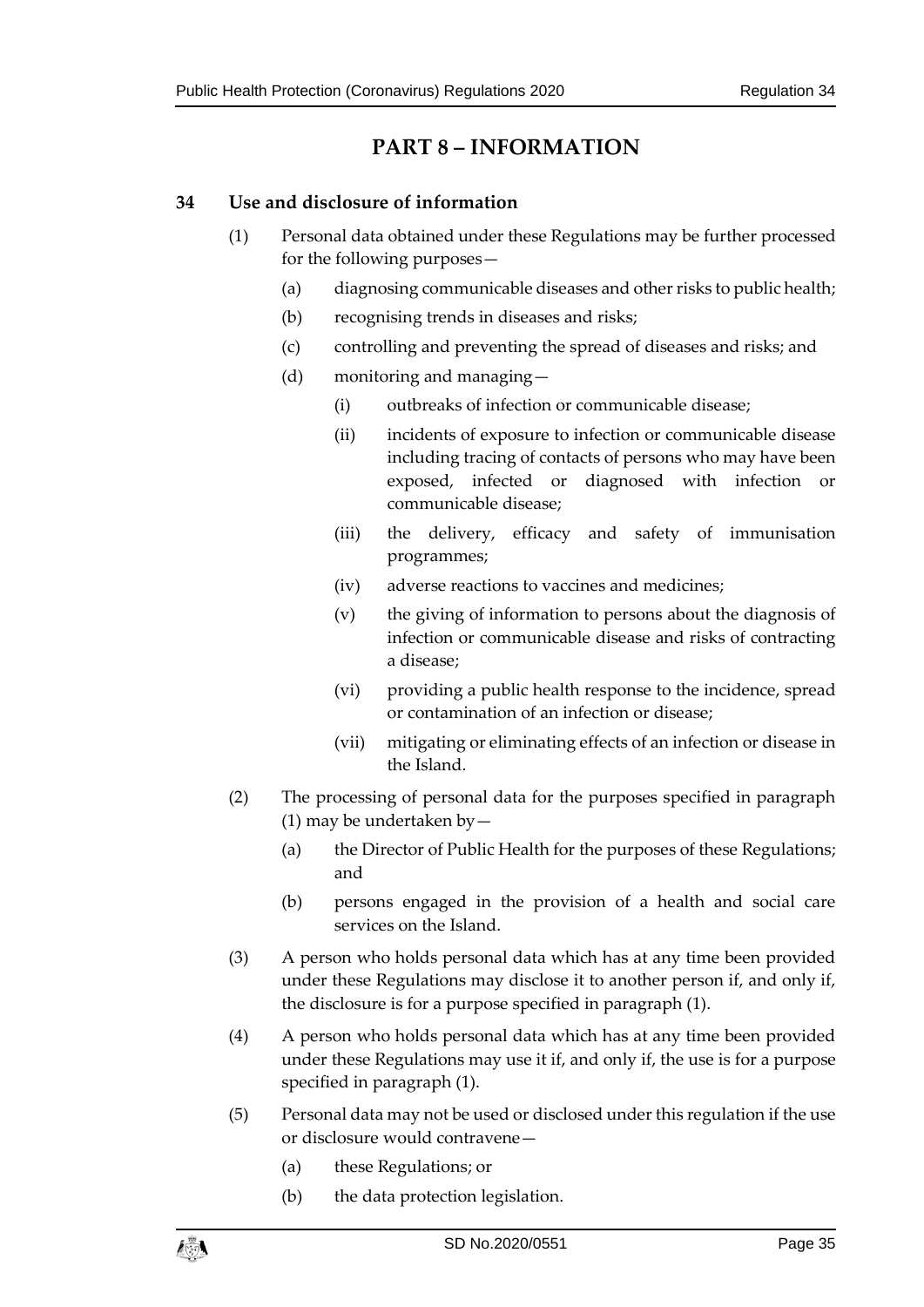- (6) "Personal data" has the meaning given in the GDPR and LED Implementing Regulations 2018<sup>2</sup> .
- <span id="page-35-0"></span>(7) "Data protection legislation" has the meaning given in regulation 5(1) of the GDPR and LED Implementing Regulations 2018.

# **PART 9 – APPEALS**

#### <span id="page-35-1"></span>**35 Appeals**

- (1) Where any decision taken under these Regulations enables a special restriction or requirement within the meaning of section 51C(6) of the Act to be imposed on, or about, a person or a person's premises, that person may appeal to the High Bailiff against that decision.
- (2) A person may appeal to a summary court against any other restriction or requirement under these Regulations applying to, or about, that person or that person's premises.
- (3) Where a special restriction or requirement referred to in paragraph (1) applies to a person who is a child, the person referred to in paragraph (1) includes the responsible adult for that child.
- (4) Where any other restriction or requirement applies to a person who is a child, the person referred to in paragraph (2) includes the responsible adult for that child.
- (5) Where a special restriction or requirement referred to in paragraph (1) applies to a person who is an incapacitated person, the person referred to in paragraph (1) includes the appointed person for that incapacitated person.
- <span id="page-35-2"></span>(6) Where any other restriction or requirement applies to a person who is an incapacitated person, the person referred to in paragraph (2) includes the appointed person for that incapacitated person.

# **PART 10 – OFFENCES AND PENALTIES**

#### <span id="page-35-3"></span>**36 Offences and penalties**

- (1) A person ("P") commits an offence if P fails, without reasonable excuse, to comply with —
	- (a) these Regulations; or
	- (b) a restriction, a requirement, a direction, a notice, a certificate, a direction notice, a prohibition notice or consent given or otherwise

-



<sup>2</sup> SD 2018/0145.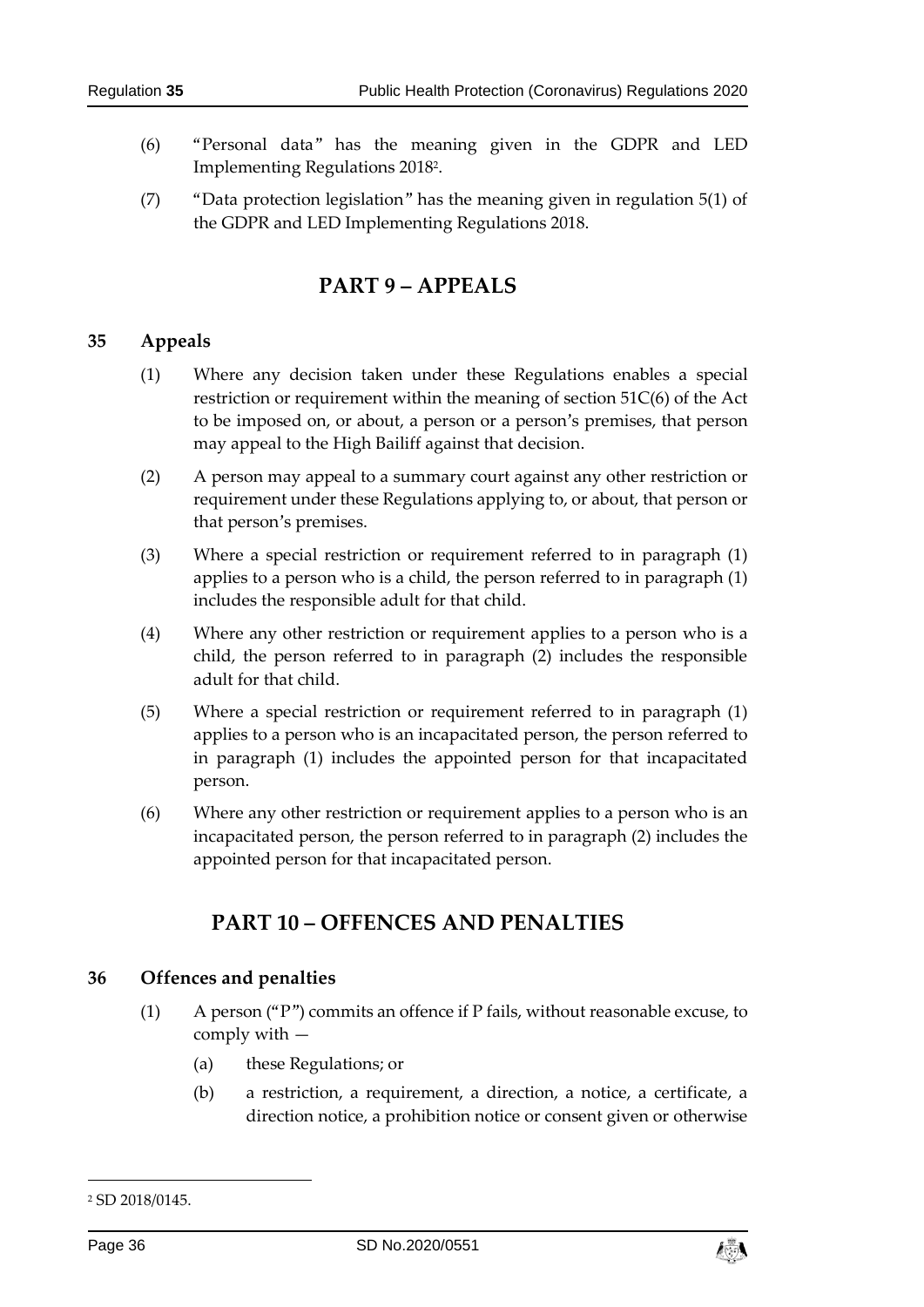applying to P or any conditions contained or given under these Regulations.**<sup>186</sup> <sup>187</sup>**

- (2) P commits an offence if  $P -$ 
	- (a) knowingly or recklessly provides false or misleading information to any person carrying out a function under these Regulations or in relation to an application for an entry certificate or other consent by which entry to the Island may be permitted; or**<sup>188</sup>**
	- (b) obstructs, without reasonable excuse, any person carrying out a function under these Regulations.
- (3) A responsible adult commits an offence if that person fails, without reasonable excuse, to comply with regulation 6(3).
- (4) An appointed person commits an offence if that person fails, without reasonable excuse, to comply with regulation 6(4).
- (5) The captain of a private vessel commits an offence if
	- (a) having docked at the harbour in Douglas in accordance with regulation 7(1)(a), the vessel travels onward to any other harbour in the Island in contravention, or in the absence of, any guidance issued by the Chief Secretary or of a direction referred to in that regulation; or
	- (b) the vessel docks at a port specified in a direction referred to in regulation 7 but in contravention, or in the absence of any guidance issued by the Chief Secretary. **189**
- (6) [Revoked]**<sup>190</sup>**
- (7) Section 27 of the Police Powers and Procedures Act 1998 (arrest without warrant: constables) applies to an offence under Part 4 referred to in this regulation as if the reasons in subsection (5) of that section included —
	- (a) to maintain public health; and
	- (b) to maintain public order.
- <span id="page-36-0"></span>(8) An offence specified in this regulation is punishable on summary conviction by custody for a term not exceeding 3 months or a fine not exceeding 4 times level 5 on the standard scale.

# **PART 11 – FIXED PENALTY NOTICES**

#### <span id="page-36-1"></span>**37 Fixed penalty offences**

An offence referred to in regulation 36 is a fixed penalty offence for the purposes of this regulation.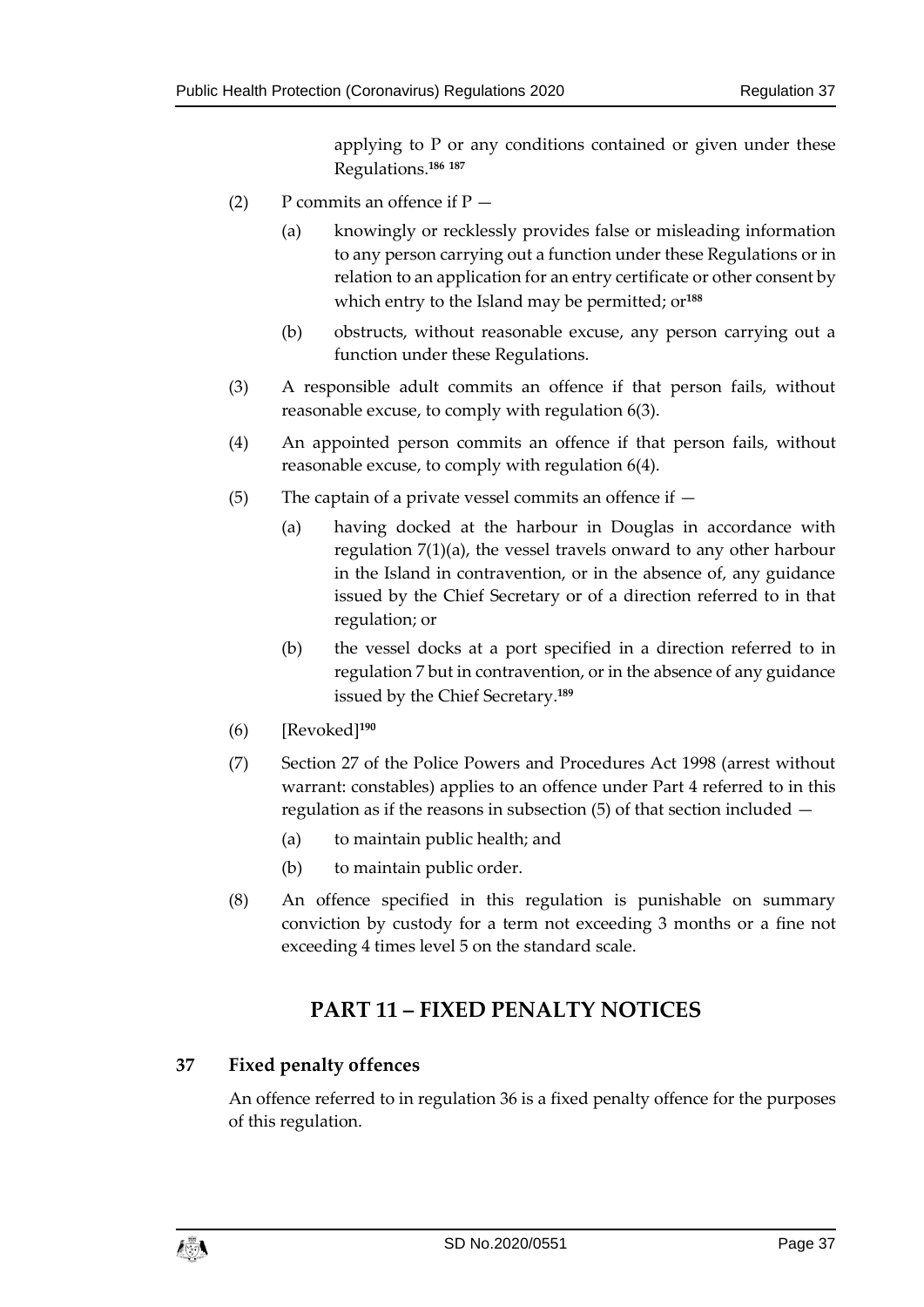#### <span id="page-37-0"></span>**38 Giving a fixed penalty notice**

Where a constable reasonably believes that —

- (a) a person has committed a fixed penalty offence; and
- (b) the person is aged 18 or over,

a fixed penalty notice in respect of the offence may be served on that person by a constable.

#### <span id="page-37-1"></span>**39 Effect of a fixed penalty notice**

Where a person is given a fixed penalty notice under regulation 38 —

- (a) proceedings must not be brought against the person for the offence before the end of the period for paying the fixed penalty ("the payment period"); and
- (b) the person cannot be convicted of the fixed penalty offence in respect of which that notice is given if the person pays the fixed penalty before the end of the payment period.

#### <span id="page-37-2"></span>**40 Contents of a fixed penalty notice**

A fixed penalty notice must give such particulars of the circumstances alleged to constitute the fixed penalty offence as are necessary for giving reasonable information about that offence and must state—

- (a) the date of the notice;
- (b) the amount of the fixed penalty;
- (c) the payment period;
- (d) that until the expiry of the payment period proceedings will not be brought for the offence;
- (e) the consequences of the fixed penalty not being paid before the expiry of the payment period;
- $(f)$  the person to whom and the address at which the fixed penalty may be paid;
- (g) the preferred, and other permissible, methods of payment;
- (h) that a copy of the relevant fixed penalty notice must be included where payment is sent by any form of post;
- (i) that proof of posting must be obtained and retained where payment is sent by any form of post;
- (j) that a receipt for payment must be requested at the time of payment, if one is required;
- (k) that a stamped, self-addressed envelope must be provided with any payment sent by any form of post for which a receipt is requested;

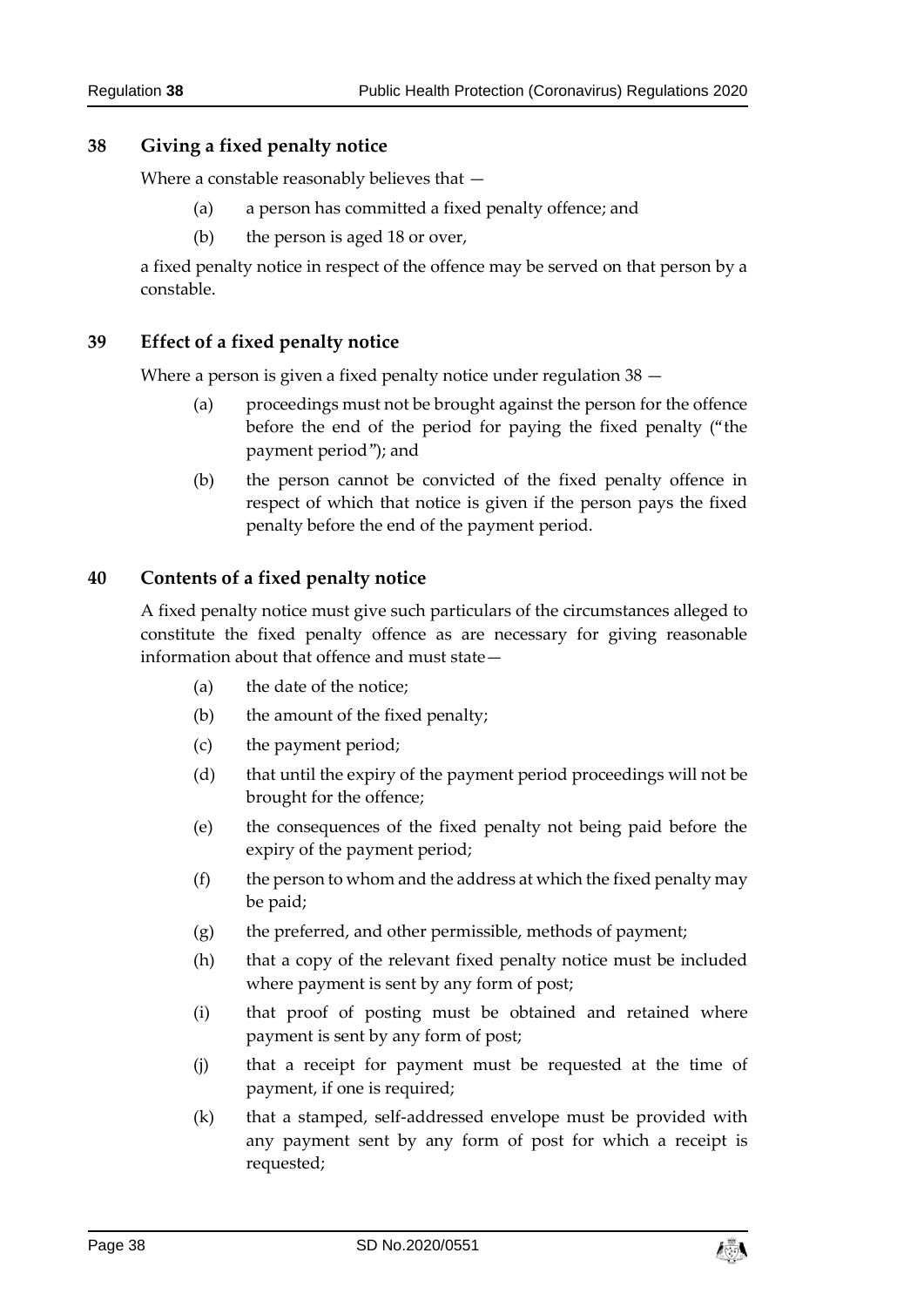(l) the name of the constable serving the fixed penalty notice and the name of the police station to which the constable is attached.

#### <span id="page-38-0"></span>**41 Amount of fixed penalty**

The amount of the fixed penalty for a fixed penalty offence is  $-$ 

- (a) if paid within the first 14 days of the payment period,  $£150;$
- (b) otherwise, £250.

#### <span id="page-38-1"></span>**42 Payment of a fixed penalty**

- (1) Payment of a fixed penalty must be made to the person referred to in the fixed penalty notice.
- (2) Where payment of the amount of the fixed penalty is made by post, payment is regarded as having been made at the time at which the copy of the fixed penalty notice together with the amount of the fixed penalty would be delivered in the ordinary course of post.
- (3) In any proceedings, evidence that a fixed penalty was or was not paid before the end of any period may be given by the production of a certificate which —
	- (a) purports to be signed by or on behalf of the person referred to in paragraph (1); and
	- (b) states that payment of the fixed penalty was or was not received by the date specified in the certificate.
- <span id="page-38-2"></span>(4) Sums collected under this Part must be paid into the General Revenue.

# **PART 12 – SAVINGS**<sup>191</sup>

#### <span id="page-38-3"></span>**43 [Revoked]**<sup>192</sup>

#### <span id="page-38-4"></span>**43A Review**

The Council of Ministers must review the need for these Regulations before the 25 March 2021.**<sup>193</sup>**

#### <span id="page-38-5"></span>**44 Savings**

Anything permitted, done, to be done or required under the —

(a) Emergency Powers (Coronavirus) (Entry Restrictions) (No.2) Regulations 2020<sup>3</sup>; and

1

<sup>3</sup> SD 2020/0279.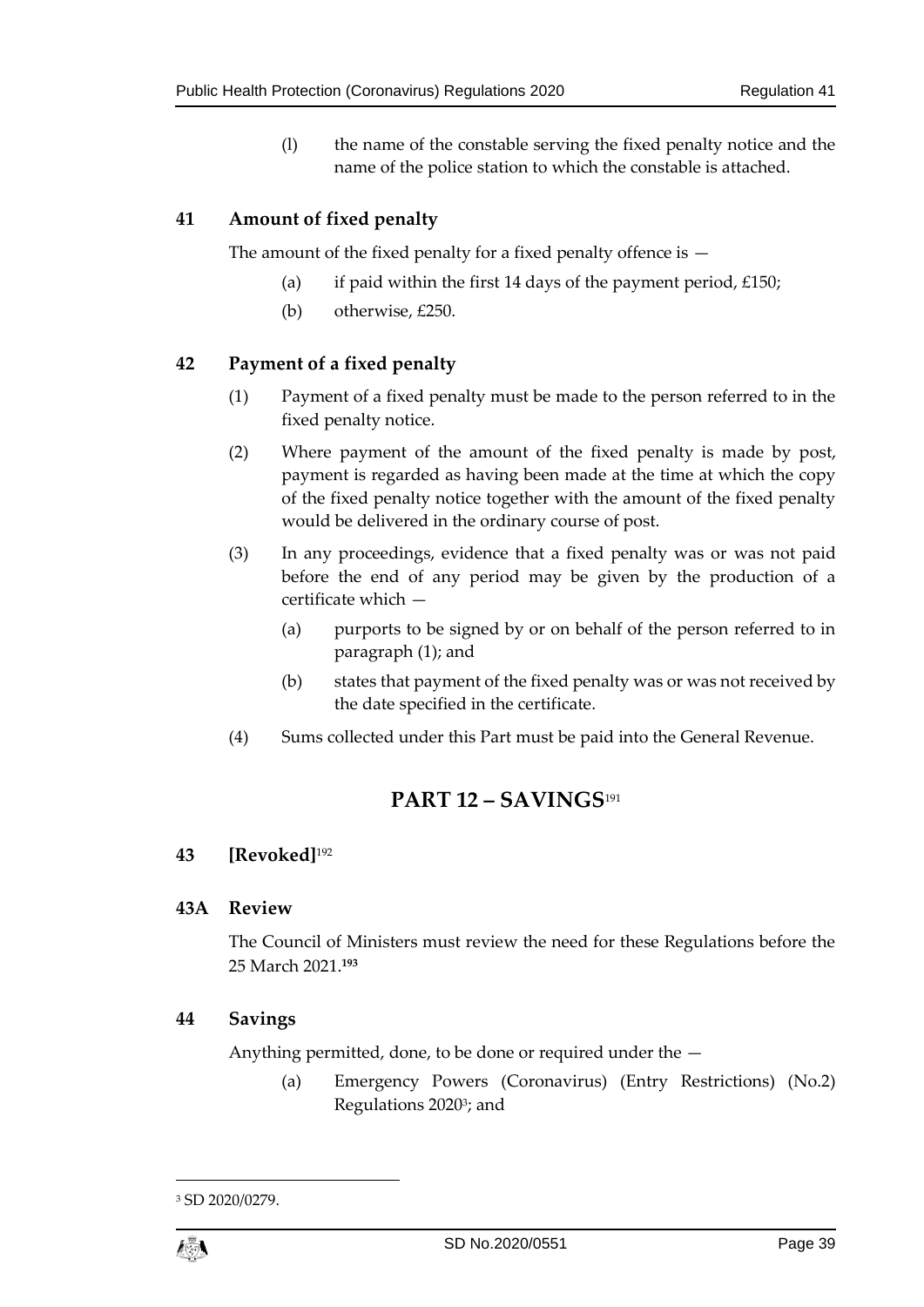(b) Emergency Powers (Potentially Infectious Persons) Regulations 2020<sup>4</sup> ,

as continued (with or without modification) under the Emergency Powers (Coronavirus) (Continuation) (No.2) Regulations 2020, shall be treated as permitted, done, to be done or required under the corresponding provision of these Regulations.

#### **MADE 14:45 15TH DECEMBER 2020**

-



<sup>4</sup> SD 2020/0171.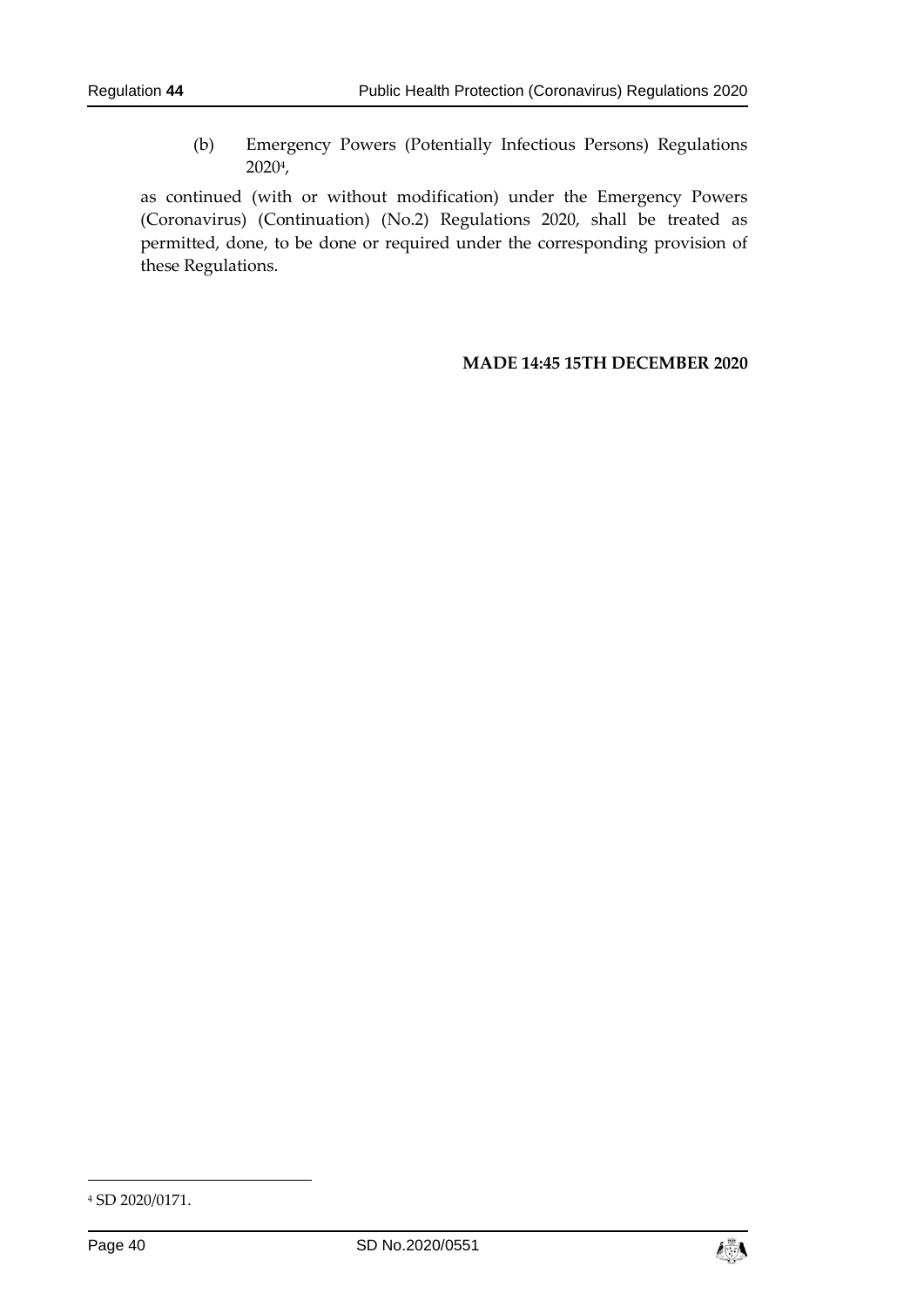## **SCHEDULE 1** 194

#### **CATEGORY A PERSONS**

- <span id="page-40-1"></span><span id="page-40-0"></span>**A1 [Revoked]**<sup>195</sup>
- **1 [Revoked]**<sup>196</sup>
- **2 [Revoked]**<sup>197</sup>
- **3 [Revoked]**<sup>198</sup>
- **4 [Revoked]**<sup>199</sup>
- **5 [Revoked]**<sup>200</sup>

#### **1A Non-resident key workers**

- $(1)$ A non-resident of the Island is a Category A person (and a non-resident key worker) where the conditions in paragraphs 2A to 5A are satisfied.
- $(2)$ The Chief Secretary may exempt a non-resident that is a company or other body ("exempt non-resident company or other body").
- $(3)$ An exemption under sub-paragraph (2) includes a non-resident individual in the employ or service of an exempt non-resident company or other body.**<sup>201</sup>**

#### **2A Non-resident key workers – first condition**

The first condition is that the non-resident makes an application to the Chief Secretary for an exemption from the prohibition in regulation 11.**<sup>202</sup>**

#### **3A Non-resident key workers – second condition**

- $(1)$ The second condition is that one of the following applies —
	- (a) the Chief Secretary is satisfied, following consultation with the Department of Infrastructure, that the non-resident is a member of the merchant navy;
	- (b) the Chief Secretary is satisfied, following consultation with the Department of Infrastructure, that the non-resident is a person who is vital to critical national infrastructure of the Island and who enters the Island to provide services for that infrastructure;
	- (c) the Chief Secretary is satisfied, following consultation with the Department of Health and Social Care, that the non-resident is a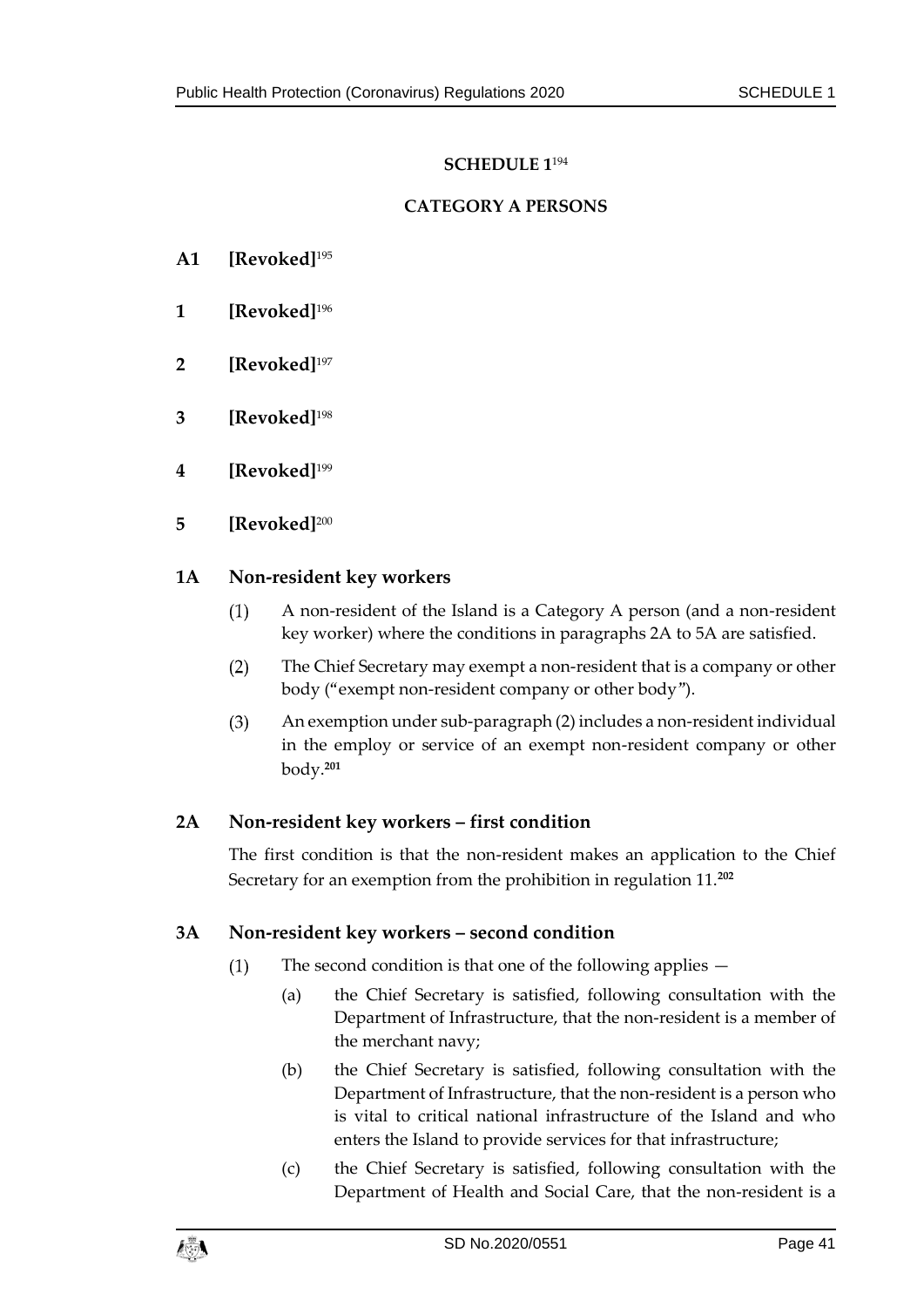supplier of goods or services that are essential for the Island's health infrastructure or for the health or care of the community;

- (d) the Chief Secretary is satisfied, following consultation with the Department of Home Affairs, that the non-resident is a member of the armed forces who enters the Island for the protection of life or property;
- (e) the Chief Secretary is satisfied, following consultation with the Department of Home Affairs, that the non-resident is a police officer or a fire officer employed by that Department;
- (f) the Chief Secretary is satisfied, following consultation with the Department of Home Affairs, that the non-resident is a person to whom an offer of employment as a police officer or a fire officer in that Department has been made by it;
- (g) the Chief Secretary is satisfied, following consultation with the Chief Registrar, that the non-resident is a member of the Island's judiciary appointed under section 3A or 3B of the *High Court Act 1991* and who the Chief Registrar is satisfied enters the Island for a judicial purpose;
- (h) the Chief Secretary is satisfied, following consultation with the Chief Registrar, that the non-resident is the holder of a temporary advocate's licence issued by the First Deemster under section 15 of the *Advocates Act 1995* and who the Chief Registrar is satisfied enters the Island to participate in proceedings before any court, tribunal or other person exercising a judicial function under a Manx enactment;
- (i) the Chief Secretary is satisfied, following consultation with the Chief Registrar, that the non-resident is a person who the Chief Registrar is satisfied enters the Island to participate in proceedings before any court, tribunal or other person exercising a judicial function under a Manx enactment, whether as a witness or a party to the proceedings;
- (j) the Chief Secretary is satisfied, following consultation with the Chief Registrar, that the non-resident is a person who the Chief Registrar is satisfied enters the Island as a chaperone to a person referred to in head (i);
- (k) the Chief Secretary is satisfied, following consultation with the Department for Enterprise, that the non-resident is a person whose presence in the Island is in the interests of the economy of the Island;
- (l) the Chief Secretary is satisfied that the non-resident is a person whose presence in the Island is necessary for compliance with international obligations that apply to the Island or for the provision of diplomatic, consular or related services;

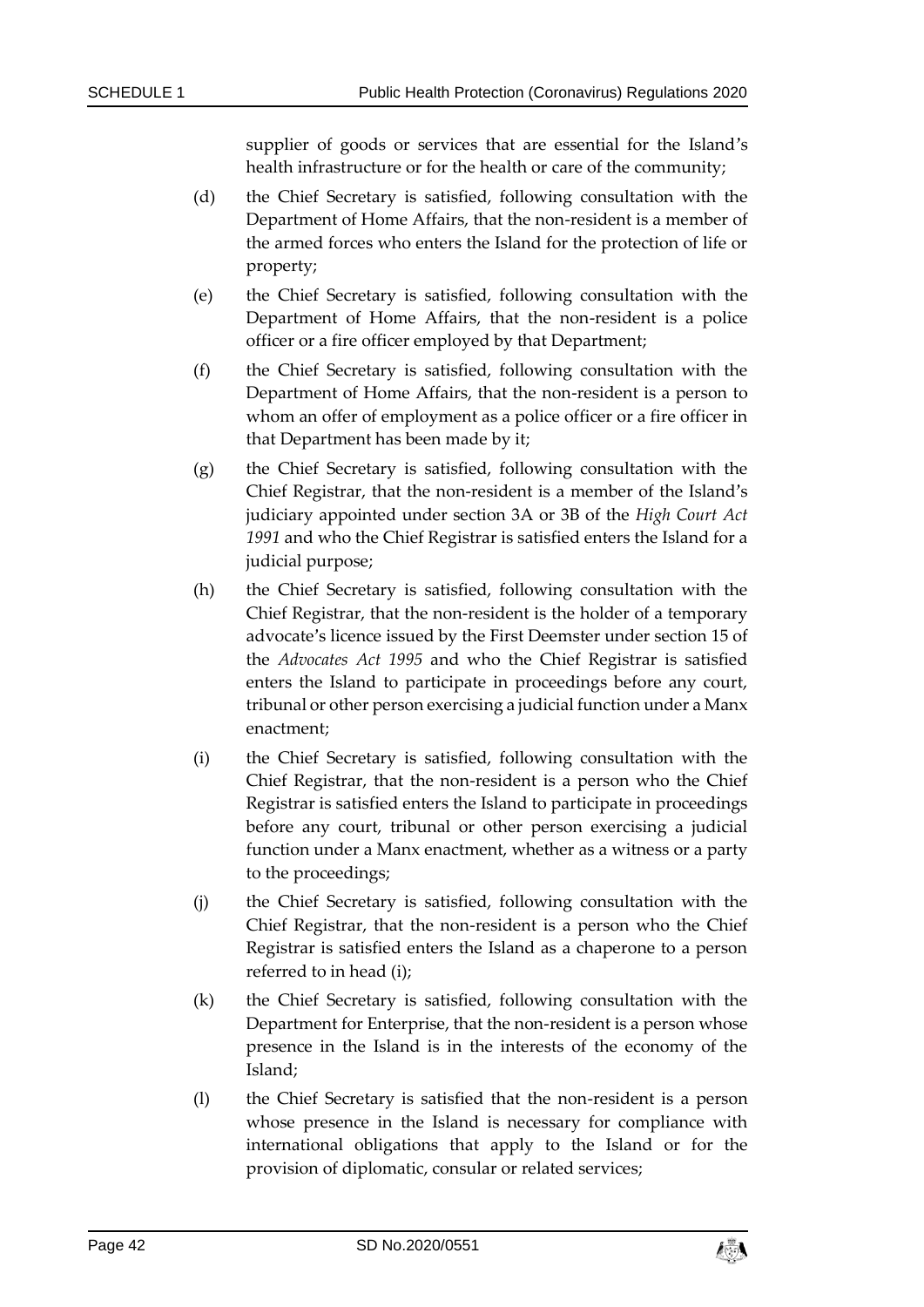- (m) the Chief Secretary is satisfied, following consultation with the Department of Health and Social Care or the Director of Public Health that the failure to exempt a non-resident from the prohibition in regulation 11 poses a greater risk to public safety and the life of the community than the risk of exempting that person;
- (n) the Chief Secretary is satisfied that the non-resident is a person whose presence in the Island is in the public interest as specified in guidance published by the Chief Secretary following its approval of the Council of Ministers.
- A person referred to in sub-paragraph  $(1)(l)$ , is a person who is  $(2)$ 
	- (a) a member of a diplomatic mission within the meaning of Article 1(b) of the Vienna Convention on Diplomatic Relations signed in 1961;
	- (b) a member of a consular post within the meaning of Article 1(l) of the Vienna Convention on Consular Relations signed in 1963;
	- (c) an officer or servant of an international organisation whose members are any of the following —
		- (i) countries or territories;
		- (ii) governments of countries or territories;
		- (iii) a mixture of the above;
	- (d) an official or expert on mission of an international organisation.
- For the purpose of enabling the Chief Secretary to consider whether the  $(3)$ Chief Secretary is satisfied as to the matter in sub-paragraph  $(1)(m)$  -
	- (a) the non-resident must supply such information as the Chief Secretary may reasonably require; and
	- (b) the Chief Secretary may make enquiries of any person for the purpose of verifying the information supplied under this subparagraph.**<sup>203</sup>**

#### **4A Non-resident key workers – third condition**

The third condition is that the non-resident person has been given an entry certificate by the Chief Secretary.**<sup>204</sup>**

#### **5A Non-resident key workers – fourth condition**

The fourth condition is that the non-resident has, no earlier than 48 hours before the non-resident's scheduled arrival in the Island, fully and truthfully answered all questions posed to the non-resident on the published landing card and has submitted that card in the manner instructed.**205**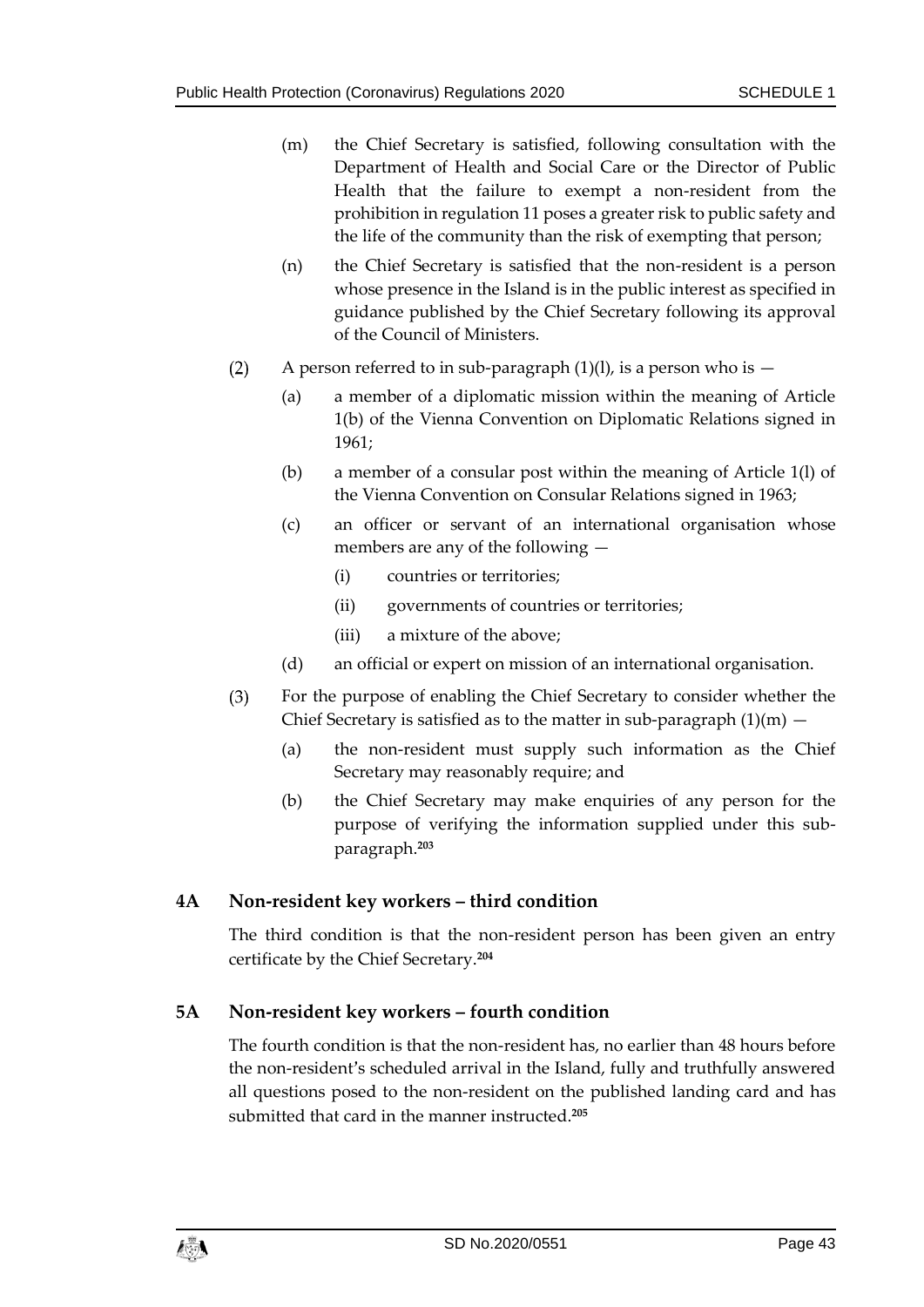#### **6 Residents of the Island**

- [Revoked]**<sup>206</sup>**  $(1)$
- (1A) A resident must, no earlier than 48 hours before their scheduled arrival in the Island, fully and truthfully answer all questions posed to them on the published landing card and must submit that card in the manner instructed.**<sup>207</sup>**
- $(2)$ For the purpose of this paragraph, a person is a resident of the Island if that person owns, leases or occupies a dwelling in the Island as the person's only or principal home.
- (2A) A person
	- (a) aged 12 to 17;
	- (b) who spends part of their time on the Island living with a parent or guardian,

is also to be treated as a resident of the Island for the purposes of this paragraph.**<sup>208</sup>**

- $(3)$ [Revoked]**<sup>209</sup>**
- [Revoked]**<sup>210</sup>**  $(4)$
- [Revoked]**<sup>211</sup>**  $(5)$
- $(6)$ [Revoked]**<sup>212</sup>**
- $(7)$ [Revoked]**<sup>213</sup>**
- $(8)$ [Revoked]**<sup>214</sup>**
- $(9)$ [Revoked]**<sup>215</sup>**
- $(10)$ A resident may freely travel to and from the Island, subject to the requirement to comply with all of the following—
	- (a) sub-paragraph (11);
	- (b) a direction notice given under sub-paragraph (13);
	- (c) any condition that the Chief Secretary specifies in such a direction notice and which is intended to give effect to measures designed to mitigate any risks associated with the individual's return to the Island.**<sup>216</sup>**
- Before a resident enters the Island that resident must, no earlier than 48  $(11)$ hours before the resident's arrival in the Island submit (in a manner the Chief Secretary must publish and in accordance with guidance issued by the Chief Secretary)—
	- (a) a written declaration as to the state of the resident's health, setting out information necessary to establish whether the resident has contracted, or are suspected of having contracted, Coronavirus;**217**

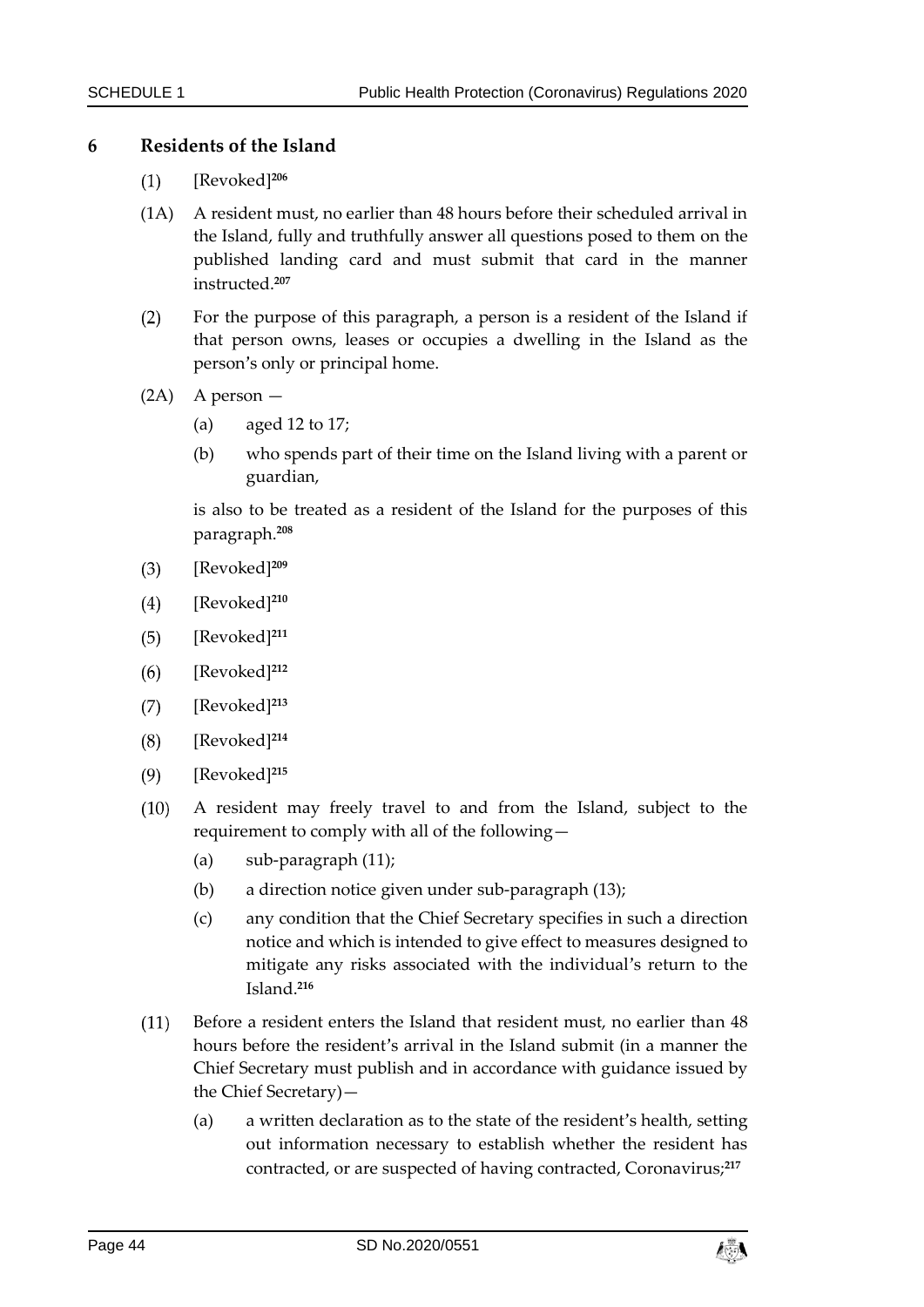- (b) a fully and truthfully completed landing card.**<sup>218</sup>**
- $(12)$ The Chief Secretary may require that a resident should self-isolate following entry to the Island.**<sup>219</sup>**
- $(13)$ Where the Chief Secretary requires a resident to self-isolate, prior to that resident entering the Island or as soon as reasonably practicable, the Chief Secretary —
	- (a) must give the resident a direction notice requiring the resident to self-isolate for 21 days from the date of the resident's disembarkation on the Island; and**<sup>220</sup>**
	- (b) may include in that direction notice additional directions or conditions in connection with the self-isolation.

This is subject to sub-paragraphs (14) and (15).**<sup>221</sup>**

- Despite sub-paragraph (13), the Chief Secretary may, by a direction notice  $(14)$ exempt an individual from the requirement to self-isolate for 21 days, or direct the individual to self-isolate for less than 21 days.**<sup>222</sup>**
- $(15)$ The Chief Secretary —
	- (a) must not give a direction notice under sub-paragraph (14) other than in accordance with advice given by the Department of Health and Social Care or the Director of Public Health; and
	- (b) must, when giving the direction notice, ensure that conditions or measures are put in place as are reasonably practicable to mitigate any risks associated with that exemption or direction.
- $(16)$ Where a direction notice cannot be given in writing, the Chief Secretary may give the notice orally and must as soon as reasonably practicable thereafter give the individual a written notice.
- $(17)$ [Revoked]**<sup>223</sup>**

#### **7 [Revoked]**<sup>224</sup>

#### **8A Emergency services**

- A person who is employed or engaged in the provision of emergency  $(1)$ services and who enters the Island to perform those services is a Category A person.
- "Emergency services" means  $(2)$ 
	- (a) emergency search and rescue services;
	- (b) air ambulance services; and
	- (c) services as an air accident inspector with the United Kingdom Air Accidents Investigation Branch.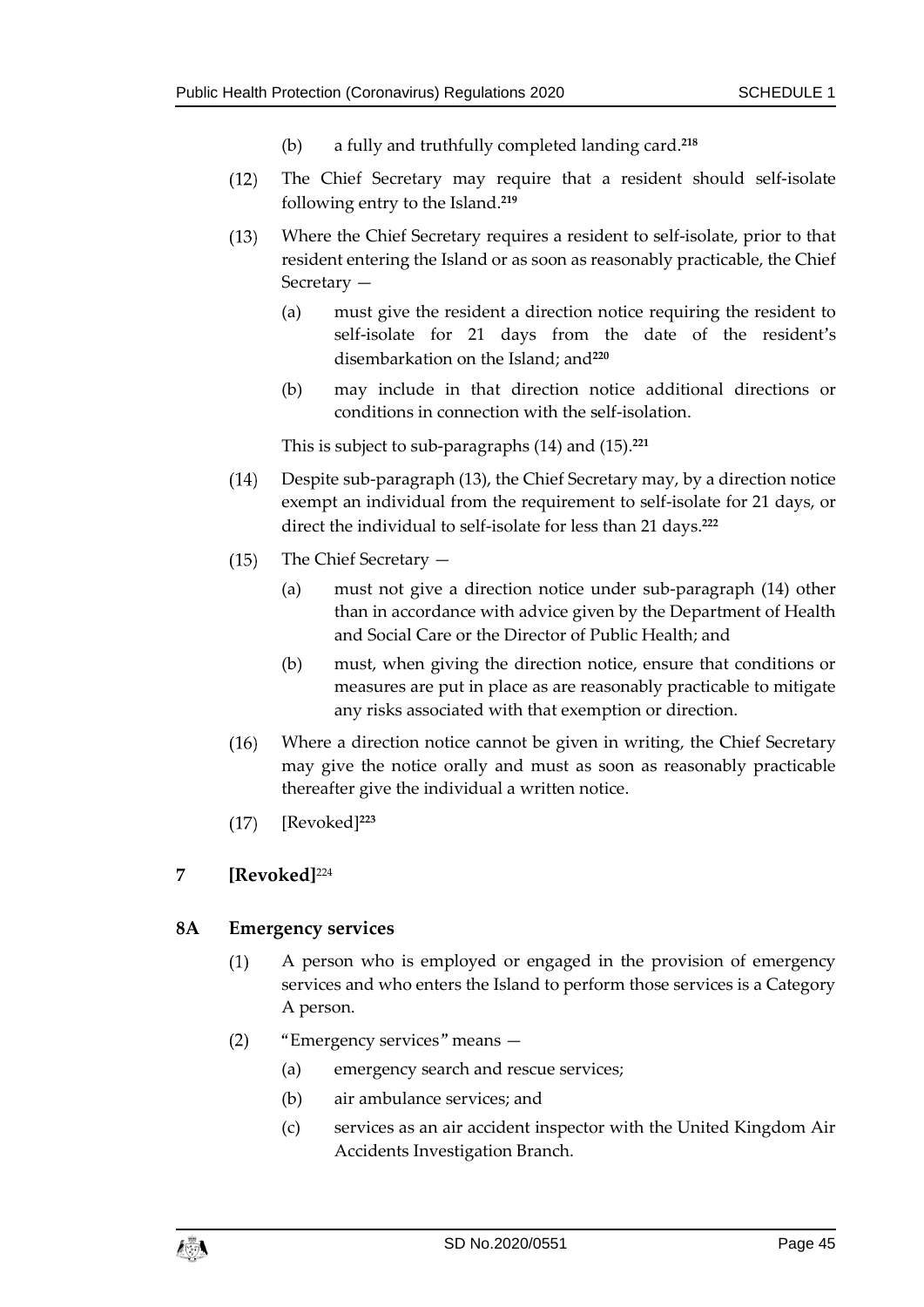$(3)$ Such measures as are reasonably practicable to mitigate any risks associated with the entry into the Island of a person referred to in subparagraph (1) must be put in place by the Chief Secretary.**<sup>225</sup>**

#### **9A Compassionate and family grounds**

A non-resident to whom the Chief Secretary has given an entry certificate to enter the Island on compassionate and family grounds is a Category A person.**<sup>226</sup>**

#### **10A Contractual obligations**

- (1) A non-resident to whom the Chief Secretary has given an entry certificate to enter the Island on the grounds referred to in sub-paragraph (2) is a Category A person. **227**
- (2) Those grounds are that the Chief Secretary is satisfied that the nonresident —
	- (a) owns a property in the Island;
	- (b) either
		- (i) has entered into a legally binding contract for a permanent office or employed position for a period of at least 3 months; or
		- (ii) has entered into a legally binding contract for the purchase or lease of premises, in the Island and in the case of leased premises, for a term of at least 6 months during which period the Island is to be the person's main place of residence.**<sup>228</sup>**
- (3) A consent given under sub-paragraph (1) must provide that measures are put in place as are reasonably practicable to mitigate any risks associated with the entry into the Island of that non-resident.
- (4) In this paragraph, references to a non-resident include  $-$ 
	- (a) the non-resident's spouse or civil partner or a person they were living with as if they were a spouse or civil partner;
	- (b) any child for whom a person specified in paragraph (a) has parental or guardianship responsibilities; and
	- (c) any other relative of the non-resident in respect of whom the Chief Secretary is satisfied there is a compelling case for inclusion in the consent.
- (5) The Council of Ministers may publish guidance for the purposes of this paragraph.**229**

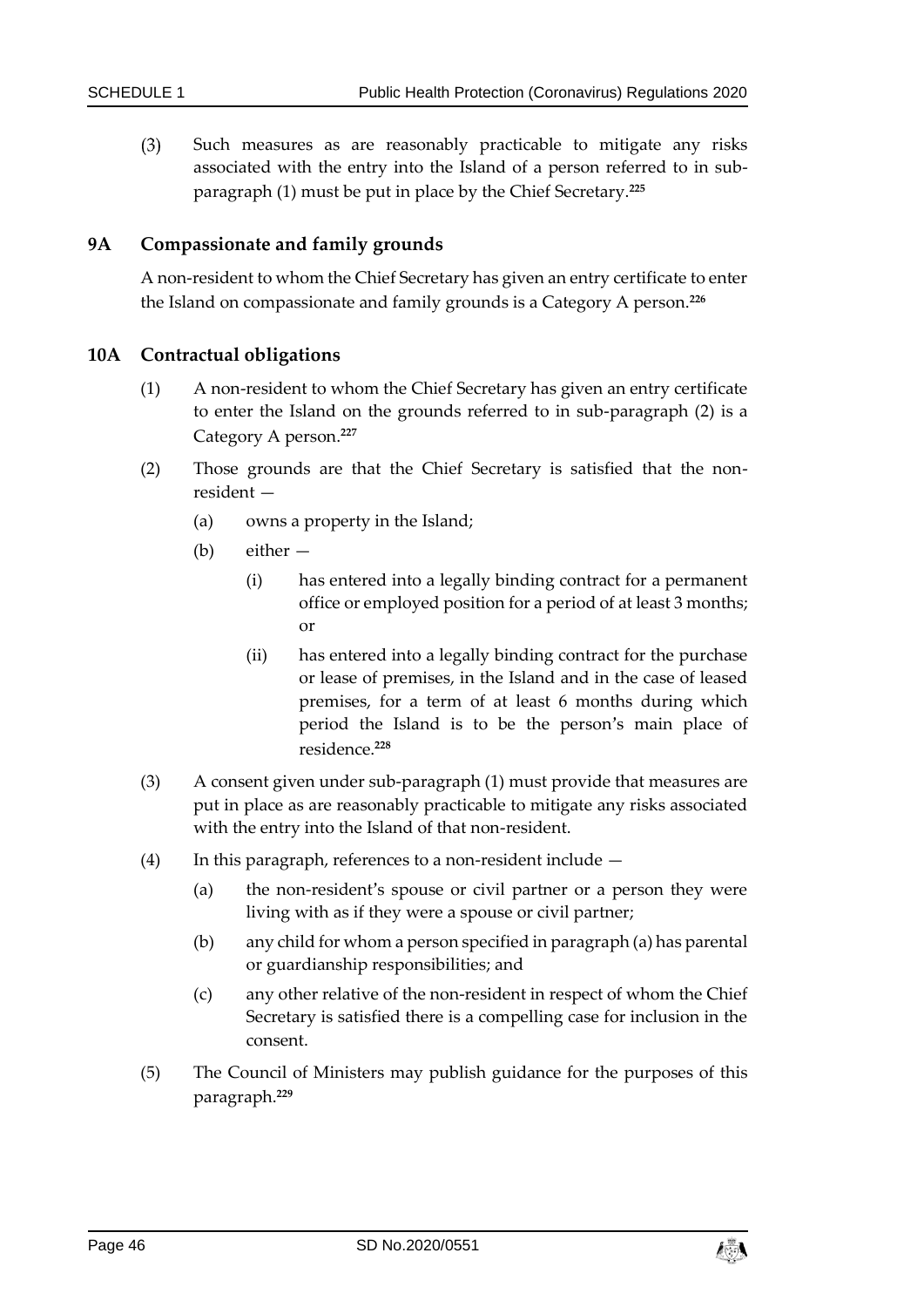#### **11A Planning appeal inquiries**

- A person to whom the Chief Secretary has given an entry certificate to  $(1)$ enter the Island on the grounds referred to in sub-paragraph (2) is a Category A person.**<sup>230</sup>**
- $(2)$ Those grounds are that the Chief Secretary is satisfied that the individual  $is -$ 
	- (a) a planning inspector, as defined in the Town and Country Planning (Development Procedure) Order 2019<sup>5</sup> ; or
	- (b) an expert or professional with appropriate and essential expertise,

whose attendance at a planning appeal inquiry is necessary.

[Revoked]**<sup>231</sup> <sup>232</sup>**  $(3)$ 

#### **12A Removal and transportation services**

- $(1)$ A person to whom the Chief Secretary has given an entry certificate to enter the Island and who provides removal or transportation of furniture, personal effects and personal property services into, and out of, the Island, is a Category A person.**<sup>233</sup>**
- [Revoked]**<sup>234</sup> <sup>235</sup>**  $(2)$
- **8 [Revoked]**<sup>236</sup>
- **9 [Revoked]**<sup>237</sup>
- **10 [Revoked]**<sup>238</sup>
- **11 [Revoked]**<sup>239</sup>
- **12 [Revoked]**<sup>240</sup>

<sup>5</sup> SD 2020/0423



1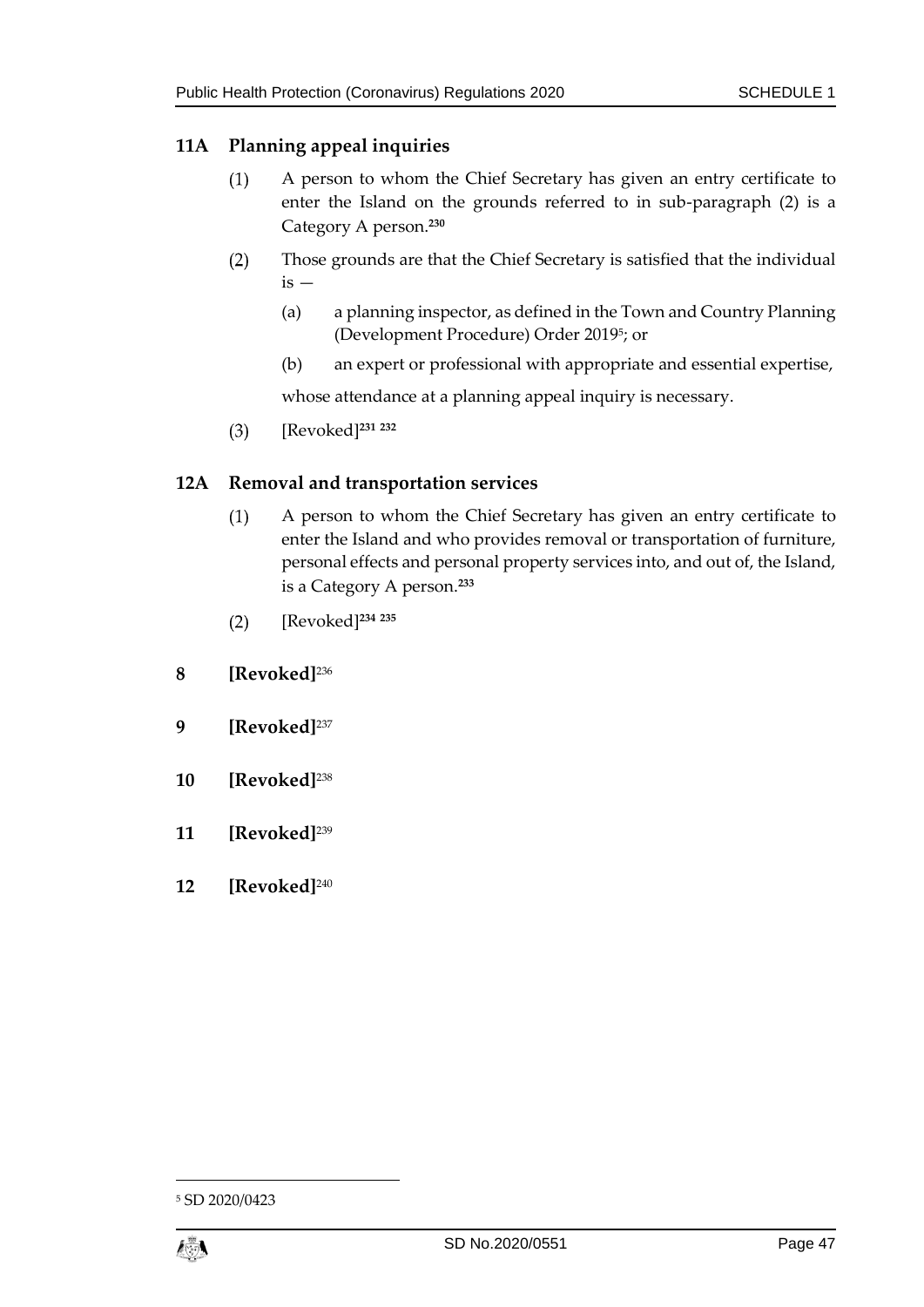<span id="page-47-0"></span>**SCHEDULE 2**241

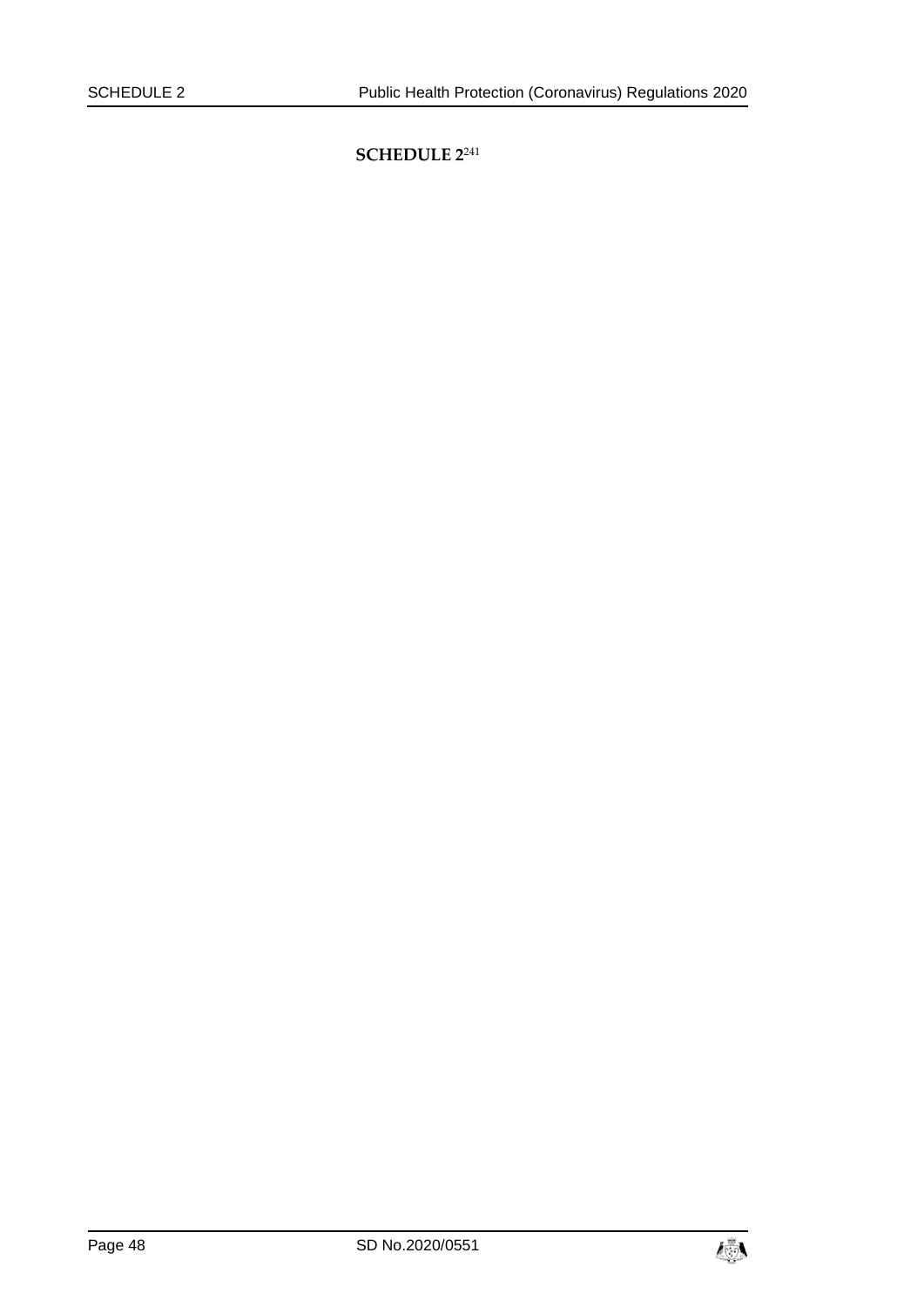## <span id="page-48-0"></span>**ENDNOTES**

1

#### <span id="page-48-1"></span>**Table of Endnote References**

**<sup>1</sup>** The format of this legislation has been changed as provided for under section 75 of, and paragraph 2 of Schedule 1 to, the Legislation Act 2015. The changes have been approved by the Attorney General after consultation with the Clerk of Tynwald as required by section 76 of the Legislation Act 2015.

**<sup>2</sup>** Reg 2 amended by SD2020/0599, as corrected by correction notice SD2020/0599cn, with effect from 23/12/2020 at 00:01.

**<sup>3</sup>** Para (1) substituted by SD2021/0046 with effect from 01/02/2021 at 00:01 and amended by SD2021/0194 with effect from 16/06/2021, by SD2021/0296 with effect from 16/09/2021 at 00:01 and by SD2021/368 with effect from 30/11/2021 at 04:00.

**<sup>4</sup>** Definition of "the 2+2 vaccination exemption" inserted by SD2021/0205 with effect from 28/06/2021 at 00:01 and amended by SD2021/0257 with effect from 24/07/2021 at 01:00 and by SD2022/0013 with effect from 11/01/2022 at 04:00.

**<sup>5</sup>** Definition of "biological sample" amended by SD2020/0599 with effect from 23/12/2020 at 00:01, by SD2021/0012 with effect from 07/01/2021 at 00:01, by SD2021/0151 with effect from 30/04/2021 at 12:01, by SD2021/0205 with effect from 28/06/2021 at 00:01 and by SD2021/0387 with effect from 22/12/2021 at 00:01.

**<sup>6</sup>** Definitions of "Category 1 country or territory", "Category 2 country or territory" and "Category 3 country or territory" inserted by SD2021/0257 with effect from 24/07/2021 at 01:00.

**<sup>7</sup>** Definition of "Category A person" inserted by SD2021/0151 with effect from 30/04/2021 at 12:01 and substituted by SD2021/0387 with effect from 22/12/2021 at 00:01. **<sup>8</sup>** Definition of "common travel area" inserted by SD2021/0205 with effect from 28/06/2021 at 00:01.

**<sup>9</sup>** Definition of "compassionate and family grounds" inserted by SD2021/0151 with effect from 30/04/2021 at 12:01.

**<sup>10</sup>** Definition of "compassionate grounds" inserted by SD2021/0035 with effect from 25/01/2021 at 17:55 and revoked by SD2021/0151 with effect from 30/04/2021 at 12:01. **<sup>11</sup>** Definition of "compassionate grounds" revoked by SD2020/0599 with effect from 23/12/2020 at 00:01.

**<sup>12</sup>** Definition of "consent" revoked by SD2020/0599 with effect from 23/12/2020 at 00:01. **<sup>13</sup>** Definition of "consent" inserted by SD2021/0047 with effect from 04/02/2021 at 00:01 and amended by SD2021/0151 with effect from 30/04/2021 at 12:01.

**<sup>14</sup>** Definition of "contact tracing" substituted by SD2021/0205 with effect from 28/06/2021 at 00:01.

**<sup>15</sup>** Subpara (i) amended by SD2021/0387 with effect from 22/12/2021 at 00:01.

**<sup>16</sup>** Subpara (ii) amended by SD2021/0387 with effect from 22/12/2021 at 00:01.

<sup>17</sup> Definition of "default isolation period" inserted by SD2021/0151 with effect from 30/04/2021 at 12:01 and amended by SD2021/0387 with effect from 22/12/2021 at 00:01.

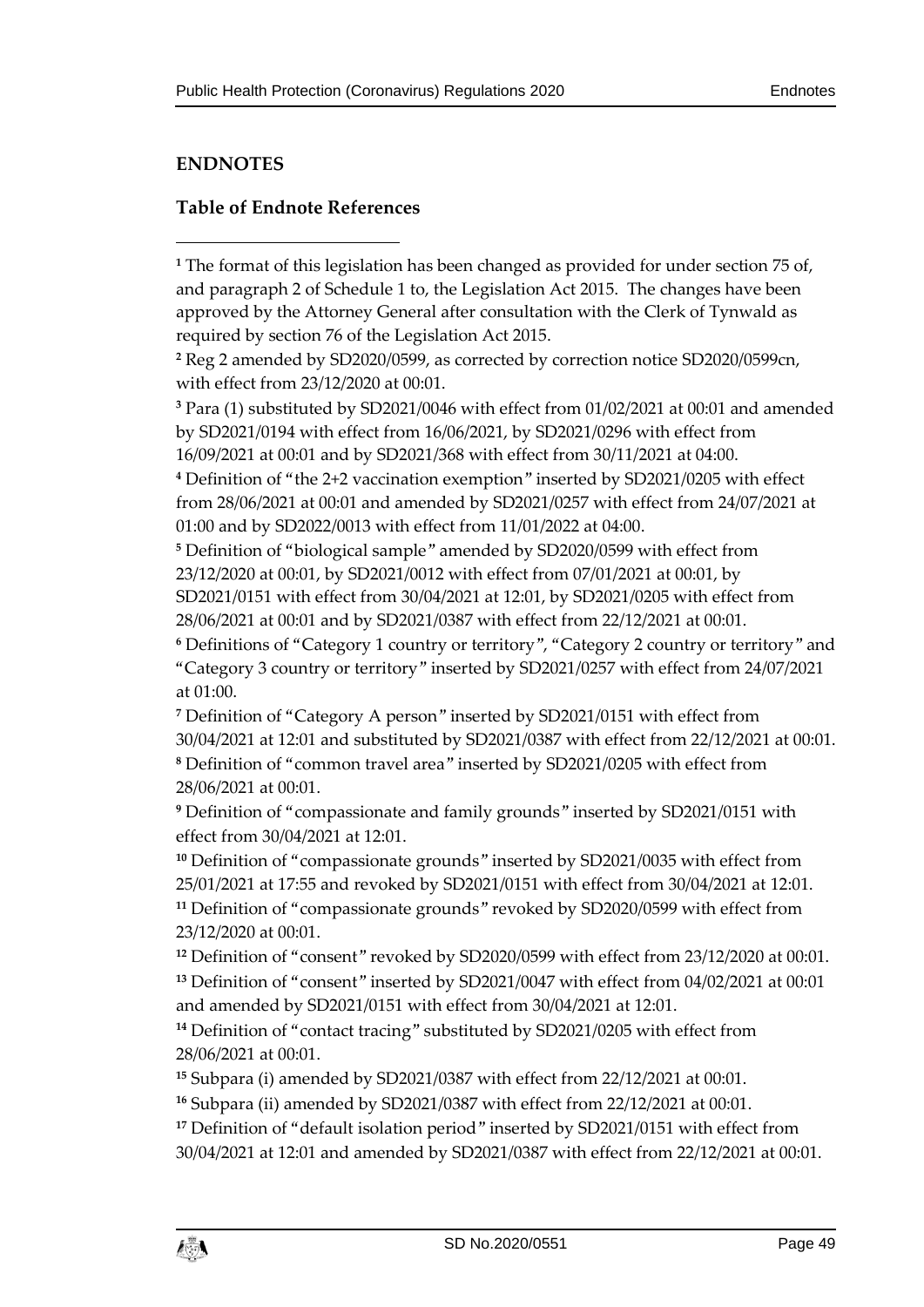<sup>18</sup> Definition of "entry certificate" amended by SD2021/0047 (as corrected by correction notice dated 05/02/2021) with effect from 04/02/2021 at 00:01 and by SD2021/0151 with effect from 30/04/2021 at 12:01.

 Definition of "household" inserted by SD2021/0013 with effect from 09/01/2021 at 17:15.

 Definition of "landing card" amended by SD2021/0047 with effect from 04/02/2021 at 00:01 and by SD2021/0151 with effect from 30/04/2021 at 12:01.

 Definition of "non-UK country or territory" inserted by SD2021/0151 with effect from 30/04/2021 at 12:01 and revoked by SD2021/0205 with effect from 28/06/2021 at 00:01. Para (a) amended by SD2021/0012 with effect from 07/01/2021 at 00:01 and by

SD2021/0151 with effect from 30/04/2021 at 12:01.

Para (b) amended by SD2021/0151 with effect from 30/04/2021 at 12:01.

 Definition of "notified place" amended by SD2021/0151 with effect from 30/04/2021 at 12:01 and by SD2021/0387 with effect from 22/12/2021 at 00:01.

 Definition of "PCR test" inserted by SD2021/0387 with effect from 22/12/2021 at 00:01.

Definition of "registered resident" amended by SD2021/0151 with effect from

30/04/2021 at 12:01 and revoked by SD2021/0296 with effect from 16/09/2021 at 00:01.

Definition of "resident" inserted by SD2021/0296 with effect from 16/09/2021 at 00:01.

Para (a) revoked by SD2021/0151 with effect from 30/04/2021 at 12:01.

 Definition of "United Kingdom" inserted by SD2021/0151 with effect from 30/04/2021 at 12:01 and revoked by SD2021/0205 with effect from 28/06/2021 at 00:01.

 Para (2A) inserted by SD2021/0013 with effect from 09/01/2021 at 17:15 and amended by SD2021/0065 with effect from 12/02/2021 at 00:01.

Para (10) inserted by SD2021/0257 with effect from 24/07/2021 at 01:00.

Para (11) inserted by SD2021/0257 with effect from 24/07/2021 at 01:00.

Reg 5A heading amended by SD2021/0257 with effect from 24/07/2021 at 01:00.

Para (1) amended by SD2021/0257 with effect from 24/07/2021 at 01:00.

Subpara (a) substituted by SD2021/0257 with effect from 24/07/2021 at 01:00.

Subpara (b) substituted by SD2021/0257 with effect from 24/07/2021 at 01:00.

Para (ii) amended by SD2021/0257 with effect from 24/07/2021 at 01:00.

Subpara (b) amended by SD2021/0257 with effect from 24/07/2021 at 01:00.

Subpara (c) inserted by SD2021/0257 with effect from 24/07/2021 at 01:00.

Subpara (d) inserted by SD2021/0257 with effect from 24/07/2021 at 01:00.

Subpara (a) amended by SD2021/0257 with effect from 24/07/2021 at 01:00.

Subpara (b) amended by SD2021/0257 with effect from 24/07/2021 at 01:00.

Para (6) revoked by SD2022/0013 with effect from 11/01/2022 at 04:00.

Reg 5A inserted by SD2021/0205 with effect from 28/06/2021 at 00:01.

Reg 5B heading amended by SD2021/0257 with effect from 24/07/2021 at 01:00.

Subpara (a) amended by SD2021/0257 with effect from 24/07/2021 at 01:00.

 Subpara (a) amended by SD2021/0257 with effect from 24/07/2021 at 01:00, by SD2022/0037 with effect from 22/01/2022 at 00:01 and by SD2022/0062 with effect from 11/02/2022 at 00:01.

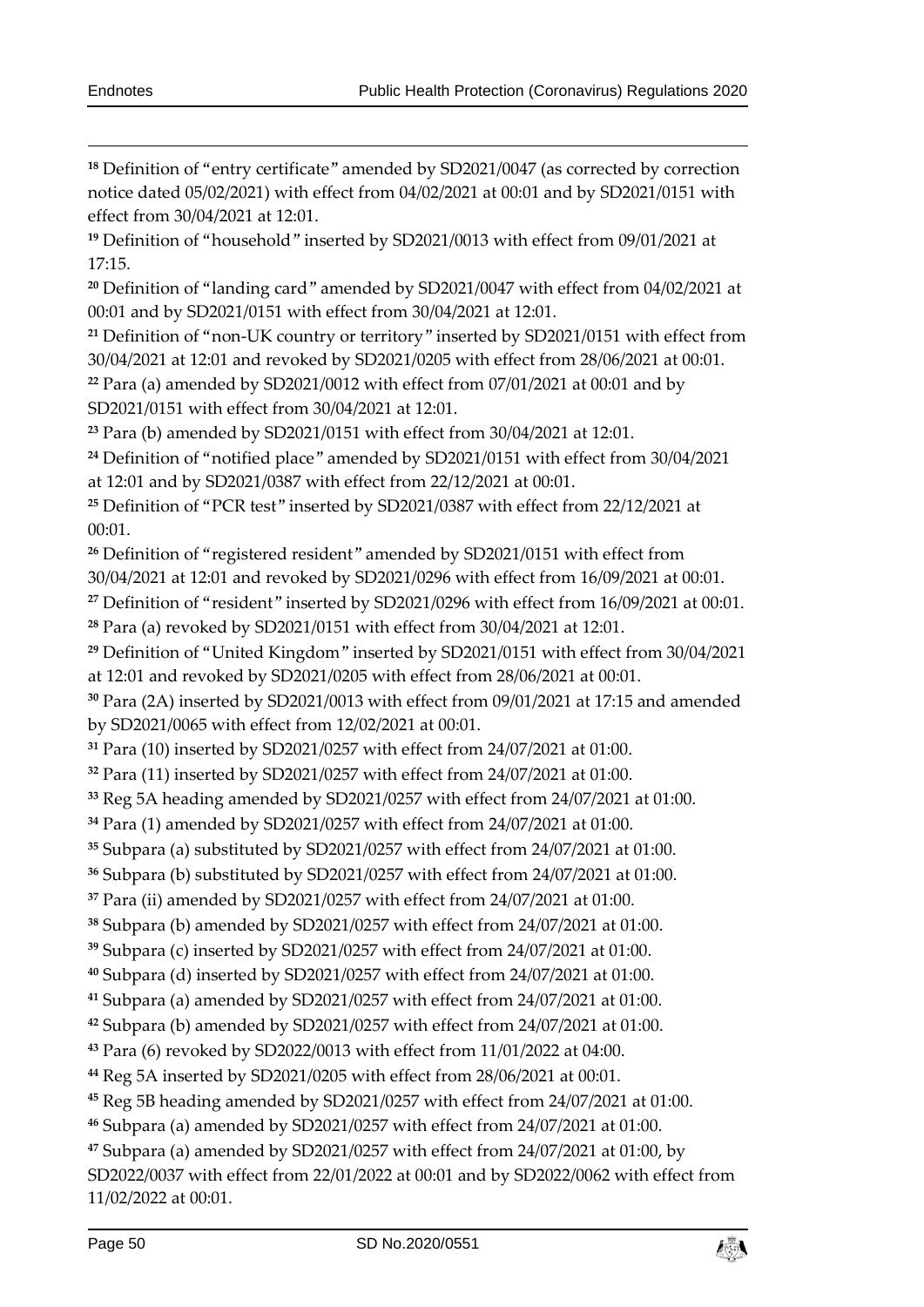$\overline{a}$  Subpara (b) amended by SD2021/0257 with effect from 24/07/2021 at 01:00, by SD2022/0037 with effect from 22/01/2022 at 00:01 and by SD2022/0062 with effect from 11/02/2022 at 00:01. Subpara (b) revoked by SD2021/0257 with effect from 24/07/2021 at 01:00. Para (5) inserted by SD2021/0257 with effect from 24/07/2021 at 01:00. Reg 5B inserted by SD2021/0205 with effect from 28/06/2021 at 00:01. Subpara (a) amended by SD2021/0387 with effect from 22/12/2021 at 00:01. Reg 5C inserted by SD2021/0296 with effect from 16/09/2021 at 00:01. Para (4) revoked by SD2021/0387 with effect from 22/12/2021 at 00:01. Para (3) amended by SD2021/0012 with effect from 07/01/2021 at 00:01. Para (4) amended by SD2021/0012 with effect from 07/01/2021 at 00:01. Reg 6A inserted by SD2021/0368 with effect from 30/11/2021 at 04:00 and revoked by SD2022/0037 with effect from 22/01/2022 at 00:01. Reg 6B inserted by SD2021/0368 with effect from 30/11/2021 at 04:00. Para (1) amended by SD2022/0037 with effect from 22/01/2022 at 00:01. Reg 6C inserted by SD2021/0368 with effect from 30/11/2021 at 04:00. Para (1) substituted by amendment approved by Tynwald 30/09/2021. Reg 8 revoked by SD2021/0296 with effect from 16/09/2021 at 00:01. Para (1) amended by SD2021/0102 with effect from 11/03/2021 at 00:01. Para (1A) inserted by SD2021/0102 with effect from 11/03/2021 at 00:01. Para (2) amended by SD2021/0102 with effect from 11/03/2021 at 00:01. Para (3A) inserted by SD2021/0257 with effect from 24/07/2021 at 01:00. Para (4) revoked by SD2021/0387 with effect from 22/12/2021 at 00:01. Para (5) revoked by SD2021/0387 with effect from 22/12/2021 at 00:01. Para (8) amended by SD2021/0257 with effect from 24/07/2021 at 01:00. Reg 9A inserted by SD2021/0205 with effect from 28/06/2021 at 00:01. Reg 10 heading amended by SD2021/0151 with effect from 30/04/2021 at 12:01. Subpara (a) amended by SD2021/0296 with effect from 16/09/2021 at 00:01. Para (1) substituted by SD2021/0151 with effect from 30/04/2021 at 12:01. Para (2) substituted by SD2021/0151 with effect from 30/04/2021 at 12:01. Para (3) substituted by SD2021/0387 with effect from 22/12/2021 at 00:01. Para (3A) inserted by SD2021/0012 with effect from 07/01/2021 at 00:01 and amended by SD2021/0035 with effect from 25/01/2021 at 17:55. Subpara (a) amended by SD2021/0035 with effect from 25/01/2021 at 17:55. Para (i) amended by SD2021/0035 with effect from 25/01/2021 at 17:55. Para (ii) amended by SD2021/0035 with effect from 25/01/2021 at 17:55. Para (4) substituted by SD2021/0012 with effect from 07/01/2021 at 00:01. Para (6) inserted by SD2021/0012 with effect from 07/01/2021 at 00:01 and substituted by SD2021/0151 with effect from 30/04/2021 at 12:01. Para (1) substituted by SD2021/0387 with effect from 22/12/2021 at 00:01. Para (4) revoked by SD2021/0257 with effect from 24/07/2021 at 01:00. Reg 11 substituted by SD2021/0205 with effect from 28/06/2021 at 00:01. Reg 11A heading substituted by SD2022/0013 with effect from 11/01/2022 at 04:00.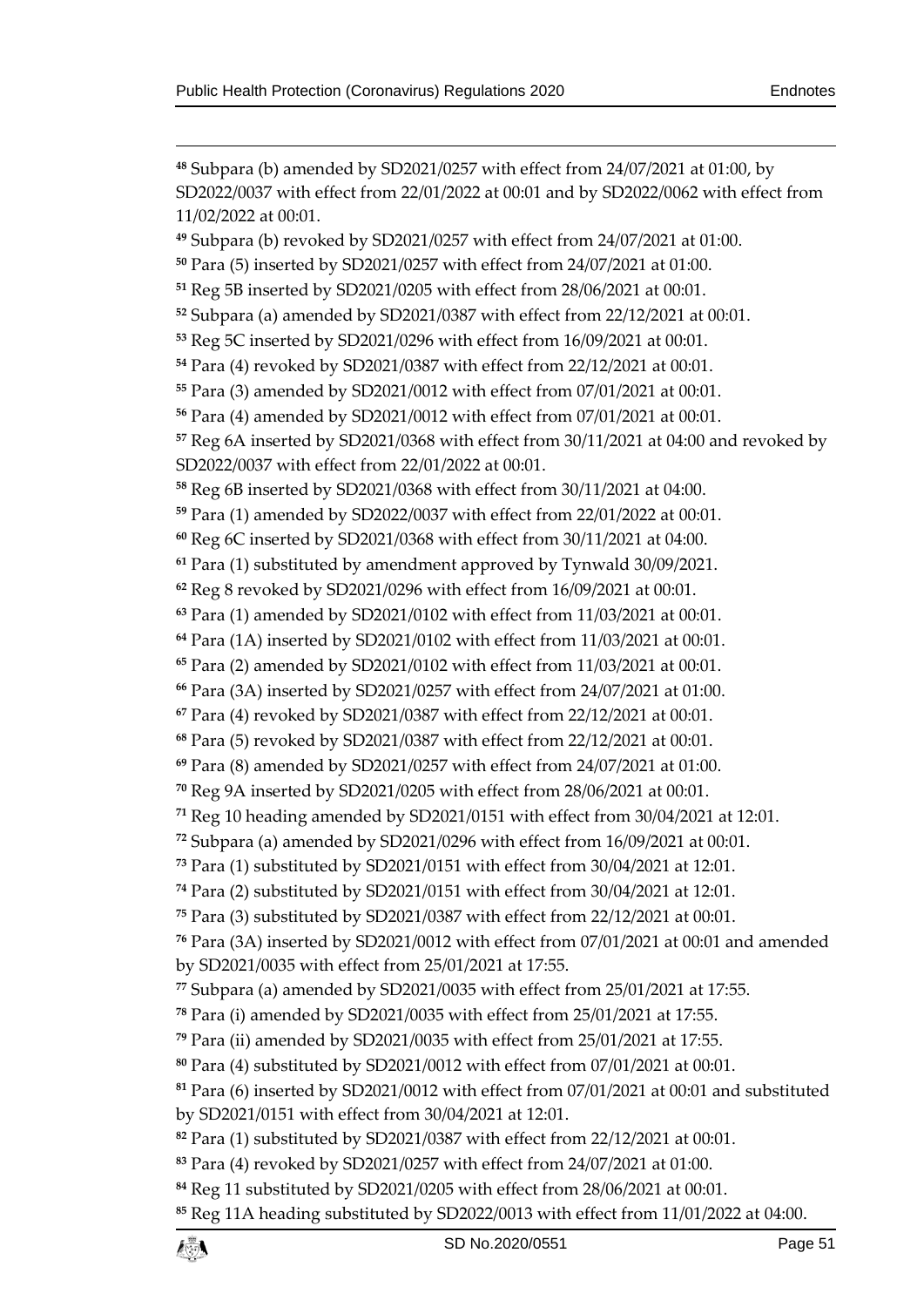Subpara (a) revoked by SD2022/0062 with effect from 11/02/2022 at 00:01. Para (ii) amended by SD2022/0062 with effect from 11/02/2022 at 00:01. Subpara (c) revoked by SD2022/0062 with effect from 11/02/2022 at 00:01. Subpara (a) revoked by SD2022/0062 with effect from 11/02/2022 at 00:01. Subpara (b) substituted by SD2021/0387 with effect from 22/12/2021 at 00:01. Para (3) amended by SD2022/0013 with effect from 11/01/2022 at 04:00. Reg 11A inserted by SD2021/0368 with effect from 30/11/2021 at 04:00. Reg 11B heading substituted by SD2022/0062 with effect from 11/02/2022 at 00:01. Para (i) revoked by SD2022/0062 with effect from 11/02/2022 at 00:01. Head (B) revoked by SD2022/0062 with effect from 11/02/2022 at 00:01. Para (ii) substituted by SD2022/0013 with effect from 11/01/2022 at 04:00. Subpara (b) revoked by SD2022/0062 with effect from 11/02/2022 at 00:01. Subpara (c) revoked by SD2022/0062 with effect from 11/02/2022 at 00:01. Para (1) amended by SD2022/0013 with effect from 11/01/2022 at 04:00. Para (1A) inserted by SD2022/0013 with effect from 11/01/2022 at 04:00 and revoked by SD2022/0062 with effect from 11/02/2022 at 00:01. Para (i) revoked by SD2022/0062 with effect from 11/02/2022 at 00:01. Para (2) substituted by SD2022/0013 with effect from 11/01/2022 at 04:00. Reg 11B inserted by SD2021/0368 with effect from 30/11/2021 at 04:00. Reg 11C inserted by SD2022/0062 with effect from 11/02/2022 at 00:01. Para (1) revoked by SD2022/0062 with effect from 11/02/2022 at 00:01. Para (2) revoked by SD2021/0387 with effect from 22/12/2021 at 00:01. Para (2A) inserted by SD2021/0205 with effect from 28/06/2021 at 00:01 and revoked by SD2021/0387 with effect from 22/12/2021 at 00:01. Para (2B) inserted by SD2021/0296 with effect from 16/09/2021 at 00:01 and revoked by SD2021/0387 with effect from 22/12/2021 at 00:01. Para (3) revoked by SD2022/0062 with effect from 11/02/2022 at 00:01. Para (4) revoked by SD2022/0062 with effect from 11/02/2022 at 00:01. Para (5) revoked by SD2022/0062 with effect from 11/02/2022 at 00:01. Para (6) revoked by SD2022/0062 with effect from 11/02/2022 at 00:01. Para (7) revoked by SD2022/0062 with effect from 11/02/2022 at 00:01. Para (8) revoked by SD2022/0062 with effect from 11/02/2022 at 00:01. Para (9) revoked by SD2022/0062 with effect from 11/02/2022 at 00:01. Reg 12 substituted by SD2021/0151 with effect from 30/04/2021 at 12:01. Reg 13 revoked by SD2021/0012 with effect from 07/01/2021 at 00:01. Para (1) amended by SD2021/0387 with effect from 22/12/2021 at 00:01. Para (2) amended by SD2021/0174 with effect from 24/05/2021 at 00:01. Subpara (c) inserted by SD2021/0257 with effect from 24/07/2021 at 01:00. Para (3) amended by SD2021/0174 with effect from 24/05/2021 at 00:01. Subpara (a) amended by SD2021/0296 with effect from 16/09/2021 at 00:01. Para (iii) amended by SD2021/0387 with effect from 22/12/2021 at 00:01. Para (9) amended by SD2021/0387 with effect from 22/12/2021 at 00:01. Para (13) inserted by SD2021/0174 with effect from 24/05/2021 at 00:01.

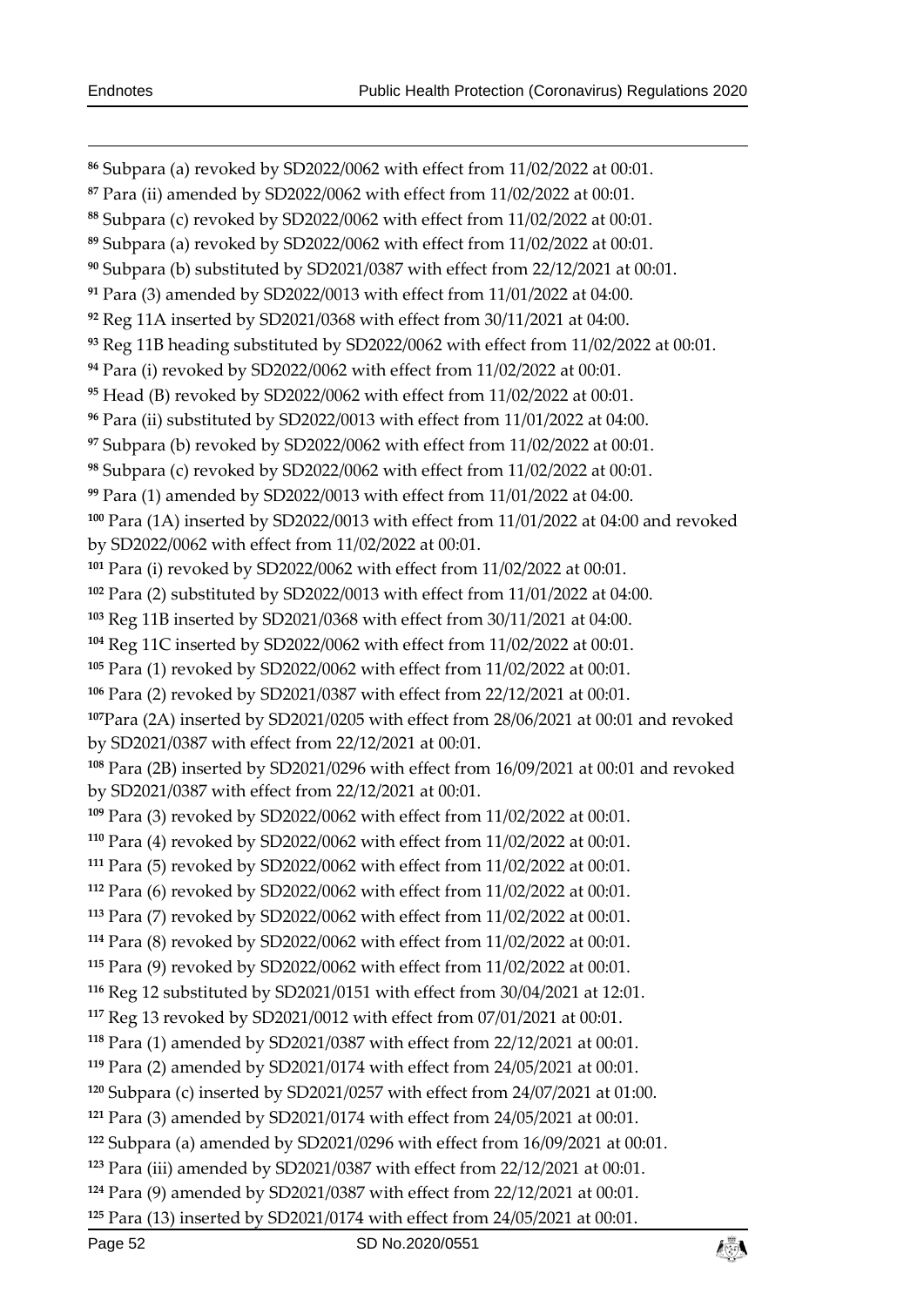$\overline{a}$ 

 Reg 13A inserted by SD2020/0599 with effect from 23/12/2020 at 00:01 and substituted by SD2021/0151 with effect from 30/04/2021 at 12:01.

 Text renumbered as para (1), amended by SD2021/0257 with effect from 24/07/2021 at 01:00 and substituted by SD2021/0387 with effect from 22/12/2021 at 00:01.

Para (2) inserted by SD2021/0257 with effect from 24/07/2021 at 01:00.

Para (3) inserted by SD2021/0387 with effect from 22/12/2021 at 00:01.

Reg 14 amended by SD2020/0599 with effect from 23/12/2020 at 00:01, by

SD2021/0013 with effect from 09/01/2021 at 17:15 and by SD2021/0151 with effect from 30/04/2021 at 12:01.

Reg 14A inserted by SD2021/0387 with effect from 22/12/2021 at 00:01.

Para (1) substituted by SD2021/0387 with effect from 22/12/2021 at 00:01.

Para (2) amended by SD2021/0205 with effect from 28/06/2021 at 00:01, by

SD2021/0257 with effect from 24/07/2021 at 01:00 and by SD2021/0387 with effect from 22/12/2021 at 00:01.

Para (3) revoked by SD2021/0387 with effect from 22/12/2021 at 00:01.

 Para (4) inserted by SD2021/0257 with effect from 24/07/2021 at 01:00 and revoked by SD2022/0013 with effect from 11/01/2022 at 04:00.

Reg 15 substituted by SD2021/0151 with effect from 30/04/2021 at 12:01.

Reg 16 substituted by SD2021/0387 with effect from 22/12/2021 at 00:01.

Reg 16A inserted by SD2021/0205 with effect from 28/06/2021 at 00:01.

Reg 17 revoked by SD2021/0151 with effect from 30/04/2021 at 12:01.

 Para (2) amended by SD2021/0257 with effect from 24/07/2021 at 01:00 and by SD2021/0387 with effect from 22/12/2021 at 00:01.

Para (3) revoked by SD2021/0387 with effect from 22/12/2021 at 00:01.

 Para (4) inserted by SD2021/0257 with effect from 24/07/2021 at 01:00 and revoked by SD2021/0387 with effect from 22/12/2021 at 00:01.

Para (5) inserted by SD2021/0257 with effect from 24/07/2021 at 01:00.

Reg 18 substituted by SD2021/0151 with effect from 30/04/2021 at 12:01.

Para (1) substituted by SD2021/0387 with effect from 22/12/2021 at 00:01.

Para (2) revoked by SD2021/0151 with effect from 30/04/2021 at 12:01.

 Para (3) inserted by SD2020/0599 with effect from 23/12/2020 at 00:01 and substituted by SD2021/0387 with effect from 22/12/2021 at 00:01.

Reg 20 revoked by SD2021/0151 with effect from 30/04/2021 at 12:01.

Reg 21 revoked by SD2021/0151 with effect from 30/04/2021 at 12:01.

Reg 23 heading amended by SD2021/0065 with effect from 12/02/2021 at 00:01.

Subpara (a) amended by SD2021/0065 with effect from 12/02/2021 at 00:01.

Para (1) amended by SD2021/0065 with effect from 12/02/2021 at 00:01.

Para (1) amended by SD2021/0047 with effect from 04/02/2021 at 00:01, by

SD2021/0151 with effect from 30/04/2021 at 12:01 and by SD2021/0296 with effect from 16/09/2021 at 00:01.

Part 6A inserted by SD2021/0012 with effect from 07/01/2021 at 00:01.

 Definition of "appropriate social distancing" revoked by SD2021/0046 with effect from 01/02/2021 at 00:01.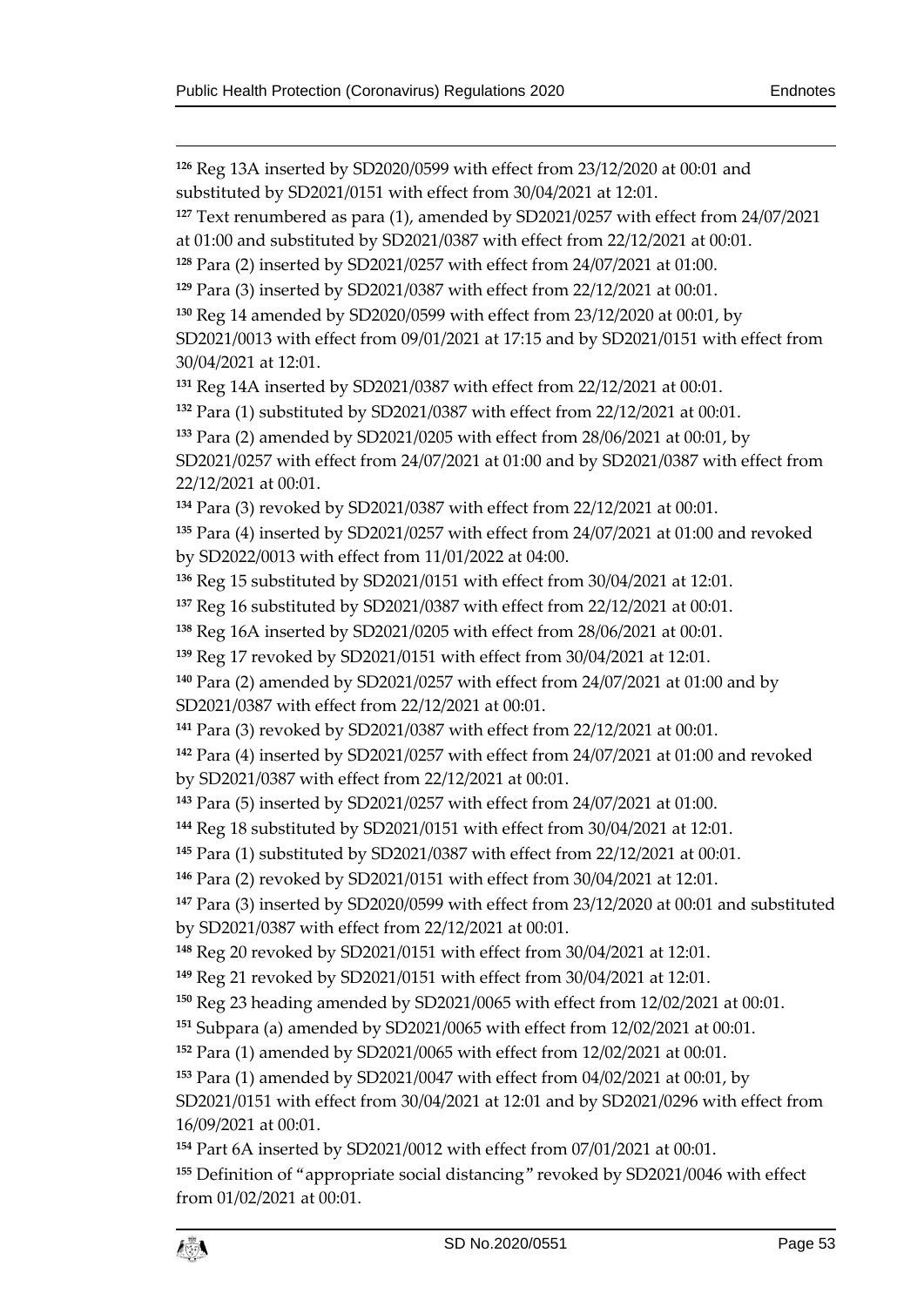Definition of "asymptomatic" revoked by SD2021/0046 with effect from 01/02/2021 at 00:01.

Para (ga) inserted by SD2021/0013 with effect from 09/01/2021 at 17:15.

Para (gb) inserted by SD2021/0013 with effect from 09/01/2021 at 17:15.

Para (gc) inserted by SD2021/0013 with effect from 09/01/2021 at 17:15.

Reg 26A inserted by SD2021/0012 with effect from 07/01/2021 at 00:01.

 Reg 26B inserted by SD2021/0012 with effect from 07/01/2021 at 00:01 and substituted by SD2021/0046 with effect from 01/02/2021 at 00:01.

Para (1) substituted by SD2021/0046 with effect from 01/02/2021 at 00:01.

 Para (1A) inserted by SD2021/0013 with effect from 09/01/2021 at 17:15 and revoked by SD2021/0034 with effect from 22/01/2021 at 14:38.

Subpara (a) amended by SD2021/0034 with effect from 22/01/2021 at 14:38.

Subpara (c) amended by SD2021/0046 with effect from 01/02/2021 at 00:01.

 Para (2) amended by SD2021/0034 with effect from 22/01/2021 at 14:38 and by SD2021/0046 (as corrected by correction notice dated 29/01/2021) with effect from 01/02/2021 at 00:01.

 Para (3) amended by SD2021/0034 with effect from 22/01/2021 at 14:38 and by SD2021/0046 with effect from 01/02/2021 at 00:01.

 Para (4) amended by SD2021/0046 (as corrected by correction notice dated 29/01/2021) with effect from 01/02/2021 at 00:01.

 Para (5) amended by SD2021/0034 with effect from 22/01/2021 at 14:38 and by SD2021/0046 (as corrected by correction notice dated 29/01/2021) with effect from 01/02/2021 at 00:01.

Reg 26C inserted by SD2021/0012 with effect from 07/01/2021 at 00:01.

Para (1) amended by SD2021/0046 with effect from 01/02/2021 at 00:01.

Para (2) amended by SD2021/0034 with effect from 22/01/2021 at 14:38.

Reg 26D inserted by SD2021/0012 with effect from 07/01/2021 at 00:01.

Reg 27 amended by SD2021/0012 with effect from 07/01/2021 at 00:01.

Para (1) amended by SD2021/0012 with effect from 07/01/2021 at 00:01.

Para (2) amended by SD2021/0012 with effect from 07/01/2021 at 00:01.

Part 7A inserted by SD2021/0012 with effect from 07/01/2021 at 00:01.

 Definition of "household" revoked by SD2021/0013 with effect from 09/01/2021 at 17:15.

Reg 33A inserted by SD2021/0012 with effect from 07/01/2021 at 00:01.

Reg 33B inserted by SD2021/0012 with effect from 07/01/2021 at 00:01 and

substituted by SD2021/0046 with effect from 01/02/2021 at 00:01.

 Reg 33C inserted by SD2021/0012 with effect from 07/01/2021 at 00:01 and substituted by SD2021/0046 with effect from 01/02/2021 at 00:01.

Reg 33D inserted by SD2021/0012 with effect from 07/01/2021 at 00:01.

Para (1) amended by SD2021/0387 with effect from 22/12/2021 at 00:01.

Para (3) amended by SD2021/0387 with effect from 22/12/2021 at 00:01.

Reg 33E inserted by SD2021/0012 with effect from 07/01/2021 at 00:01.

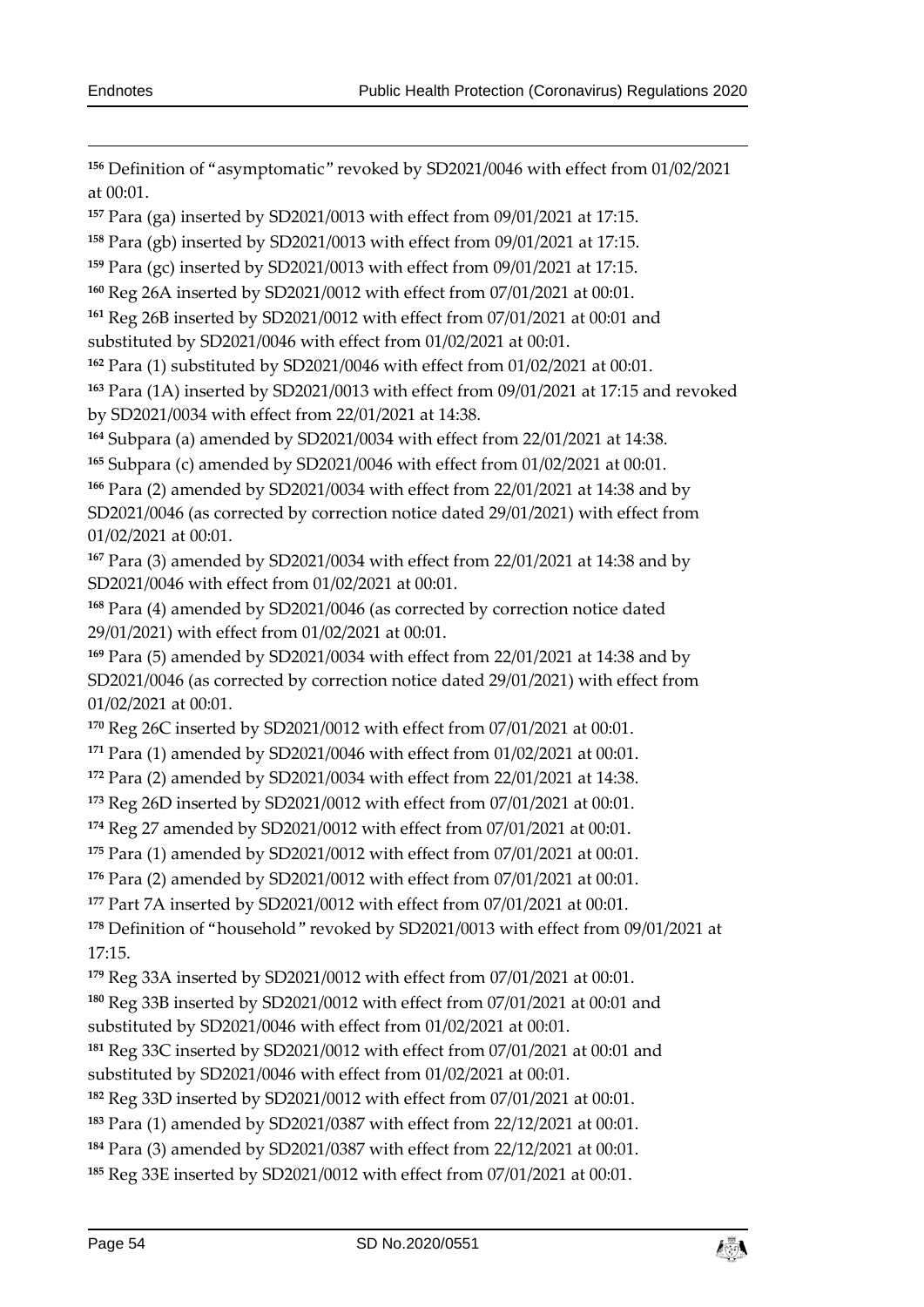$\overline{a}$  Subpara (b) amended by SD2021/0012 with effect from 07/01/2021 at 00:01 and by SD2021/0046 with effect from 01/02/2021 at 00:01. Para (1) substituted by SD2020/0599 with effect from 23/12/2020 at 00:01. Para (a) amended by SD2021/0151 with effect from 30/04/2021 at 12:01. Para (5) substituted by amendment approved by Tynwald 30/09/2021. Para (6) revoked by SD2021/0296 with effect from 16/09/2021 at 00:01. Part 12 heading amended by SD2021/0012 with effect from 07/01/2021 at 00:01. Reg 43 revoked by SD2021/0012 with effect from 07/01/2021 at 00:01. Reg 43A inserted by SD2021/0046 with effect from 01/02/2021 at 00:01. Sch renumbered as Sch 1 by SD2021/0151 with effect from 30/04/2021 at 12:01. Para A1 inserted by SD2021/0012 with effect from 07/01/2021 at 00:01 and revoked by SD2021/0047 with effect from 04/02/2021 at 00:01. Para 1 revoked by SD2021/0047 with effect from 04/02/2021 at 00:01. Para 2 revoked by SD2021/0047 with effect from 04/02/2021 at 00:01. Para 3 revoked by SD2021/0047 with effect from 04/02/2021 at 00:01. Para 4 revoked by SD2021/0047 with effect from 04/02/2021 at 00:01. Para 5 revoked by SD2021/0047 with effect from 04/02/2021 at 00:01. Para 1A inserted by SD2021/0047 with effect from 04/02/2021 at 00:01. Para 2A inserted by SD2021/0047 with effect from 04/02/2021 at 00:01. Para 3A inserted by SD2021/0047 with effect from 04/02/2021 at 00:01. Para 4A inserted by SD2021/0047 with effect from 04/02/2021 at 00:01 and substituted by SD2021/0151 with effect from 30/04/2021 at 12:01. Para 5A inserted by SD2021/0047 with effect from 04/02/2021 at 00:01. Subpara (1) revoked by SD2021/0296 with effect from 16/09/2021 at 00:01. Subpara (1A) inserted by SD2021/0205 with effect from 28/06/2021 at 00:01 and amended by SD2021/0296 with effect from 16/09/2021 at 00:01. Subpara (2A) inserted by SD2021/0296 with effect from 16/09/2021 at 00:01. Subpara (3) revoked by SD2021/0296 with effect from 16/09/2021 at 00:01. Subpara (4) revoked by SD2021/0296 with effect from 16/09/2021 at 00:01. Subpara (5) revoked by SD2021/0296 with effect from 16/09/2021 at 00:01. Subpara (6) revoked by SD2021/0296 with effect from 16/09/2021 at 00:01. Subpara (7) revoked by SD2021/0296 with effect from 16/09/2021 at 00:01. Subpara (8) revoked by SD2021/0296 with effect from 16/09/2021 at 00:01. Subpara (9) revoked by SD2021/0296 with effect from 16/09/2021 at 00:01. Subpara (10) amended by SD2021/0296 with effect from 16/09/2021 at 00:01. Para (a) amended by SD2021/0296 with effect from 16/09/2021 at 00:01. Subpara (11) amended by SD2021/0296 with effect from 16/09/2021 at 00:01. Subpara (12) amended by SD2021/0296 with effect from 16/09/2021 at 00:01. Para (a) amended by SD2020/0599 with effect from 23/12/2020 at 00:01 and by SD2021/0296 with effect from 16/09/2021 at 00:01. Subpara (13) amended by SD2021/0296 with effect from 16/09/2021 at 00:01. Subpara (14) amended by SD2020/0599 with effect from 23/12/2020 at 00:01 and by SD2020/0601 with effect from 24/12/2020 at 22:15.